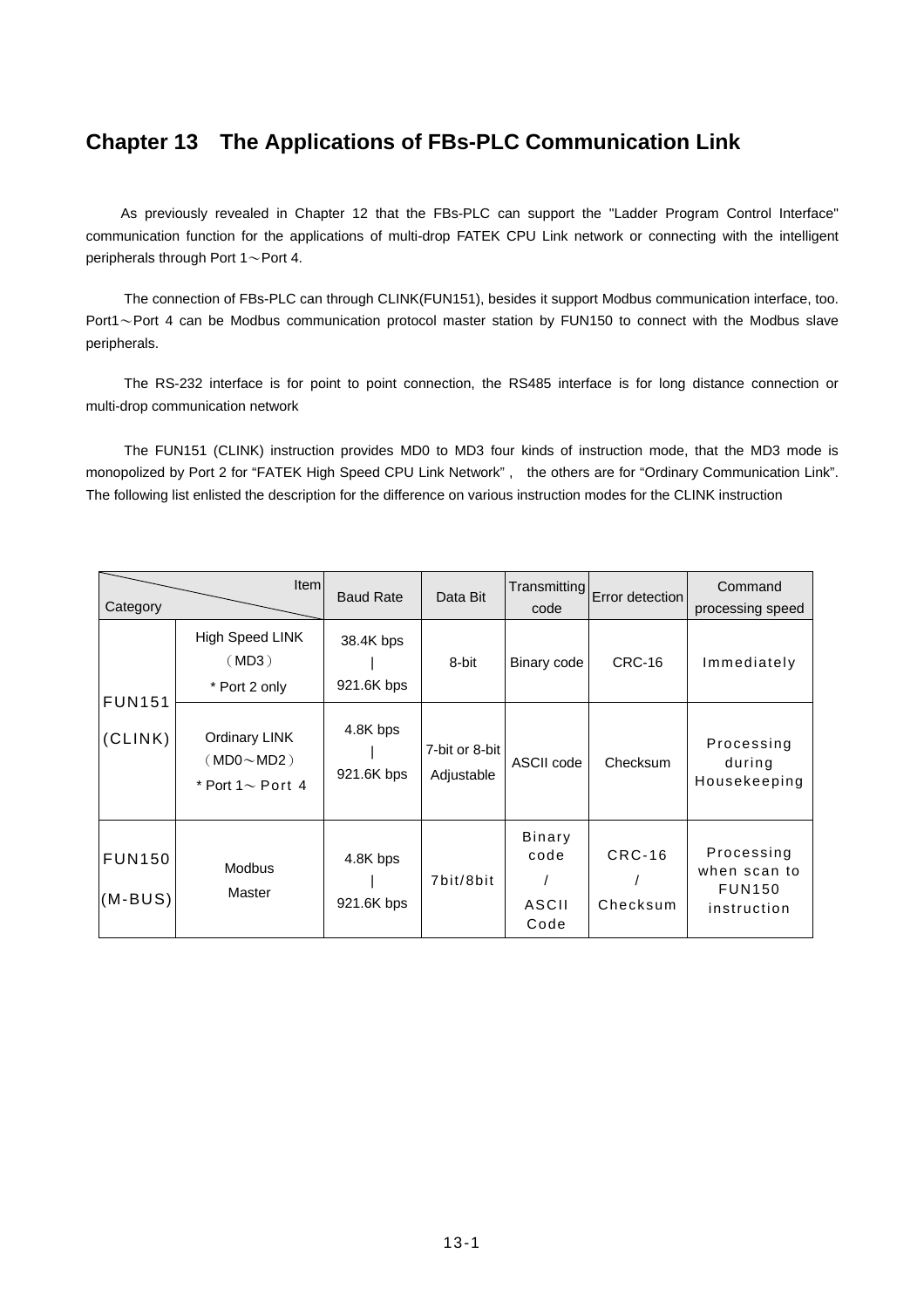



- Station number can be set to any one between 1 to 254 without replication.
- For communication parameters, please refer to the description of "Communication Related Setting".

## 13.1.2 Explanation of Respective Modes and Application Program for FUN151

 This section will base on the four instruction modes (MD0 to MD3) of FUN151 (CLINK) instruction to explain their usages, with respective practical application program examples.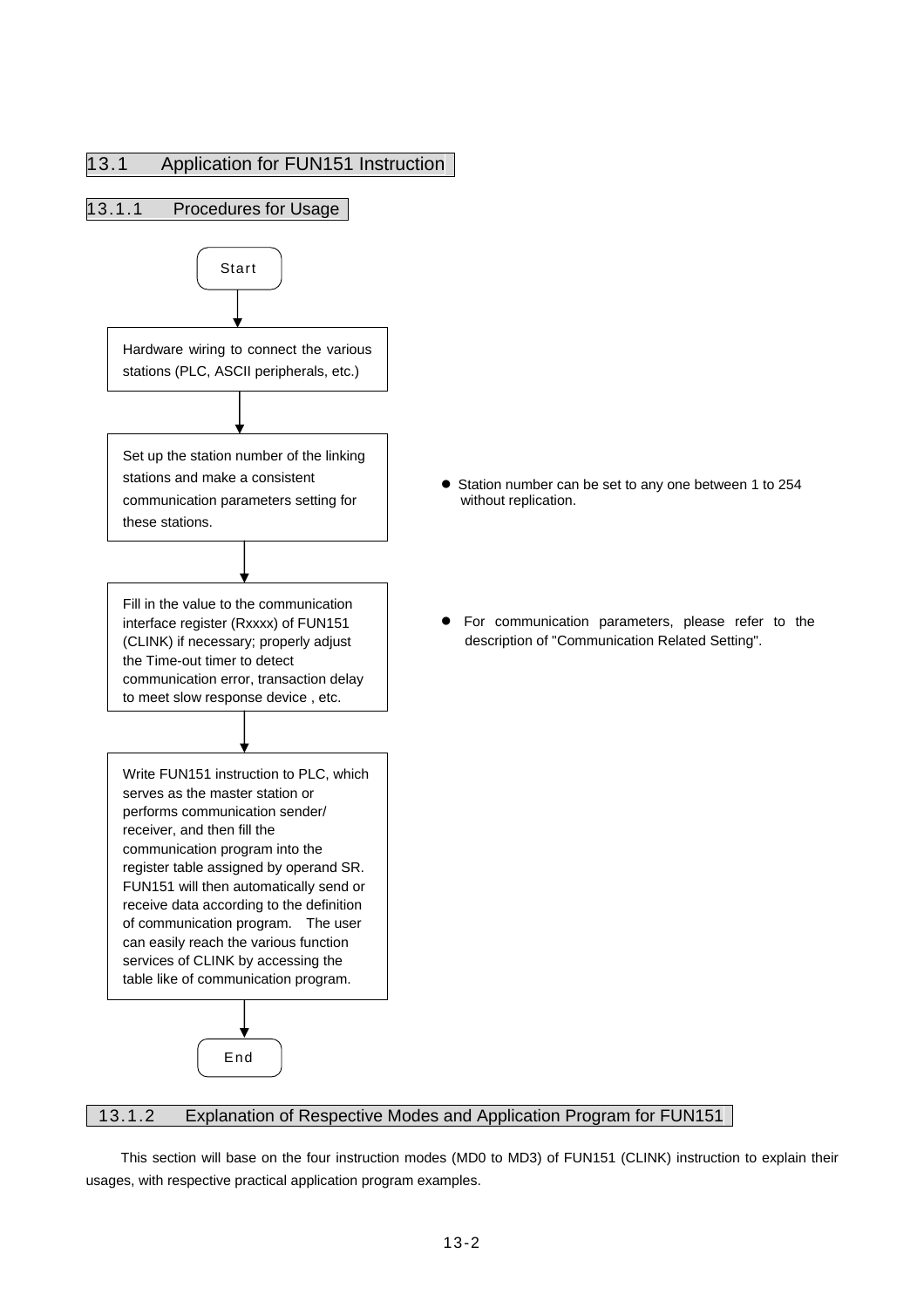| <b>FUN151</b><br><b>CLINK</b>                                              | Convenient Instruction of FUN151: MD0<br>(Which makes PLC act as the master station in CPU LINK network through Port $1\nu$ 4) |                                                               |                               |                                   |                                | <b>FUN151</b><br><b>CLINK</b> |                                                                                                                                                                                                                                                                                                                                                                                  |  |
|----------------------------------------------------------------------------|--------------------------------------------------------------------------------------------------------------------------------|---------------------------------------------------------------|-------------------------------|-----------------------------------|--------------------------------|-------------------------------|----------------------------------------------------------------------------------------------------------------------------------------------------------------------------------------------------------------------------------------------------------------------------------------------------------------------------------------------------------------------------------|--|
| Execution<br>control<br>Pause $-$ PAU $\overline{S}$ SR :<br>Abort $-$ ABT | Ladder symbol<br>–151P.CLINK–<br>Pt<br>EN -<br>MD:<br>WR :                                                                     | ACT — Acting<br>$ERR - Error$<br>$DN - Done$                  |                               |                                   |                                | in using.                     | Pt: Assign the port, $1 \sim 4$<br>MD : 0, serves as the master station of Fatek CPU<br>Link (adopts Fatek communication protocol)<br>SR: Starting register of communication program<br>(see example for its explanation)<br>WR: Starting register for instruction operation (see<br>example for its explanation). It controls 8<br>registers, the other programs can not repeat |  |
|                                                                            |                                                                                                                                | Range<br>Operand<br>Pt<br><b>MD</b><br><b>SR</b><br><b>WR</b> | HR<br>R <sub>0</sub><br>R3839 | <b>ROR</b><br>R5000<br>R8071<br>₩ | DR.<br>D <sub>0</sub><br>D3999 | K<br>$1 - 4$<br>0             |                                                                                                                                                                                                                                                                                                                                                                                  |  |

#### **Descriptions**

- 1. FUN151 (CLINK) **:** MD 0, it makes PLC act as the master of FATEK CPU Link Network through Port 1~ 4.
- 2. The master PLC may connect with 254 slave stations through the RS485 interface.
- 3. Only the master PLC needs to use FUN151 instruction, the slave doesn't need.
- 4. It employs the program coding method or table filling method to plan for the data flow controls; i.e. from which one of the slave station to get which type of data and save them to the master PLC, or from the master PLC to write which type of data to the assigned slave station. It needs only seven registries to make definition; every seven registers define one packet of data transaction.
- 5. When execution control 〝EN〞changes from 0→1 and both inputs "PAU" and "ABT" are 0, and if Port 1/2/3/4 hasn't been controlled by other communication instructions [i.e. M1960 (Port1) / M1962 (Port2) / M1936 (Port3) / M1938 (Port4) = 1], this instruction will control the Port 1/2/3/4 immediately and set the M1960/M1962/M1936/M1938 to be 0 (which means it is being occupied), then going on a packet of data transaction immediately. If Port 1/2/3/4 has been controlled (M1960/M1962/M1936/M1938 = 0), then this instruction will enter into the standby status until the controlling communication instruction completes its transaction or pause/abort its operation to release the control right (M1960/M1962/M1936/M1938 =1), and then this instruction will become enactive, set M1960/M1962/M1936/M1938 to be 0, and going on the data transaction immediately.
- 6. While in transaction processing, if operation control "PAU" becomes 1, this instruction will release the control right (M1960/M1962/M1936/M1938 = 1) after this transaction. Next time, when this instruction takes over the transmission right again, it will restart from the next packet of data transaction.
- 7. While in transaction processing, if operation control "ABT" becomes 1, this instruction will abort this transaction immediately and release the control right (M1960/M1962/M1936/M1938 = 1). Next time, when this instruction takes over the transmission right again, it will restart from the first packet of data transaction.
- 8. While it is in the data transaction, the output indication "ACT" will be ON.
- 9. If there is error occurred when it finishes a packet of data transaction, the output indication "DN" & "ERR" will be ON.
- 10. If there is no error occurred when it finishes a packet of data transaction, the output indication "DN" will be ON.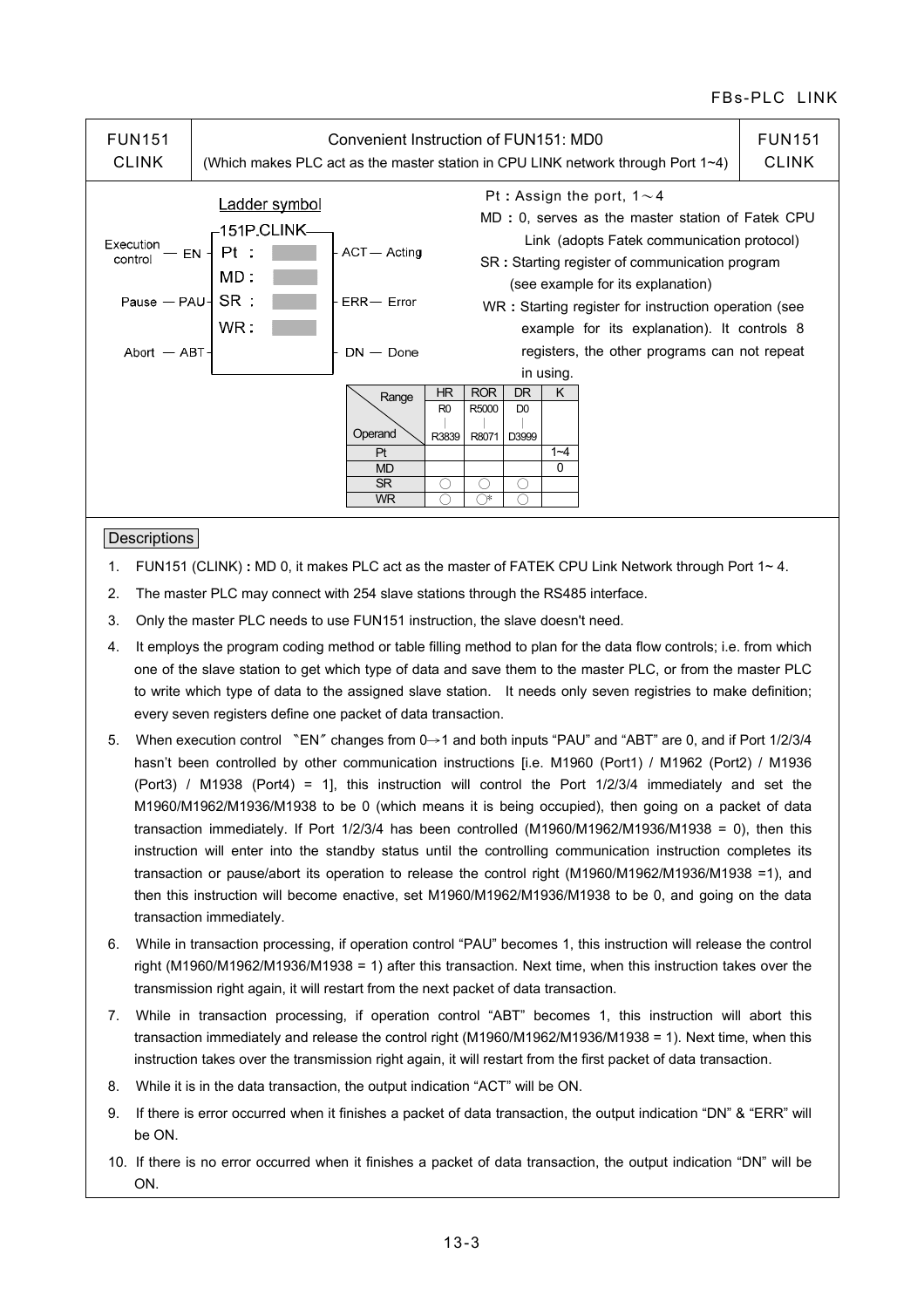| FUN151       | Convenient Instruction of FUN151: MD0                                                    | <b>FUN151</b> |
|--------------|------------------------------------------------------------------------------------------|---------------|
| <b>CLINK</b> | (Which makes PLC act as the master station in CPU LINK network through Port $1 \sim 4$ ) | CLINK         |

【Interface Signals】

Dedicated Relays and Registers for corresponding port **:** 

| <b>Comm. Port</b><br><b>Signals</b> | Port 1 | Port 2 | Port 3 | Port 4 |  |  |
|-------------------------------------|--------|--------|--------|--------|--|--|
| 1. Port Ready Indicator             | M1960  | M1962  | M1936  | M1938  |  |  |
| 2. Port Finished Indicator          | M1961  | M1963  | M1937  | M1939  |  |  |
| 3. Port Communication Parameters    | R4146  | R4158  | R4043  | R4044  |  |  |
| 4. TX Delay & RX Time-out Span      | R4147  | R4159  | R4045  | R4048  |  |  |
| 5. Setting of RX Time-out Span      |        | D4043  |        |        |  |  |
| <b>6. Edge Trigger Execution</b>    | D4044  |        |        |        |  |  |

#### **1. Port Ready Indicator**: This signal is generated from CPU.

ON, it represents that port is free and ready.

OFF, it represents that port is busy, data transaction is going.

#### **2. Port Finished Indicator :** This signal is generated from CPU.

When the communication program completed the last packet of data transaction, this signal will be ON for one scan time (for successive data transaction).

 When the communication program completed the last packet of data transaction, this signal will be still ON (for single packet of data transmission)

#### **3. Port Communication Parameters :**

 The register is for communication parameters setting of corresponding port. (please refer to the chapter of communication parameters setting)

#### **4. TX Delay & RX Time-out Span :**

 The content of Low Byte defines the receive Time-out span of CLINK instruction; its unit is 0.01 second (the default is 50, which means 0.5 second). The CLINK instruction employs receive Time-out span to judge whether the slave station on line or not. When the master PLC sent out the read/write command to the slave station, the slave station didn't reply within this period means that there is abnormal event in communication called Time-out. When there are multi-drop linking, properly adjust this value (greater than 1 scan time of the slave station with the longest scan time) to shorten the communication response time among the active linking stations if there are many slave stations power off (The time-out cases will happen).

 The content of High Byte defines the transmission delay time between two packets of data transaction for CLINK instruction; its unit is 0.01 second (the default is 0).

#### **5. Setting of RX Time-out Span D4043**:

|                             | Port <sub>1</sub> | Port <sub>2</sub>              | Port <sub>3</sub> | Port4    |
|-----------------------------|-------------------|--------------------------------|-------------------|----------|
| Setting of RX Time-out Span | Low byte          | Low byte   Low byte   Low byte |                   |          |
|                             | of R4147          | of R4159                       | of R4045          | of R4048 |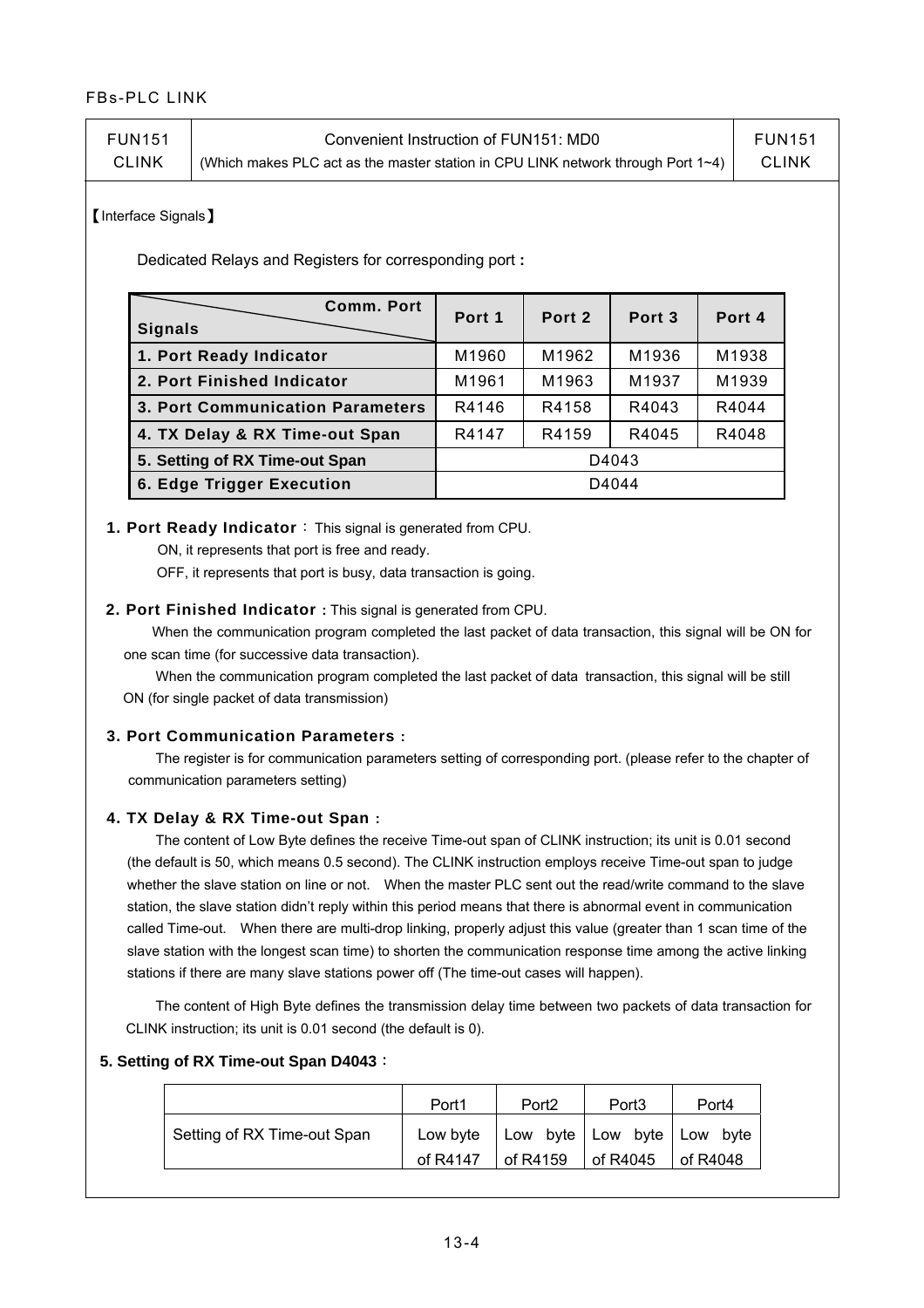| <b>FUN151</b><br><b>CLINK</b>                   | Convenient Instruction of FUN151: MD0<br><b>FUN151</b><br><b>CLINK</b><br>(Which makes PLC act as the master station in CPU LINK network through Port 1~4)                                                          |    |    |                |    |                |                |                |                |  |
|-------------------------------------------------|---------------------------------------------------------------------------------------------------------------------------------------------------------------------------------------------------------------------|----|----|----------------|----|----------------|----------------|----------------|----------------|--|
|                                                 | D4043: Setting the time unit in 0.01 or 0.1 second for RX time-out detection                                                                                                                                        |    |    |                |    |                |                |                |                |  |
|                                                 | High Byte<br>Low Byte                                                                                                                                                                                               |    |    |                |    |                |                |                |                |  |
|                                                 | 56H                                                                                                                                                                                                                 | b7 | b6 | b5             | b4 | b3             | b <sub>2</sub> | b <sub>1</sub> | b <sub>0</sub> |  |
|                                                 | High Byte of D4043 ≠56H (Hex), time unit is in 0.01 second.                                                                                                                                                         |    |    |                |    |                |                |                |                |  |
|                                                 | High Byte of D4043 = 56H (Hex), Low Byte of D4043 defines the time unit;                                                                                                                                            |    |    |                |    |                |                |                |                |  |
|                                                 | b1=0, Time-out timer in 0.01 second (Port 1)                                                                                                                                                                        |    |    |                |    |                |                |                |                |  |
|                                                 | =1, Time-out timer in 0.1 second (Port 1)                                                                                                                                                                           |    |    |                |    |                |                |                |                |  |
|                                                 | b2=0, Time-out timer in 0.01 second (Port 2)                                                                                                                                                                        |    |    |                |    |                |                |                |                |  |
|                                                 | =1, Time-out timer in 0.1 second (Port 2)                                                                                                                                                                           |    |    |                |    |                |                |                |                |  |
|                                                 | b3=0, Time-out timer in 0.01 second (Port 3)                                                                                                                                                                        |    |    |                |    |                |                |                |                |  |
|                                                 | =1, Time-out timer in 0.1 second (Port 3)                                                                                                                                                                           |    |    |                |    |                |                |                |                |  |
|                                                 | b4=0, Time-out timer in 0.01 second (Port 4)                                                                                                                                                                        |    |    |                |    |                |                |                |                |  |
|                                                 | =1, Time-out timer in 0.1 second (Port 4)                                                                                                                                                                           |    |    |                |    |                |                |                |                |  |
|                                                 | If low byte of R4159=50, it means Port 2 has 0.5 seconds for RX time-out detection<br>6. Edge Trigger Execution D4044 :<br>High byte of D4044=00H<br>Low byte of D4044: Setting to improve communication efficiency |    |    |                |    |                |                |                |                |  |
|                                                 | High Byte                                                                                                                                                                                                           |    |    | Low Byte       |    |                |                |                |                |  |
|                                                 | 00H                                                                                                                                                                                                                 | b7 | b6 | b <sub>5</sub> | b4 | b <sub>3</sub> | b <sub>2</sub> | b1             | b0             |  |
|                                                 | High Byte of D4044=00H (Hex), Low Byte of D4044 defines the communication port;                                                                                                                                     |    |    |                |    |                |                |                |                |  |
|                                                 | b1=0, Minimum 3 scan time to execute one communication transaction (Port 1)                                                                                                                                         |    |    |                |    |                |                |                |                |  |
|                                                 | =1, Minimum 2 scan time to execute one communication transaction (Port 1)                                                                                                                                           |    |    |                |    |                |                |                |                |  |
|                                                 | $b2=0$ , same as the description of $b1=0$ (Port 2)                                                                                                                                                                 |    |    |                |    |                |                |                |                |  |
|                                                 | $=1$ , same as the description of b1=1 (Port 2)                                                                                                                                                                     |    |    |                |    |                |                |                |                |  |
|                                                 | b3=0, same as the description of b1=0 (Port 3)                                                                                                                                                                      |    |    |                |    |                |                |                |                |  |
| $=1$ , same as the description of b1=1 (Port 3) |                                                                                                                                                                                                                     |    |    |                |    |                |                |                |                |  |
|                                                 | $b4=0$ , Port 4 same as the description of $b1=0$ (Port 4)                                                                                                                                                          |    |    |                |    |                |                |                |                |  |
|                                                 | $=1$ , Port 4 same as the description of b1=1 (Port 4)                                                                                                                                                              |    |    |                |    |                |                |                |                |  |
|                                                 | For example, D4044=0006H, it means 2 scan time minimum to execute one communication transaction for Port 1                                                                                                          |    |    |                |    |                |                |                |                |  |
|                                                 | & 2; but 3 scan time minimum for Port 3 & 4                                                                                                                                                                         |    |    |                |    |                |                |                |                |  |
|                                                 |                                                                                                                                                                                                                     |    |    |                |    |                |                |                |                |  |
|                                                 |                                                                                                                                                                                                                     |    |    |                |    |                |                |                |                |  |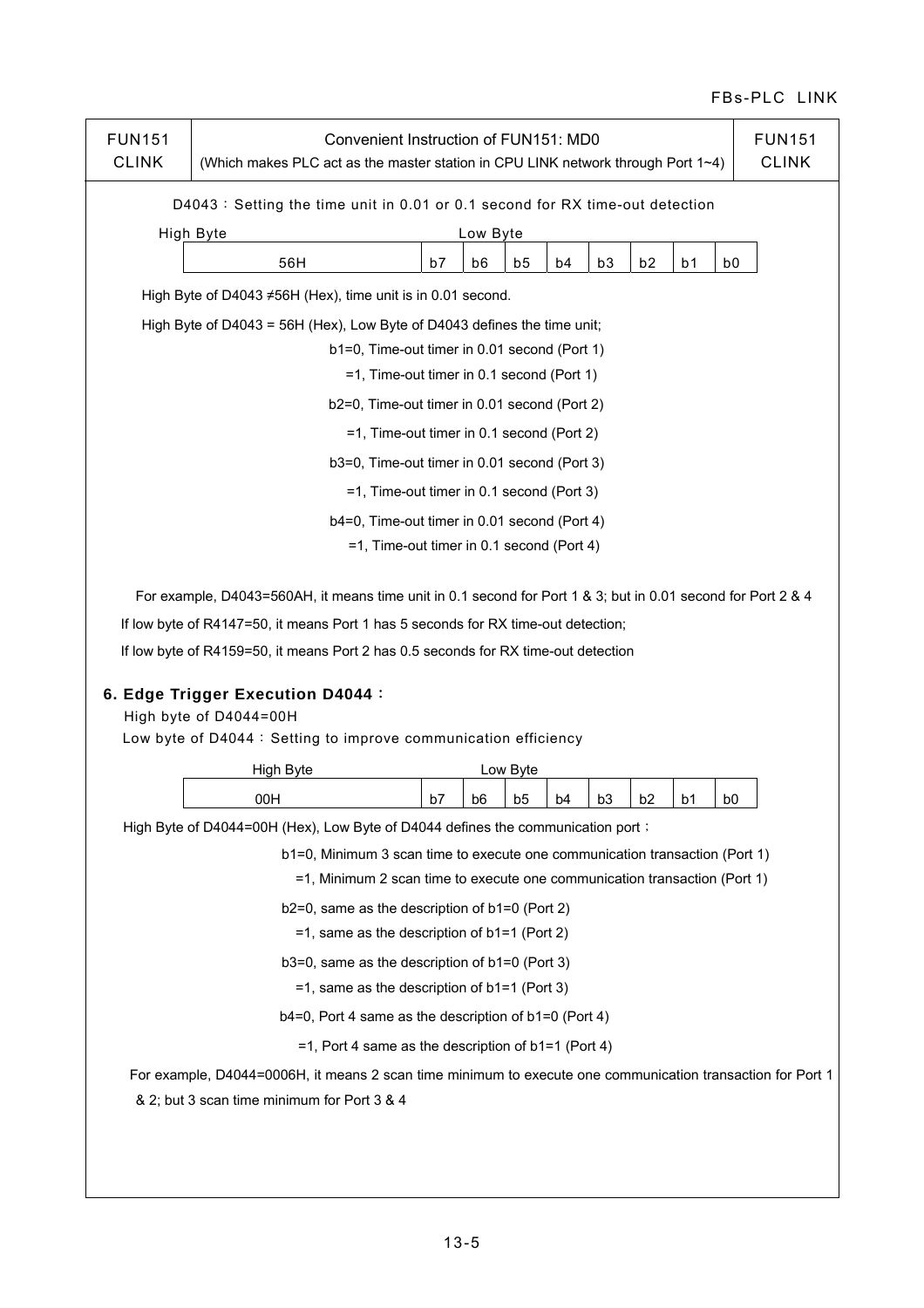| <b>FUN151</b><br><b>CLINK</b> | Convenient Instruction of FUN151: MD0<br><b>FUN151</b><br><b>CLINK</b><br>(Which makes PLC act as the master station in CPU LINK network through Port 1~4)                                                                                                                                                                                                                                                                                                                                                                                                                                                                                                                            |    |          |    |    |                |                |                |                |  |
|-------------------------------|---------------------------------------------------------------------------------------------------------------------------------------------------------------------------------------------------------------------------------------------------------------------------------------------------------------------------------------------------------------------------------------------------------------------------------------------------------------------------------------------------------------------------------------------------------------------------------------------------------------------------------------------------------------------------------------|----|----------|----|----|----------------|----------------|----------------|----------------|--|
|                               | High byte of D4044=56H                                                                                                                                                                                                                                                                                                                                                                                                                                                                                                                                                                                                                                                                |    |          |    |    |                |                |                |                |  |
|                               | D4044 : Setting of one edge trigger to execute one communication transaction or only one edge trigger then make                                                                                                                                                                                                                                                                                                                                                                                                                                                                                                                                                                       |    |          |    |    |                |                |                |                |  |
|                               | continuous execution of communication transactions                                                                                                                                                                                                                                                                                                                                                                                                                                                                                                                                                                                                                                    |    |          |    |    |                |                |                |                |  |
|                               | High Byte                                                                                                                                                                                                                                                                                                                                                                                                                                                                                                                                                                                                                                                                             |    | Low Byte |    |    |                |                |                |                |  |
|                               | 56H                                                                                                                                                                                                                                                                                                                                                                                                                                                                                                                                                                                                                                                                                   | b7 | b6       | b5 | b4 | b <sub>3</sub> | b <sub>2</sub> | b <sub>1</sub> | b <sub>0</sub> |  |
|                               | High Byte of D4044#56H(Hex), one edge trigger to execute one communication transaction                                                                                                                                                                                                                                                                                                                                                                                                                                                                                                                                                                                                |    |          |    |    |                |                |                |                |  |
|                               | High Byte of D4044=56H(Hex), Low Byte of D4044 defines the communication port;                                                                                                                                                                                                                                                                                                                                                                                                                                                                                                                                                                                                        |    |          |    |    |                |                |                |                |  |
|                               | b1=0, one edge trigger to execute one communication transaction (Port 1)                                                                                                                                                                                                                                                                                                                                                                                                                                                                                                                                                                                                              |    |          |    |    |                |                |                |                |  |
|                               | =1, only one edge trigger then make continuous execution of                                                                                                                                                                                                                                                                                                                                                                                                                                                                                                                                                                                                                           |    |          |    |    |                |                |                |                |  |
|                               | communication transaction (Port 1)                                                                                                                                                                                                                                                                                                                                                                                                                                                                                                                                                                                                                                                    |    |          |    |    |                |                |                |                |  |
|                               | b2=0, same as the description of b1=0 (Port 2)                                                                                                                                                                                                                                                                                                                                                                                                                                                                                                                                                                                                                                        |    |          |    |    |                |                |                |                |  |
|                               | $=1$ , same as the description of b1=1 (Port 2)                                                                                                                                                                                                                                                                                                                                                                                                                                                                                                                                                                                                                                       |    |          |    |    |                |                |                |                |  |
|                               | b3=0, same as the description of b1=0 (Port 3)                                                                                                                                                                                                                                                                                                                                                                                                                                                                                                                                                                                                                                        |    |          |    |    |                |                |                |                |  |
|                               | $=$ 1, sane as the description of b1=1 (Port 3)                                                                                                                                                                                                                                                                                                                                                                                                                                                                                                                                                                                                                                       |    |          |    |    |                |                |                |                |  |
|                               | $b4=0$ , same as the description of $b1=0$ (Port 4)                                                                                                                                                                                                                                                                                                                                                                                                                                                                                                                                                                                                                                   |    |          |    |    |                |                |                |                |  |
|                               | $=1$ , same as the description of b1=1 (Port 4)                                                                                                                                                                                                                                                                                                                                                                                                                                                                                                                                                                                                                                       |    |          |    |    |                |                |                |                |  |
|                               | For example, D4044=5618H, it means one edge trigger to execute one communication transaction for Port 1 & 2;<br>but only one edge trigger then make continuous execution of communication transactions for Port 3 & 4                                                                                                                                                                                                                                                                                                                                                                                                                                                                 |    |          |    |    |                |                |                |                |  |
|                               | ●WR+0 & WR+1 of communication instruction will tell the communication result for each communication transaction<br>if it is one edge trigger to execute one communication transaction<br>olf it is only one edge trigger then make continuous execution of communication transactions, the following registers<br>will tell the communication result:<br>D4045 & D4046 : Communication result of Port 1 (Same with above WR+0 & WR+1)<br>D4047 & D4048 : Communication result of Port 2 (Same with above WR+0 & WR+1)<br>D4049 & D4050 : Communication result of Port 3 (Same with above WR+0 & WR+1)<br>D4051 & D4052 : Communication result of Port 4 (Same with above WR+0 & WR+1) |    |          |    |    |                |                |                |                |  |
|                               | Let the control input ABT be ON if it wants to stop the communication transaction                                                                                                                                                                                                                                                                                                                                                                                                                                                                                                                                                                                                     |    |          |    |    |                |                |                |                |  |
|                               |                                                                                                                                                                                                                                                                                                                                                                                                                                                                                                                                                                                                                                                                                       |    |          |    |    |                |                |                |                |  |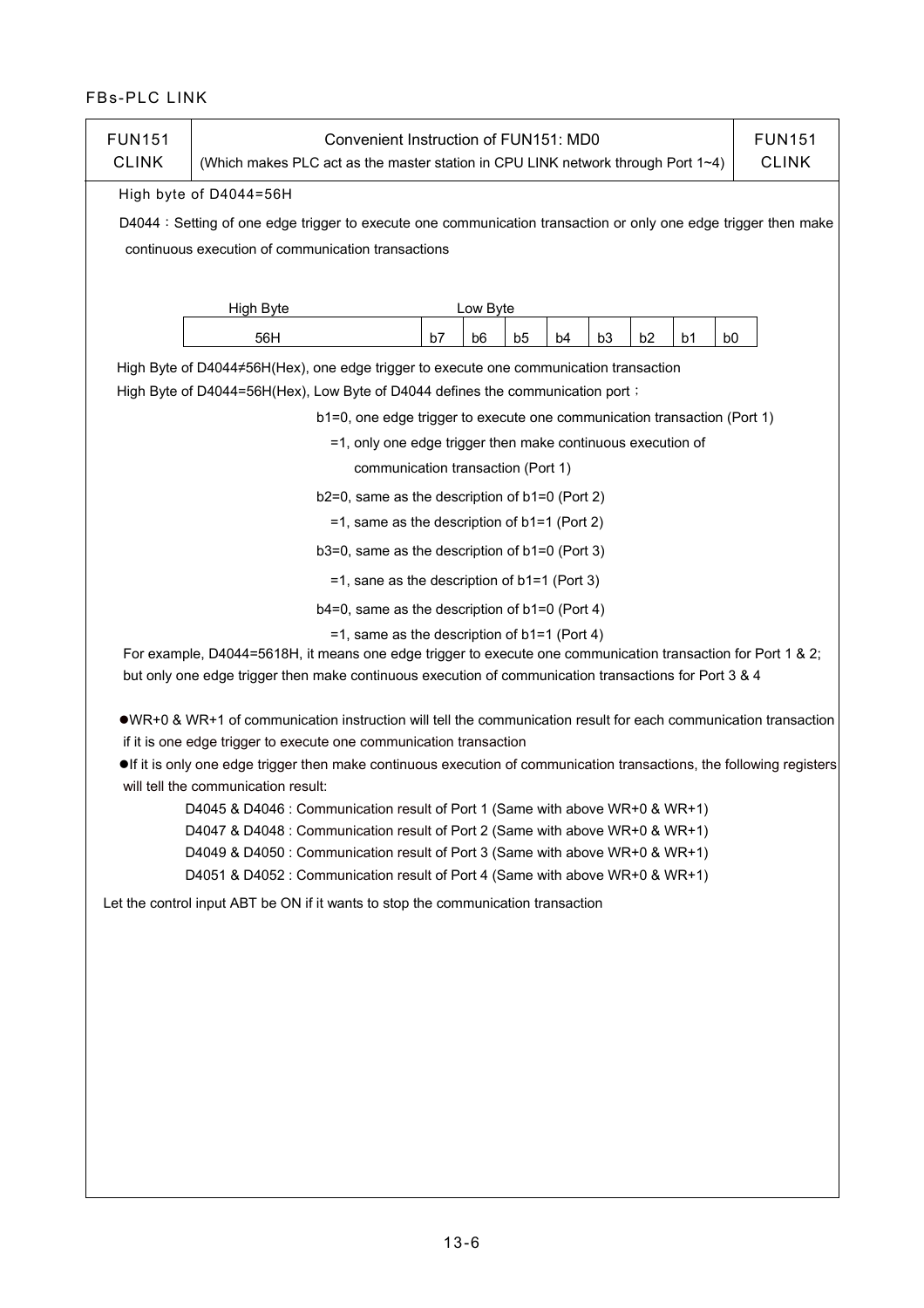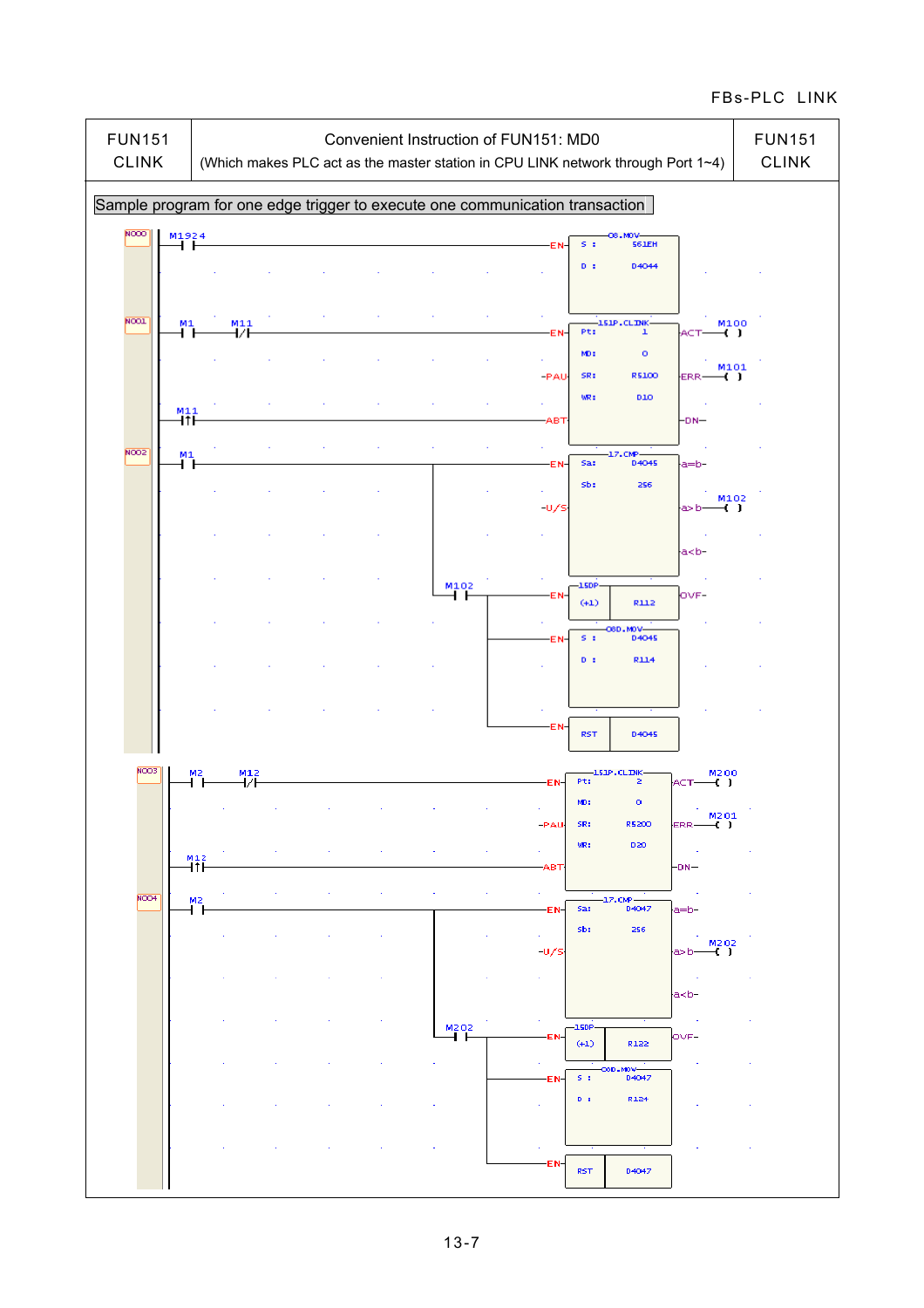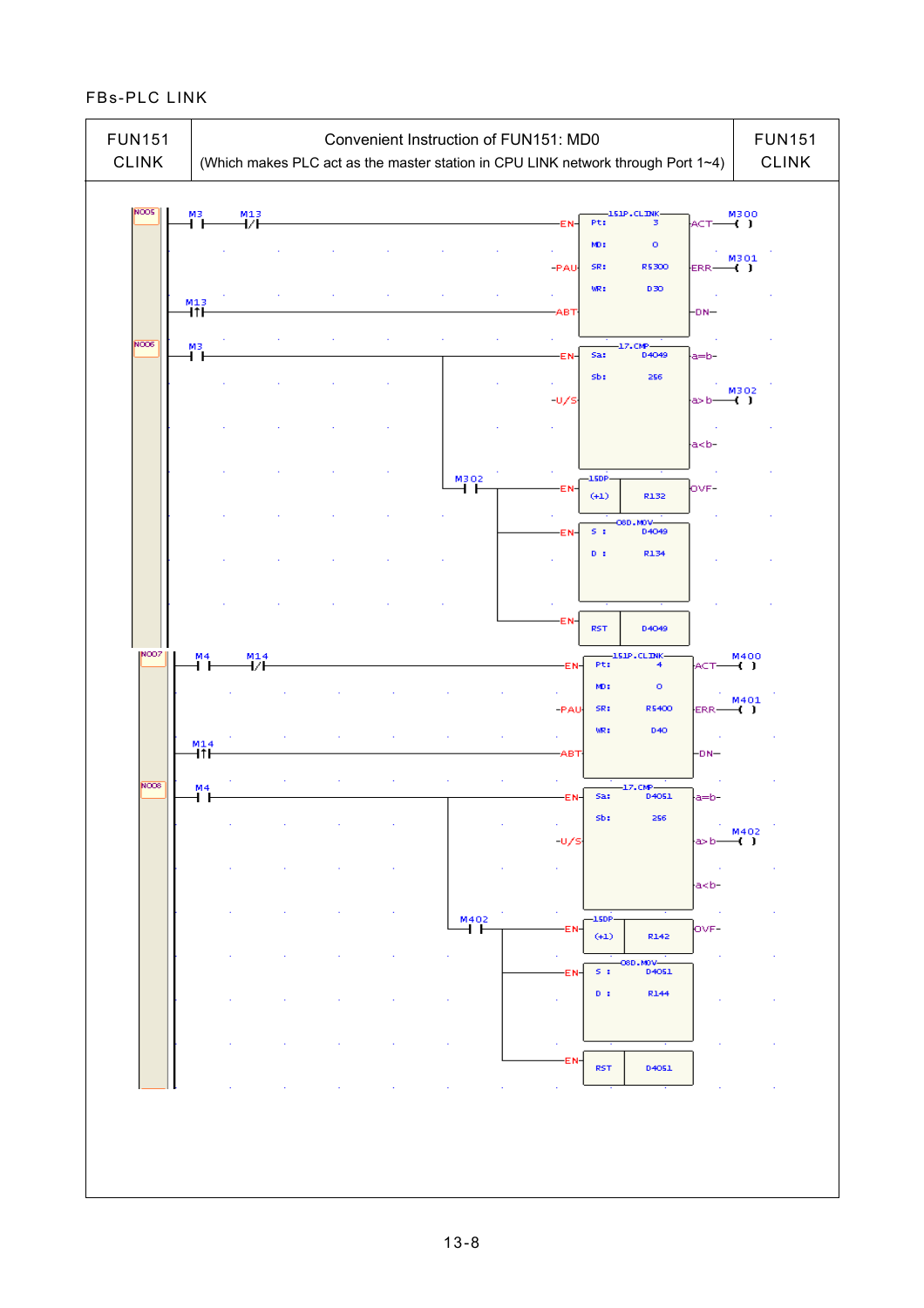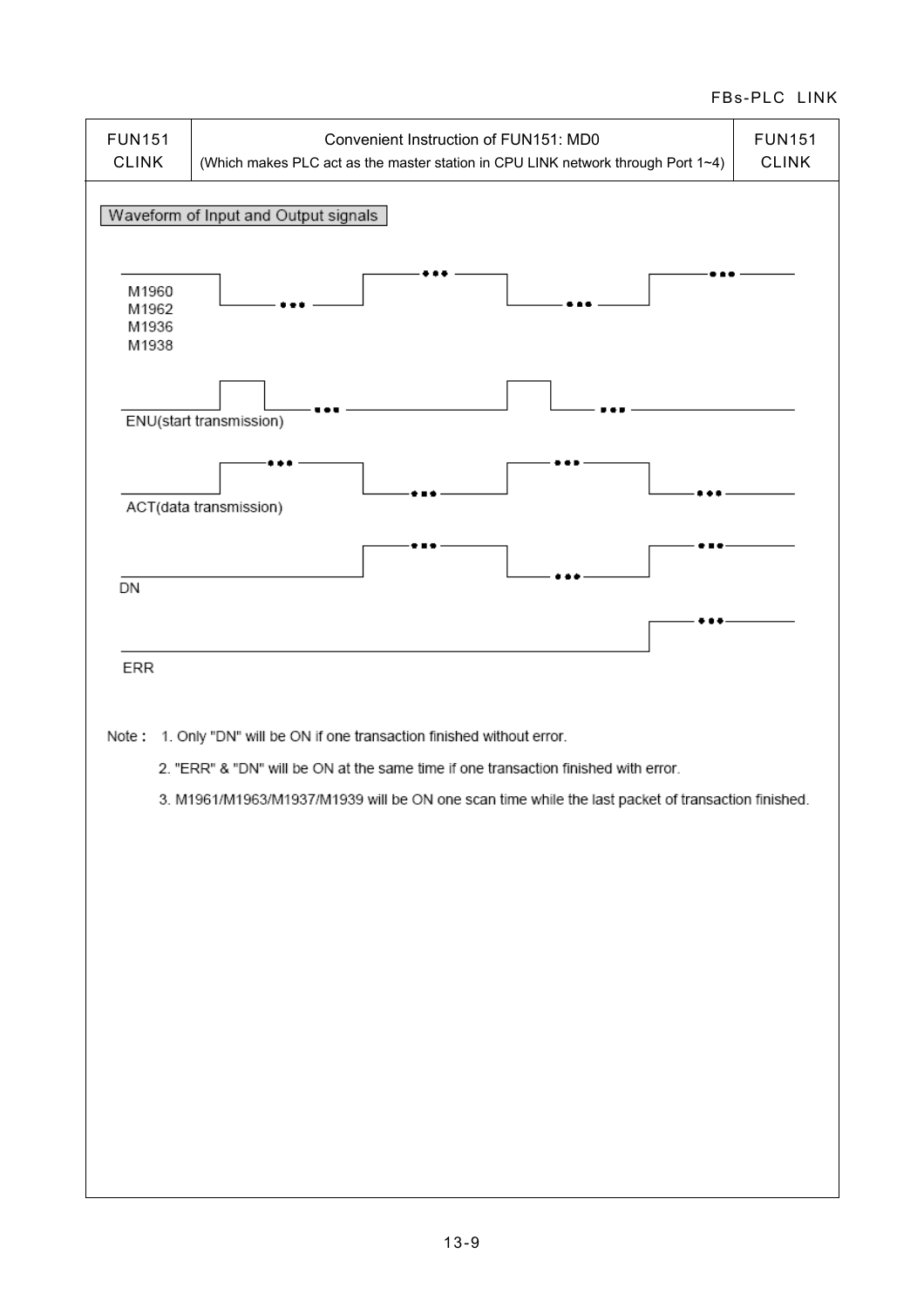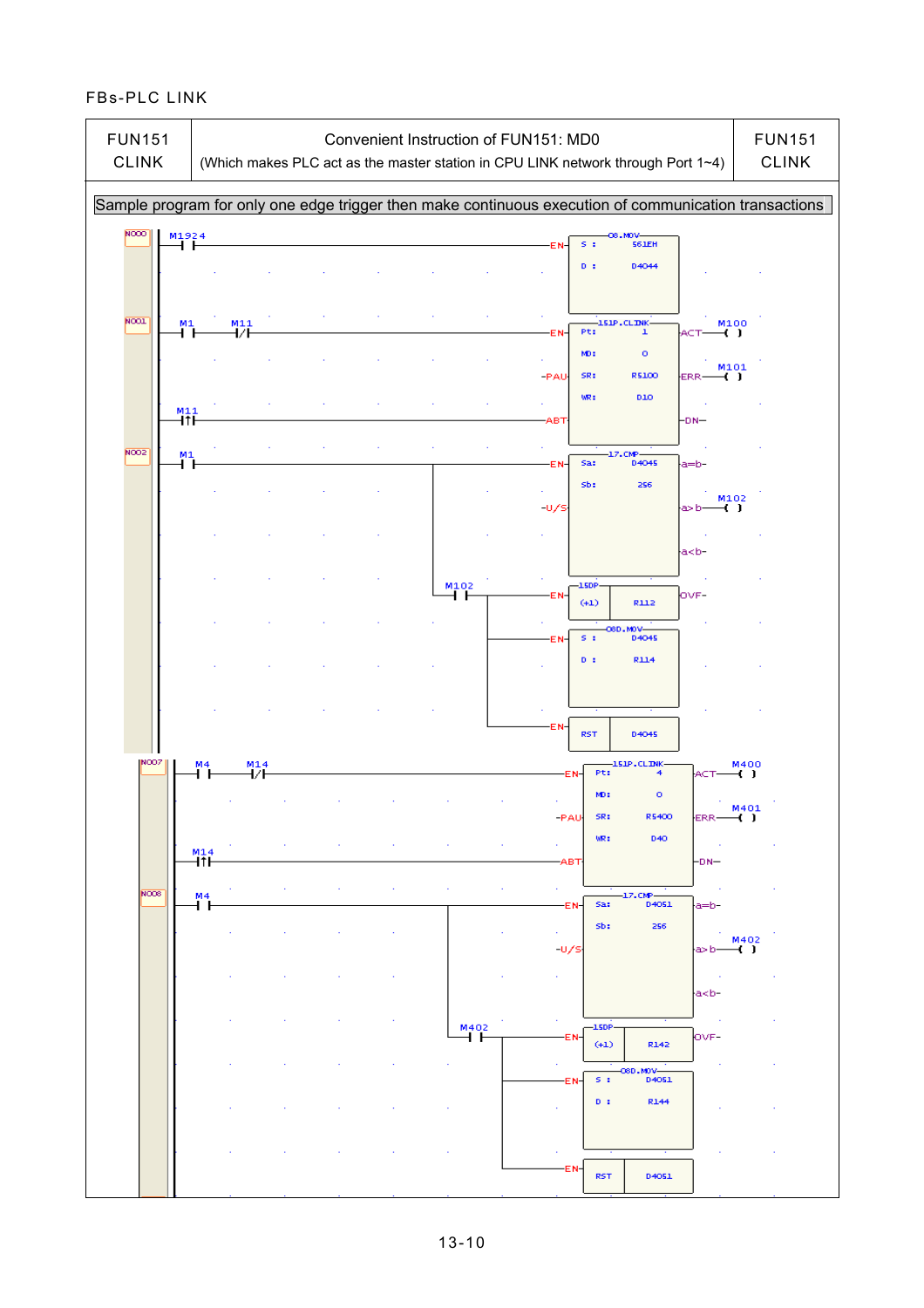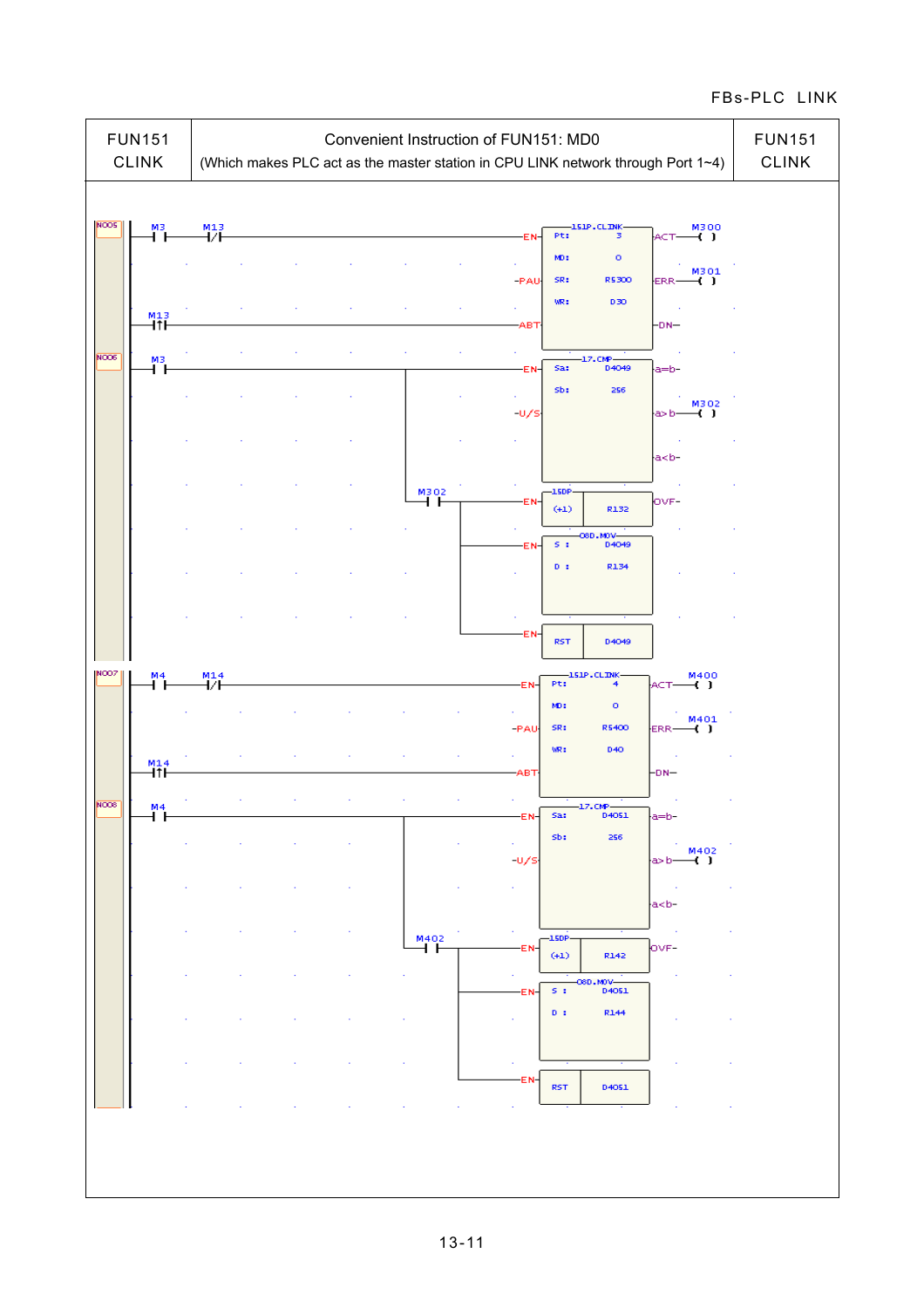| <b>FUN151</b><br>CLINK           | Convenient Instruction of FUN151: MD0<br>(Which makes PLC act as the master station in CPU LINK network through Port 1~4) | <b>FUN151</b><br><b>CLINK</b> |
|----------------------------------|---------------------------------------------------------------------------------------------------------------------------|-------------------------------|
|                                  | Waveform of input control and output indication                                                                           |                               |
| M1960<br>M1962<br>M1936<br>M1938 |                                                                                                                           |                               |
| ENU                              |                                                                                                                           |                               |
| ACT                              | Transaction 0<br>Transaction N<br>Transaction 1 ···                                                                       |                               |
| ABT                              |                                                                                                                           |                               |
|                                  |                                                                                                                           |                               |
|                                  |                                                                                                                           |                               |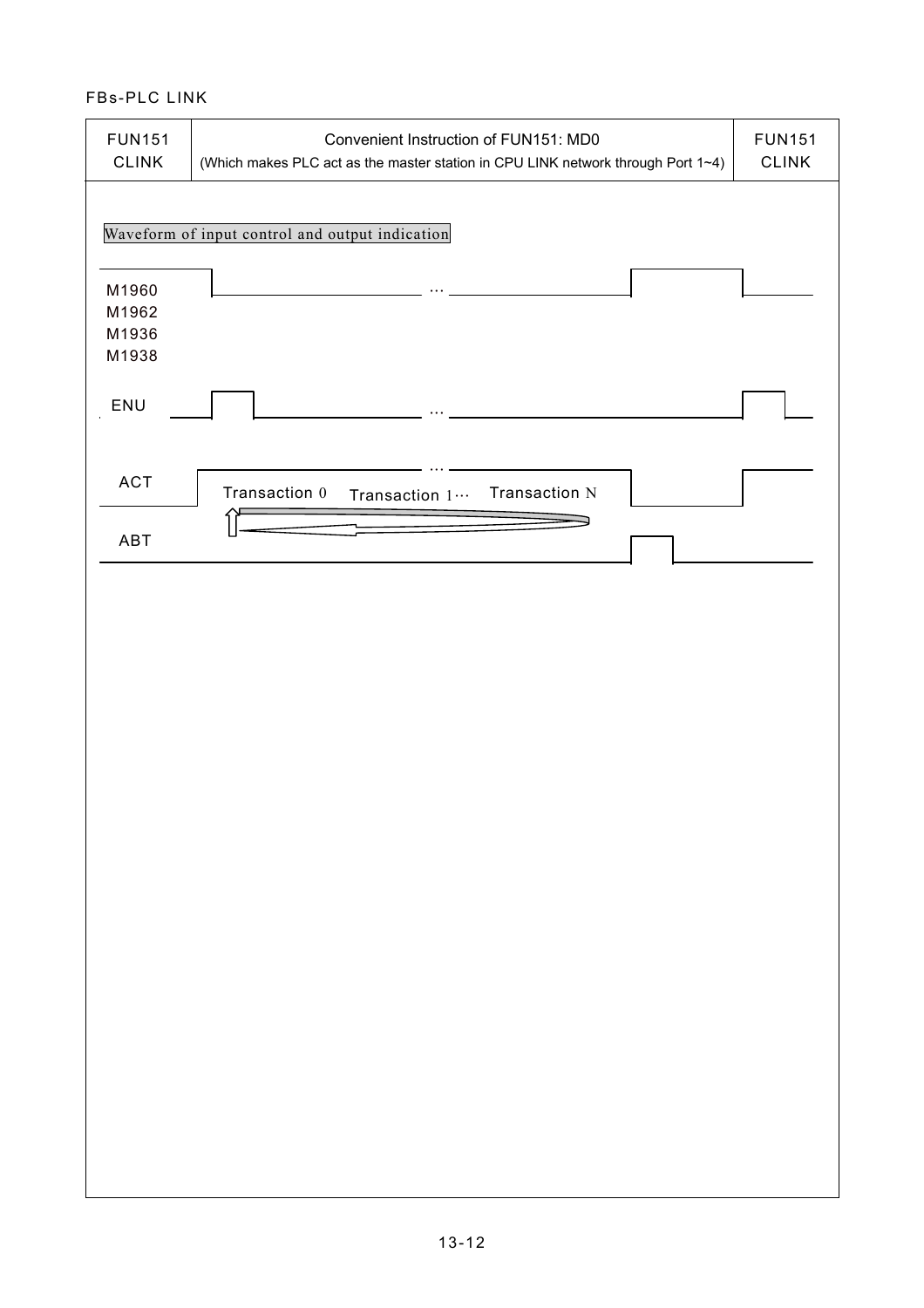| <b>FUN151</b><br>Convenient Instruction of FUN151: MD0<br><b>FUN151</b><br><b>CLINK</b><br><b>CLINK</b><br>(Which makes PLC act as the master station in CPU LINK network through Port 1~4) |  |  |  |  |  |  |
|---------------------------------------------------------------------------------------------------------------------------------------------------------------------------------------------|--|--|--|--|--|--|
| Editing Communication Table with WinProladder<br>Click the "Link Table" Item which in project windows:                                                                                      |  |  |  |  |  |  |
| Project name<br>Table Edit                                                                                                                                                                  |  |  |  |  |  |  |
| Link Table $\rightarrow$ Click right button and select "New Link Table"<br><sup>更</sup> ,Table Edit<br>$\vert x \vert$                                                                      |  |  |  |  |  |  |
| Table Properties <sup>-</sup>                                                                                                                                                               |  |  |  |  |  |  |
| Table Type:                                                                                                                                                                                 |  |  |  |  |  |  |
| Normal Link Table<br>Table Name:                                                                                                                                                            |  |  |  |  |  |  |
| LINK TEST                                                                                                                                                                                   |  |  |  |  |  |  |
| Table starting address: R5100                                                                                                                                                               |  |  |  |  |  |  |
|                                                                                                                                                                                             |  |  |  |  |  |  |
|                                                                                                                                                                                             |  |  |  |  |  |  |
| Table Capacity:<br>C Dynamic Allocation                                                                                                                                                     |  |  |  |  |  |  |
| C Fixed Length                                                                                                                                                                              |  |  |  |  |  |  |
|                                                                                                                                                                                             |  |  |  |  |  |  |
|                                                                                                                                                                                             |  |  |  |  |  |  |
| Load Table From PLC                                                                                                                                                                         |  |  |  |  |  |  |
| Description                                                                                                                                                                                 |  |  |  |  |  |  |
| Adding Link Table example!!                                                                                                                                                                 |  |  |  |  |  |  |
|                                                                                                                                                                                             |  |  |  |  |  |  |
|                                                                                                                                                                                             |  |  |  |  |  |  |
|                                                                                                                                                                                             |  |  |  |  |  |  |
|                                                                                                                                                                                             |  |  |  |  |  |  |
|                                                                                                                                                                                             |  |  |  |  |  |  |
| X Cancel<br>$\boldsymbol{\checkmark}$ ok                                                                                                                                                    |  |  |  |  |  |  |
|                                                                                                                                                                                             |  |  |  |  |  |  |
| Table Type: MD0 must be selected "Normal Link Table". ; MD3 must be selected "High Speed Link Table".                                                                                       |  |  |  |  |  |  |
| Table Name: For modify or debug, you can give a convenient name.                                                                                                                            |  |  |  |  |  |  |
| Table Starting address : Enter the address which is the starting register of communication table to store<br>the data exchange list.                                                        |  |  |  |  |  |  |

 ※ To make it easy to edit, read, and maintain the communication program, we have extended following related instructions under FUN150 and FUN151. The use method is take focus on FUN150 or FUN151, and press the hotkey "Z". When "Table Edit" windows appear, then you can edit the communication table.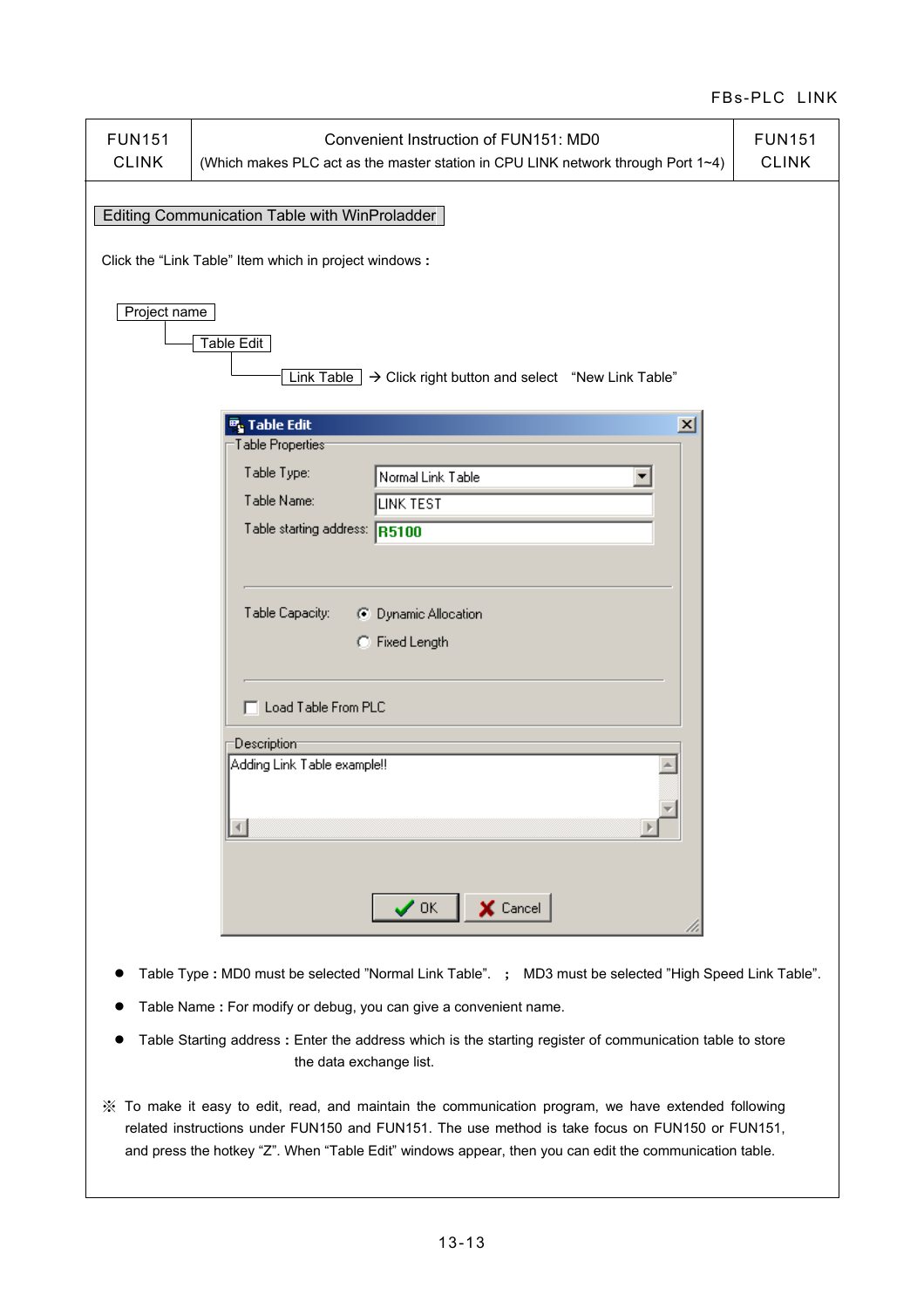| <b>FUN151</b><br><b>CLINK</b> |                                                                                                                    | Convenient Instruction of FUN151: MD0<br><b>FUN151</b><br><b>CLINK</b><br>(Which makes PLC act as the master station in CPU LINK network through Port 1~4)                           |  |  |  |  |  |  |
|-------------------------------|--------------------------------------------------------------------------------------------------------------------|--------------------------------------------------------------------------------------------------------------------------------------------------------------------------------------|--|--|--|--|--|--|
|                               | Normal Link Table - [LINK TEST] <mark>س</mark><br>F<br>-71<br>羅<br>Calculator(C)<br>Setup[S]<br>Monitor(M)         | $\Box$ u $\times$                                                                                                                                                                    |  |  |  |  |  |  |
|                               | Link Command<br>Command<br>Slave<br>Seq.<br>0<br>Read<br>1<br>2<br>Write<br>1<br>2<br>Write<br>3<br>3<br>4<br>Read | Master D<br>Slave D.,<br>Data<br>Add<br>64<br>R0<br>R100<br><-<br>D500<br>D1000<br>32<br>-><br>Insert<br>XO.<br>8.<br>Y0<br>-><br>10<br>M20<br>M0<br><-<br>Edit<br>Delete<br>Move Up |  |  |  |  |  |  |
|                               | Allow: 2972 words(Auto)<br>Used: 29 words                                                                          | Move Down<br>Position: R5100-R5128                                                                                                                                                   |  |  |  |  |  |  |
|                               |                                                                                                                    | $\boldsymbol{\checkmark}$ ok<br>X Cancel                                                                                                                                             |  |  |  |  |  |  |
|                               | Explanation for operand SR                                                                                         |                                                                                                                                                                                      |  |  |  |  |  |  |
|                               | SR: Starting register for communication program of CLINK instruction                                               | • Low Byte is valid; one transaction takes 7 registers to describe,                                                                                                                  |  |  |  |  |  |  |
| $SR+0$                        | <b>Total transactions</b>                                                                                          | which means 7 registers define a packet of data transaction.                                                                                                                         |  |  |  |  |  |  |
| $SR+1$                        | Slave station No. which is about<br>to transact with                                                               | $\bullet$ Low Byte is valid, 0 $\sim$ 254 (0 means that master PLC broadcasts<br>the data to all slave PLC, the slave PLC does not reply).                                           |  |  |  |  |  |  |
| $SR+2$                        | Command code                                                                                                       | • Low Byte is valid; = 1, means reading data from slave PLC;<br>=2, means writing data to slave PLC.                                                                                 |  |  |  |  |  |  |
| $SR+3$                        | Data length of this transaction                                                                                    | • Low Byte is valid; the range is $1 \sim 64$ .                                                                                                                                      |  |  |  |  |  |  |
| $SR+4$                        | Data type of Master PLC                                                                                            | • Low Byte is valid, and its range is 0 to 13; it defines the data<br>type of master PLC (see next page).                                                                            |  |  |  |  |  |  |
| $SR+5$                        | Starting reference of Master PLC                                                                                   | • Word is valid; it defines the starting address of data (master).                                                                                                                   |  |  |  |  |  |  |
| $SR+6$                        | Data type of slave PLC                                                                                             | • Low Byte is valid, and its range is 0 to 13; it defines the data<br>type of slave PLC (see next page).                                                                             |  |  |  |  |  |  |
| $SR+7$                        | Starting reference of Slave PLC                                                                                    | • Word is valid; it defines the starting address of data (slave).                                                                                                                    |  |  |  |  |  |  |
| $SR+8$                        | Slave station No. which is about<br>to transact with                                                               |                                                                                                                                                                                      |  |  |  |  |  |  |
| $SR+9$                        | <b>Command Code</b>                                                                                                |                                                                                                                                                                                      |  |  |  |  |  |  |
| SR+10                         | Data length of this transaction                                                                                    |                                                                                                                                                                                      |  |  |  |  |  |  |
| SR+11                         | Data type of Master PLC                                                                                            | Description of the 2nd packet of transaction.                                                                                                                                        |  |  |  |  |  |  |
| SR+12                         | Starting reference of Master PLC                                                                                   |                                                                                                                                                                                      |  |  |  |  |  |  |
| SR+13                         | Data type of slave PLC                                                                                             |                                                                                                                                                                                      |  |  |  |  |  |  |
| SR+14                         | Starting reference of Slave PLC                                                                                    |                                                                                                                                                                                      |  |  |  |  |  |  |
|                               |                                                                                                                    |                                                                                                                                                                                      |  |  |  |  |  |  |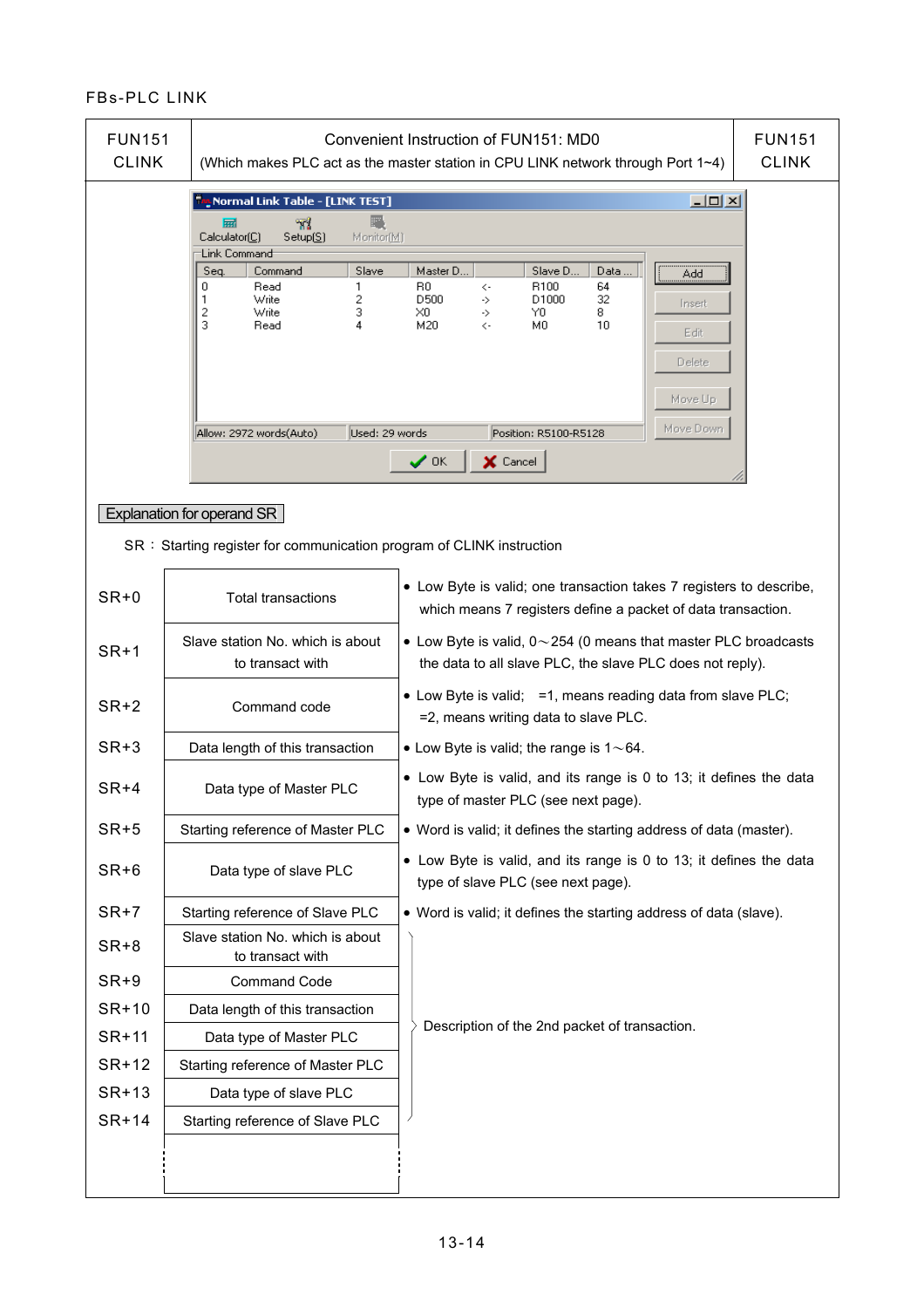FUN151 CLINK

#### Convenient Instruction of FUN151: MD0

(Which makes PLC act as the master station in CPU LINK network through Port 1~4)

FUN151 CLINK

#### Master/Slave data type, code and reference number

| Data code         | Data type                                       | Reference number                             |
|-------------------|-------------------------------------------------|----------------------------------------------|
| 0                 | X (discrete input)                              | $0 - 255$                                    |
|                   | Y (discrete output)                             | $0 - 255$                                    |
| 2                 | M (internal relay M)                            | $0 - 1911$                                   |
| 3                 | S (step relay S)                                | $0 - 999$                                    |
| 4                 | T (timer contact)                               | $0 - 255$                                    |
| 5                 | C (counter contact)                             | $0 - 255$                                    |
| 6                 | WX (word of discrete input, 16 bits)            | $0\sim$ 240, it must be the multiple of 8.   |
| 7                 | (16 bits) WY (word of discrete output ,16 bits) | $0 \sim 240$ , it must be the multiple of 8. |
| 8                 | WM (word of internal relay, 16 bits)            | $0$ ~ 1896, it must be the multiple of 8.    |
| 9                 | W S (word of step relay, 16 bits)               | $0 \sim 984$ , it must be the multiple of 8. |
| 10                | TR (timer register)                             | $0 - 255$                                    |
| 11                | CR (counter register)                           | $0 - 199$                                    |
| $12 \overline{ }$ | R (data register Rxxxx)                         | $0 - 3839$                                   |
| 13                | D (data register Dxxxx)                         | $0 - 4095$                                   |

Note **:** The data type for master and slave must be consistent. i.e. if the master station is any value between 0 to 5, the slave station must also be any value between 0 to 5; if the master station is any value between 6 to 13, the slave station must also be any value between 6 to 13.

#### Explanation for the operand WR of FUN151:MD0

|                                                                                                                                                            | High Byte              | Low Byte               |                                                                                                                                                                                                                                                                                                                                                                                                 |  |  |  |  |  |
|------------------------------------------------------------------------------------------------------------------------------------------------------------|------------------------|------------------------|-------------------------------------------------------------------------------------------------------------------------------------------------------------------------------------------------------------------------------------------------------------------------------------------------------------------------------------------------------------------------------------------------|--|--|--|--|--|
| WR+0                                                                                                                                                       | Result code            | Transaction<br>No.     | • Result code indicates the transaction result; $0=$ normal, other value<br>=abnormal.<br>• Transaction No. indicates which one is in processing.                                                                                                                                                                                                                                               |  |  |  |  |  |
|                                                                                                                                                            | WR+1 Station number    | Command<br>code        | • Station number, the slave station No. which is in transaction.<br>Command code                                                                                                                                                                                                                                                                                                                |  |  |  |  |  |
| WR+2                                                                                                                                                       | For internal operation |                        | =40H, reading system status from slave PLC.<br>=44H, reading successive discrete status from slave PLC.                                                                                                                                                                                                                                                                                         |  |  |  |  |  |
| WR+3                                                                                                                                                       |                        | For internal operation | =45H, writing successive discrete status to slave PLC.<br>=46H, reading successive registers from slave PLC.                                                                                                                                                                                                                                                                                    |  |  |  |  |  |
| WR+4                                                                                                                                                       | For internal operation |                        | =47H, writing successive registers to slave PLC.<br>• WR+4's b0=1, Port has been occupied and this instruction is waiting                                                                                                                                                                                                                                                                       |  |  |  |  |  |
| WR+5                                                                                                                                                       |                        | For internal operation | to acquire the transmission right for data transaction.<br>b4=1, This instruction is not first time performing.<br>, Output indication for "ACT"<br>b12<br><b>b13</b>                                                                                                                                                                                                                           |  |  |  |  |  |
| WR+6                                                                                                                                                       | For internal operation |                        |                                                                                                                                                                                                                                                                                                                                                                                                 |  |  |  |  |  |
| WR+7                                                                                                                                                       | For internal operation |                        | , Output indication for "ERR".<br>, Output indication for "DN".<br>b14                                                                                                                                                                                                                                                                                                                          |  |  |  |  |  |
| 0, this transaction is successful.<br>Result code:<br>A, no response from slave station (Time-out error).<br>B, communication error (received error data). |                        |                        | 2, data length error (data length is 0 or greater than 64 in one transaction).<br>3, command code error (command code is greater than 2).<br>4, data type error (data type is greater than 13, please refer to data type code).<br>5, reference number error (please refer to reference number).<br>6, inconsistence in data type (e.g. master station is $0\sim$ 5 while slave is $6\sim$ 13). |  |  |  |  |  |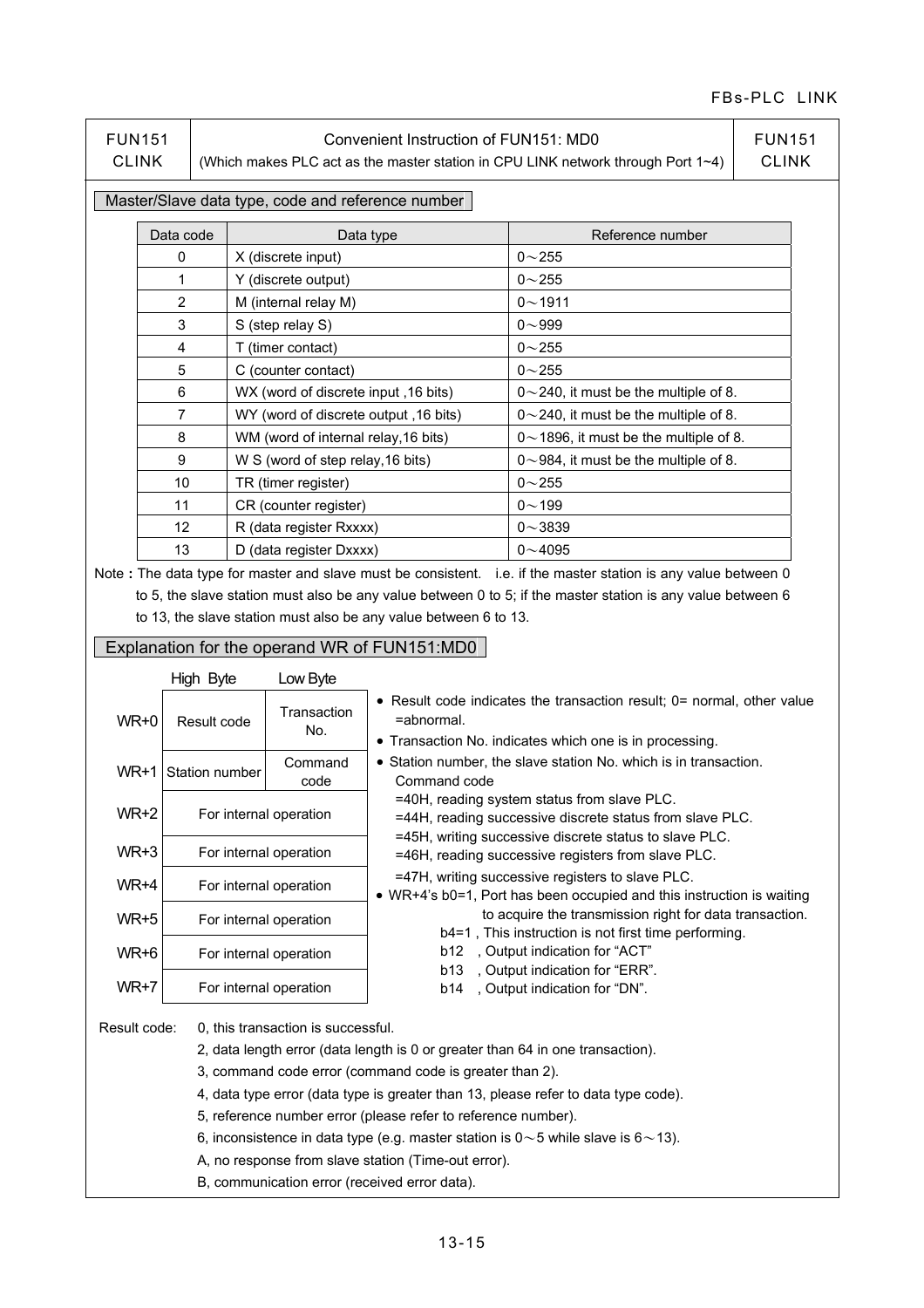| <b>FUN151</b><br><b>CLINK</b> | (Which makes PLC act as the master station in CPU LINK network through Port 1~4) | <b>FUN151</b><br><b>CLINK</b>                                                                                                                                                                                                                                                                                        |                                                                                                                                                                                                                                                                                                                                              |                                                                                                                                                                                                                                                                                                                                                                                                                                                             |                                                    |
|-------------------------------|----------------------------------------------------------------------------------|----------------------------------------------------------------------------------------------------------------------------------------------------------------------------------------------------------------------------------------------------------------------------------------------------------------------|----------------------------------------------------------------------------------------------------------------------------------------------------------------------------------------------------------------------------------------------------------------------------------------------------------------------------------------------|-------------------------------------------------------------------------------------------------------------------------------------------------------------------------------------------------------------------------------------------------------------------------------------------------------------------------------------------------------------------------------------------------------------------------------------------------------------|----------------------------------------------------|
|                               |                                                                                  | Communication Table for FUN151:MD0                                                                                                                                                                                                                                                                                   |                                                                                                                                                                                                                                                                                                                                              | For easy programming and trouble shooting, the WinProladder provides the table editing environment to edit<br>the communication table of FUN151 instruction; Key in the complete FUN151 instruction first and then move<br>the cursor to the position of it, depressing the "Z" key, now comes the table editing environment. The user can<br>create the new communication table or display the existed table under this friendly user interface operation. |                                                    |
| Sequence<br>No.               | Command                                                                          | Slave                                                                                                                                                                                                                                                                                                                | <b>Master Data</b>                                                                                                                                                                                                                                                                                                                           | Slave Data                                                                                                                                                                                                                                                                                                                                                                                                                                                  | Length                                             |
| $0 \sim$ nnn                  | Read $(=1)$<br>Write $(=2)$                                                      | Describing the<br>station number of<br>slave PLC which is<br>about to transact<br>with.<br>Station number=0.<br>The master PLC<br>broadcasts the<br>data to all slave<br>PLCs and slave<br>PLCs will not<br>reply<br>Station<br>number=N,<br>it means the<br>station number of<br>the slave PLC<br>which is about to | Describing the data<br>type & reference<br>number of this packet<br>of transaction for the<br>master PLC.<br>$X0 - X255$<br>$Y0 - Y255$<br>MO ~ M1911<br>$SO \sim$ S999<br>$TO - T255$<br>$CO \sim C255$<br>$WX0 - WX240$<br>$WY0 \sim WY240$<br>WM0 $\sim$ WM1896<br>WS0 ~ WS984<br>$TR0 \sim TR255$<br>$CRO \sim CR199$<br>$RO \sim R3839$ | Describing the data<br>type & reference<br>number of this packet<br>of transaction for the<br>slave PLC.<br>$X0 - X255$<br>$Y0 \sim Y255$<br>$MO \sim M1911$<br>$SO \sim$ S999<br>$TO - T255$<br>$CO \sim C255$<br>$WX0 - WX240$<br>$WY0 \sim WY240$<br>WM0 $\sim$ WM1896<br>$WS0 \sim WSS84$<br>$TR0 \sim TR255$<br>$CRO \sim CR199$<br>R0 ~ R3839                                                                                                         | Data length of<br>this transaction.<br>$1 \sim 64$ |

#### Explanation on program example

When execution control M1/M2/M3/M4 = ON, and corresponding port is not occupied by other communication instruction (M1960、M1962、M1936、M1938 = ON), CLINK instruction will start the data transaction. The M1960 \ M1962 \ M1936 \ M1938 is OFF during data transaction, and when the transaction is finished, the M1960、M1962、M1936、M1938 becomes ON. Employ the OFF↔ON change of M1960、M1962、 M1936⋅M1938 (FUN151 execution control "ENU" T means starting) may automatically starts for every packet of data transaction successively (when the last packet of transaction is completed, it will automatically return to the first packet of transaction to obtain the automatic cycling transmission).

● Output Indicators **:** 〝ACT〞ON:Transaction is in progress 〝ERR〞ON:Error occurred (Refer to the result code) 〝DN〞ON:One transaction finished

master PLC

 $N=1$  ~ 254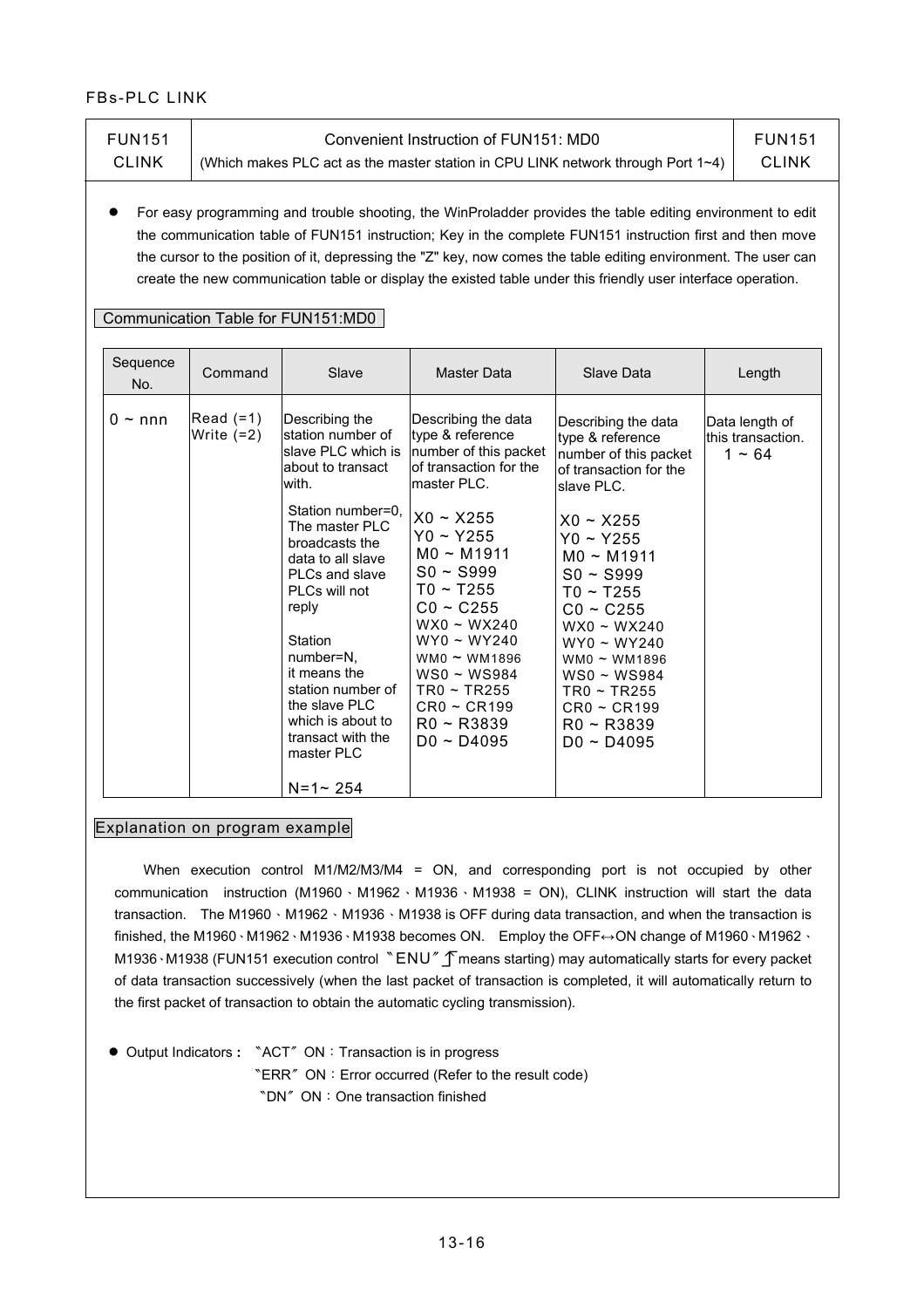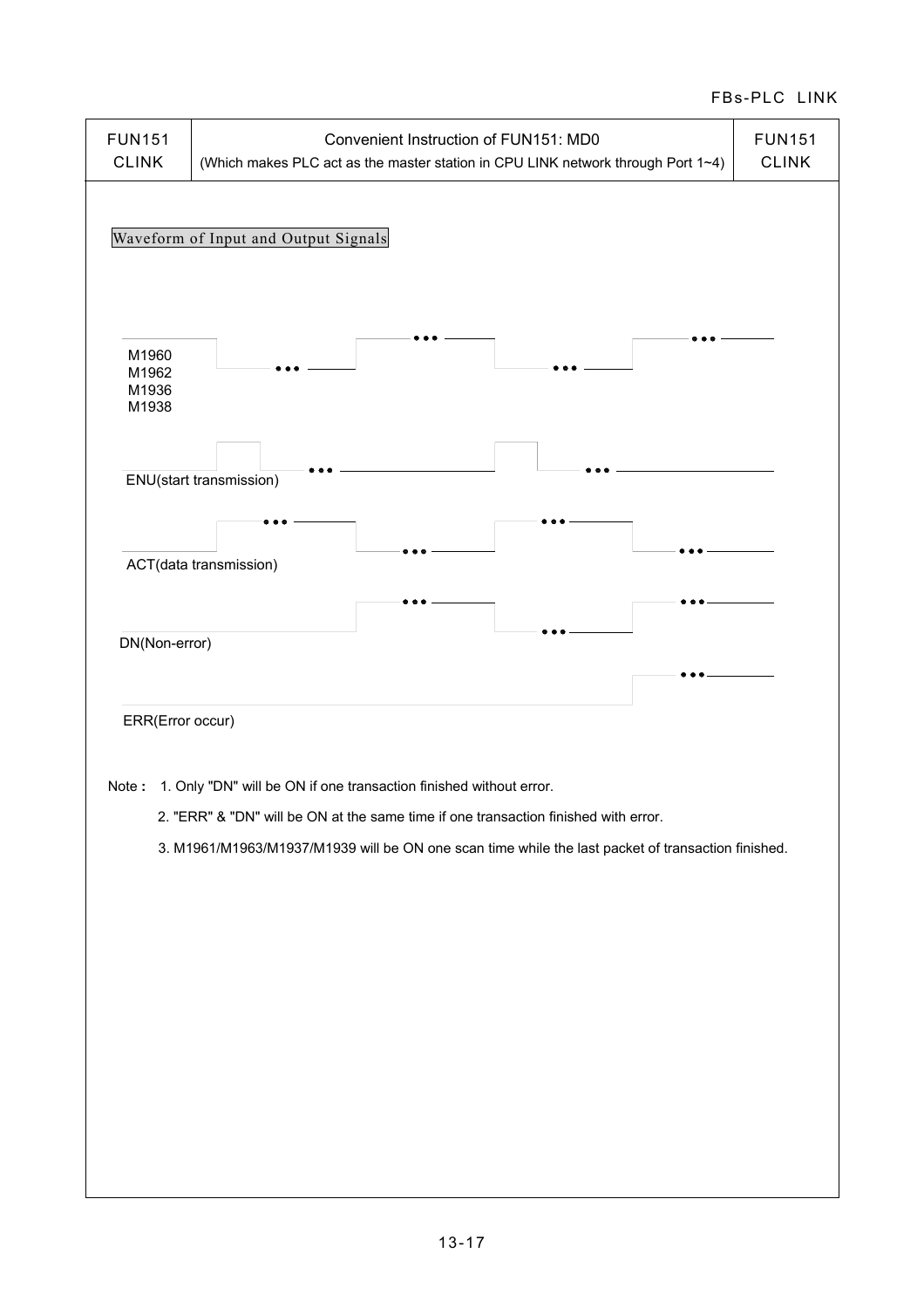| <b>FUN151</b><br><b>CLINK</b>                                                       | Convenient Instruction of FUN151: MD1<br>(Which makes PLC act as the communication sender through Port $1\neg 4$ ) |                                                               |                               |                                    |                               |                    |                                                                                                                                                                                                                                                                                                   | <b>FUN151</b><br><b>CLINK</b> |
|-------------------------------------------------------------------------------------|--------------------------------------------------------------------------------------------------------------------|---------------------------------------------------------------|-------------------------------|------------------------------------|-------------------------------|--------------------|---------------------------------------------------------------------------------------------------------------------------------------------------------------------------------------------------------------------------------------------------------------------------------------------------|-------------------------------|
| Execution<br>control<br>Pause $-$ PAU $\overline{\phantom{a}}$ SR :<br>Abort $-ABT$ | Ladder symbol<br>-151P.CLINK-<br>Pt<br>$EN -$<br>MD :<br>WR:                                                       | ACT-Acting<br>$ERR - Error$<br>$DN - Done$                    |                               | Pt : Assign the port, $1 \sim 4$   | use.                          |                    | MD : 1, link with intelligent peripherals that equipped<br>with communication interface<br>SR: Starting register for data transmission table<br>WR: Starting register for instruction operation (see<br>example for explanation). It controls 8<br>registers, the other programs cannot repeat in |                               |
|                                                                                     |                                                                                                                    | Range<br>Operand<br>Pt<br><b>MD</b><br><b>SR</b><br><b>WR</b> | HR<br>R <sub>0</sub><br>R3839 | <b>ROR</b><br>R5000<br>R8071<br>→* | DR<br>D <sub>0</sub><br>D3999 | K.<br>$1 - 4$<br>1 |                                                                                                                                                                                                                                                                                                   |                               |

#### **Descriptions**

- 1. FUN151:MD1, it makes PLC act as the communication sender to link with the intelligent peripherals that equipped with communication interface.
- 2. A master PLC may connect to multi sets of peripherals that have identical communication protocol through the RS-485 interface.
- 3. The communication protocol/format is written with LADDER program, which must be consistent with the linked peripherals.
- 4. When execution control 〝EN〞changes from 0→1 and both inputs "PAU" and "ABT" are 0, and if Port 1/2/3/4 hasn't been controlled by other communication instructions [i.e. M1960 (Port1) \ M1962 (Port2) \ M1936 (Port3)  $\cdot$  M1938 (Port4) = 1], this instruction will control the Port 1/2/3/4 immediately and set the M1960  $\cdot$ M1962、M1936、M1938 to be 0 (which means it is being occupied), then going on a packet of data transaction immediately. If Port 1/2/3/4 has been controlled (M1960、M1962、M1936、M1938 = 0), then this instruction will enter into the standby status until the controlling communication instruction completes its transaction or pause/abort its operation to release the control right (M1960、M1962、M1936、M1938 =1), and then this instruction will become enactive, set M1960、M1962、M1936、M1938 to be 0, and going on the data transaction immediately.
- 5. During transaction, if the "PAU" input becomes 1, this instruction will pause and release the control right (set M1960  $\cdot$  M1962  $\cdot$  M1936  $\cdot$  M1938 = 1) after it completed the transmission of the on-going data.
- 6. During transaction, if the "ABT" input becomes 1, this instruction will abort the transmission and release the control right immediately (set M1960/M1962/M1936/M1938 = 1).
- 7. While transaction is going, the output indication "ACT" will be ON.
- 8. When a packet of data transaction is finished (transmission finished or "transmit then receive" completed), if there is error occurred, the output indication "DN" & "ERR" will be ON.
- 9. When a packet of data transaction is finished (transmission finished or "transmit then receive" completed), if there is no error occurred, the output indication "DN" will be ON.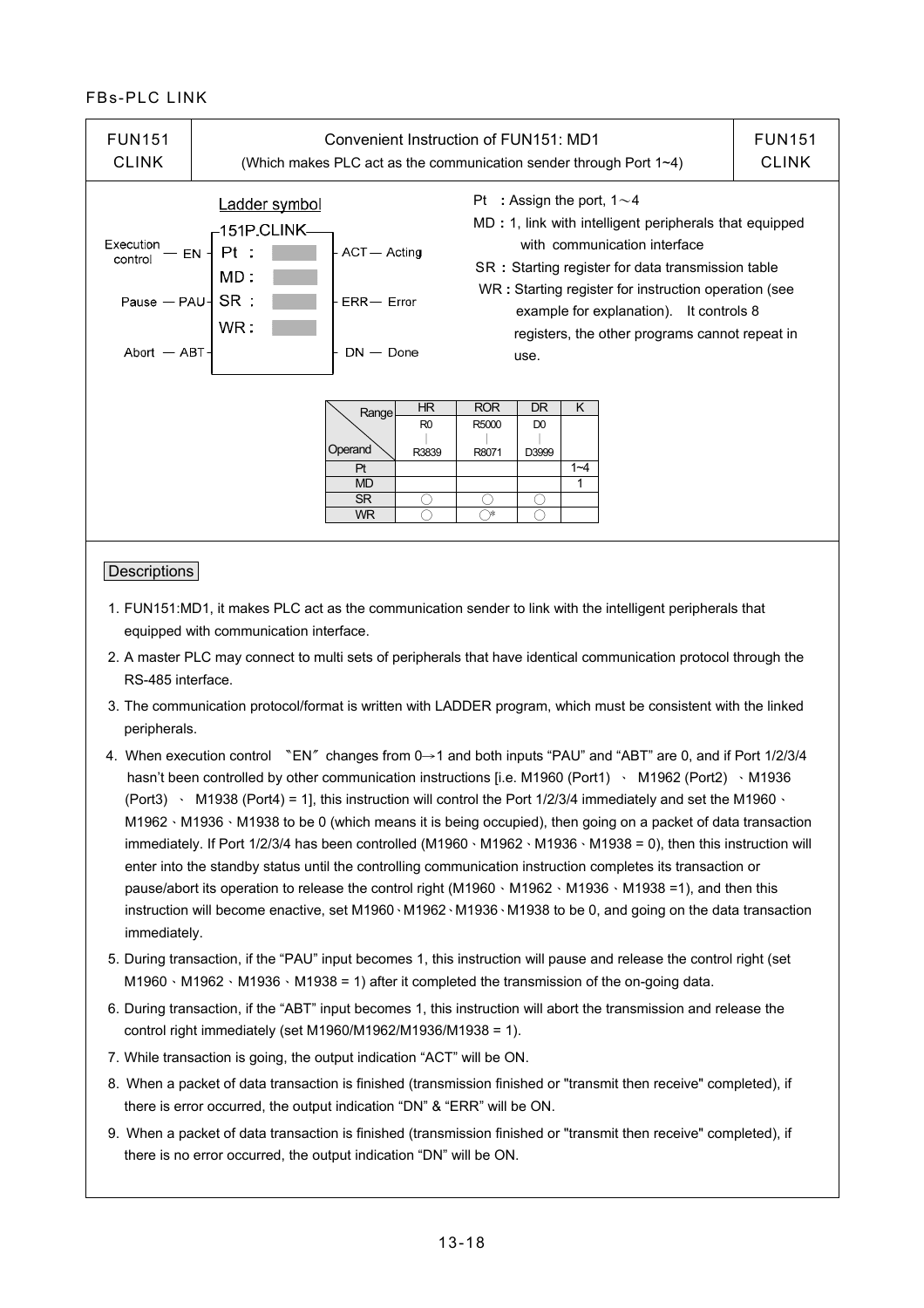| <b>FUN151</b> | Convenient Instruction of FUN151: MD1                                     | <b>FUN151</b> |
|---------------|---------------------------------------------------------------------------|---------------|
| <b>CLINK</b>  | (Which makes PLC act as the communication sender through Port $1\neg 4$ ) | <b>CLINK</b>  |

#### 【Interface Signals】

Dedicated Relays and Registers for corresponding port **:**

| <b>Comm Port</b><br><b>Signals</b>      | Port 1 | Port 2 | Port <sub>3</sub> | Port 4 |  |  |
|-----------------------------------------|--------|--------|-------------------|--------|--|--|
| 1. Port Ready Indicator                 | M1960  | M1962  | M1936             | M1938  |  |  |
| 2. Port Finished Indicator              | M1961  | M1963  | M1937             | M1939  |  |  |
| <b>3. Port Communication Parameters</b> | R4146  | R4158  | R4043             | R4044  |  |  |
| 4. TX Delay & RX Time-out Span          | R4147  | R4159  | R4045             | R4048  |  |  |
| 5. Setting of RX Time-out Span          |        |        | D4043             |        |  |  |
| 6. Edge Trigger Execution               | D4044  |        |                   |        |  |  |

#### **1. Port Ready Indicator**:This signal is generated from CPU.

ON, it represents that port is free and ready.

OFF, it represents that port is busy, data transaction is going.

#### **2. Port Finished Indicator**:This signal is generated from CPU.

ON, it means data transaction has been completed.

#### **3. Port Communication Parameters :**

 The register is for communication parameters setting of corresponding. port. (please refer to the chapter of communication parameters setting).

#### **4. TX Delay & RX Time-out Span**:

 $\overline{\phantom{a}}$ 

 The content of Low Byte defines the receive Time-out span of CLINK instruction; its unit is 0.01 second (the default is 50, which means 0.5 second).

 The CLINK instruction employs receive Time-out span to judge whether the slave station on line or not. When the master PLC sent out the read/write command to the slave station, the slave station didn't reply within this period means that there is abnormal event in communication called Time-out. When there are multi-drop linking, properly adjust this value (greater than 1 scan time of the slave station with the longest scan time) to shorten the communication response time among the active linking stations if there are many slave stations power off (The time-out cases will happen).

The content of High Byte makes no sense at this mode.

#### **5. Setting of RX Time-out Span:** Please refer this chapter, page 13-4~13-5 for details

- **6. Edge Trigger Execution:** Please refer this chapter, page 13-5~13-6 for details
- ※When receiving message without ending code, and if M1956=1, then R4148 high byte of the received Time-out span setting is used to determine whether a data have been received or not, the unit is 0.001 second (default is 0CH, 12mS).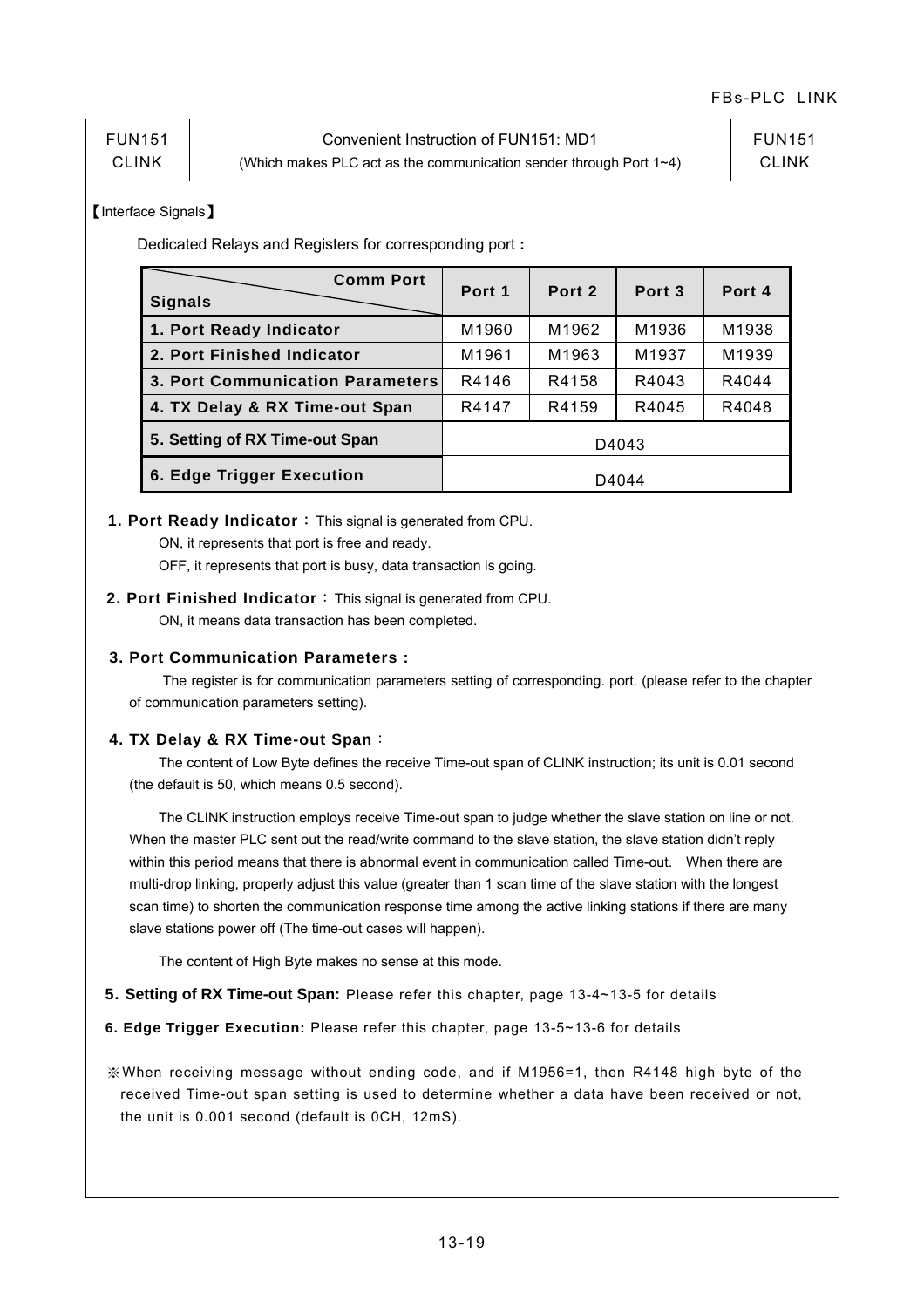| <b>FUN151</b> | Convenient Instruction of FUN151: MD1                                     | <b>FUN151</b> |
|---------------|---------------------------------------------------------------------------|---------------|
| <b>CLINK</b>  | (Which makes PLC act as the communication sender through Port $1\neg 4$ ) | <b>CLINK</b>  |
|               |                                                                           |               |

#### Program example for loop back test

 PLC station A sends data to PLC station B (PLC station B sends the received original data back to the PLC station A, loopback test), and checks whether the responding message of PLC station B is the same as its original data that had sent out; therefore, it can do simple test on software and hardware of PLC Port1 whether it is normal and error free.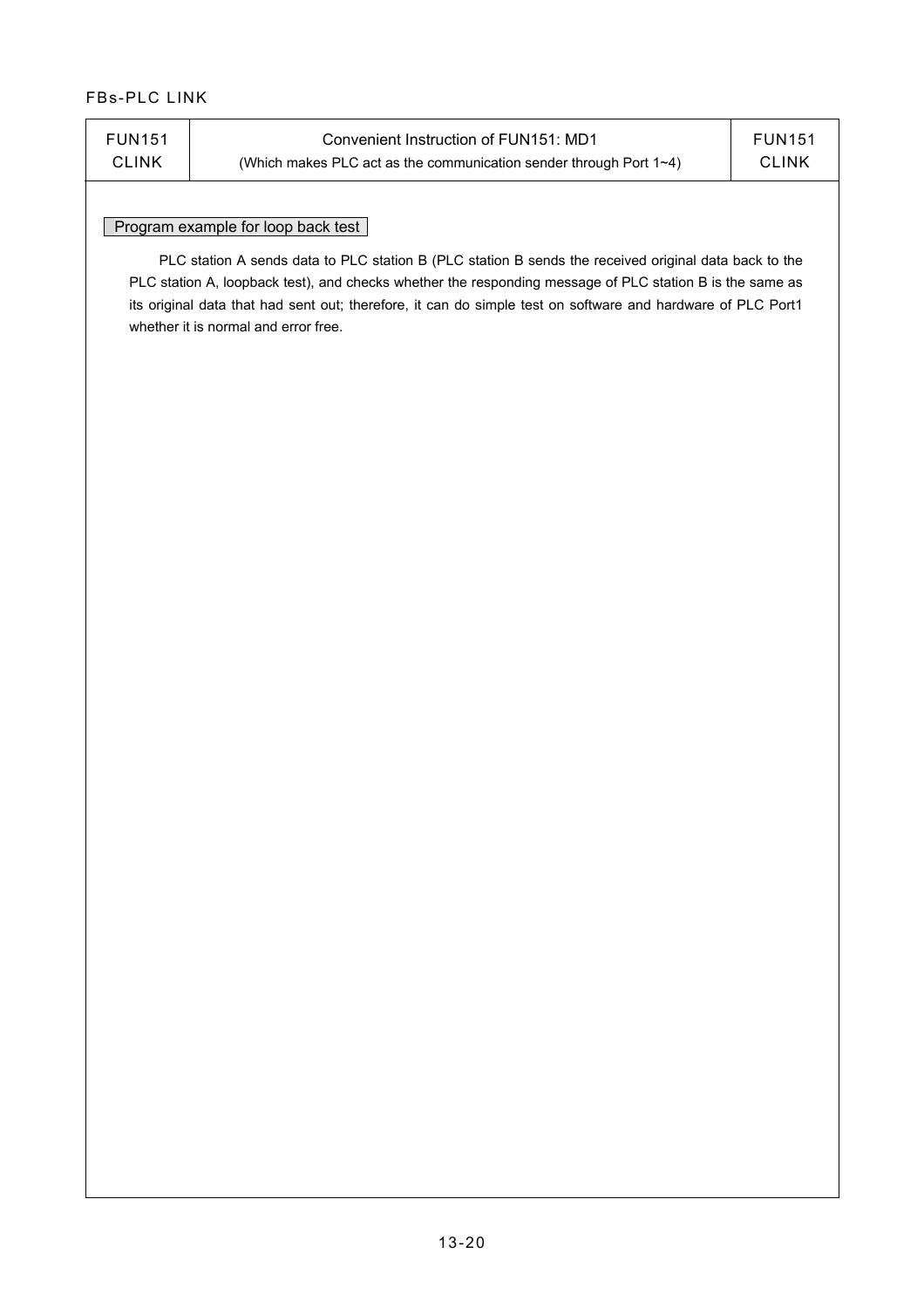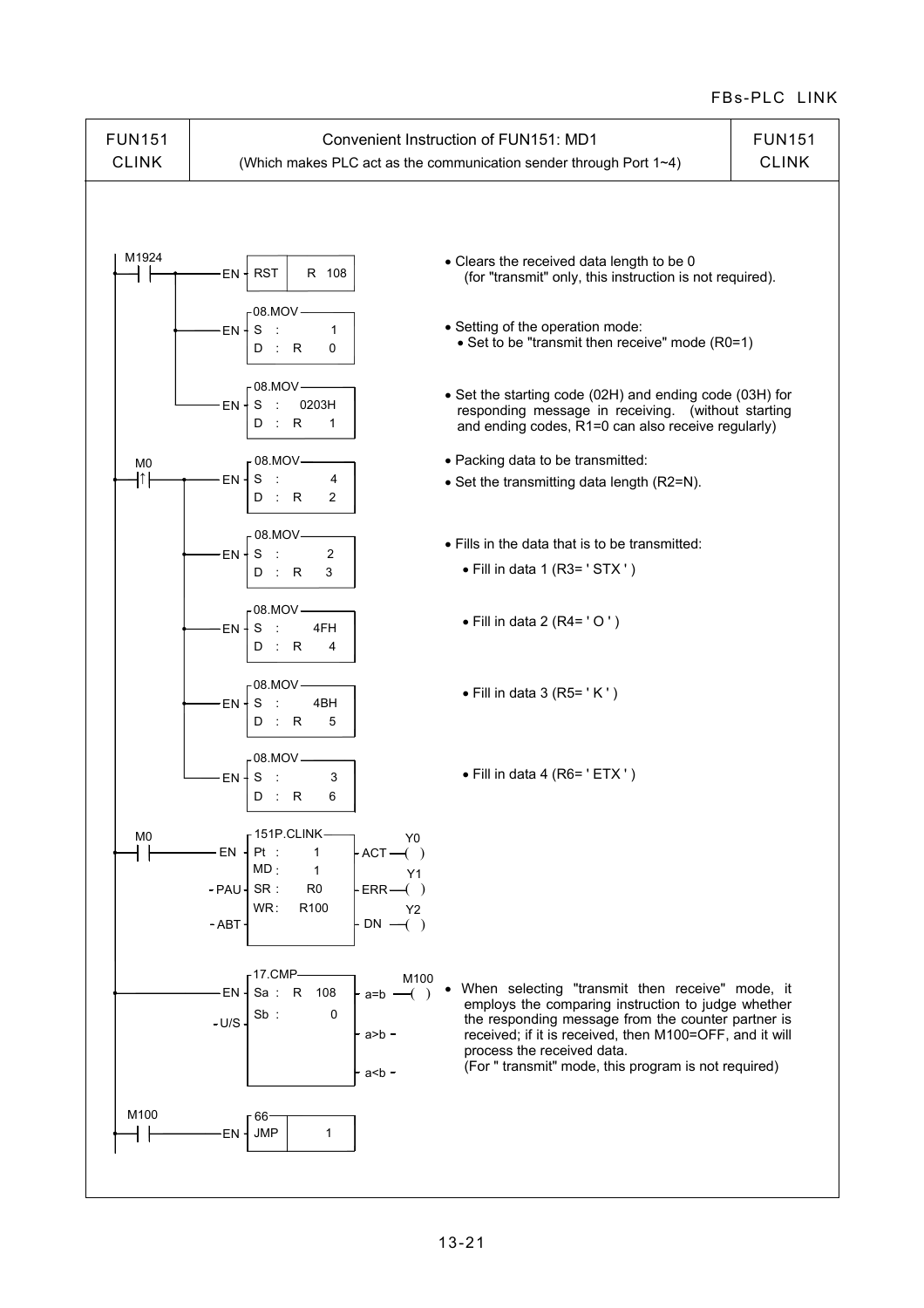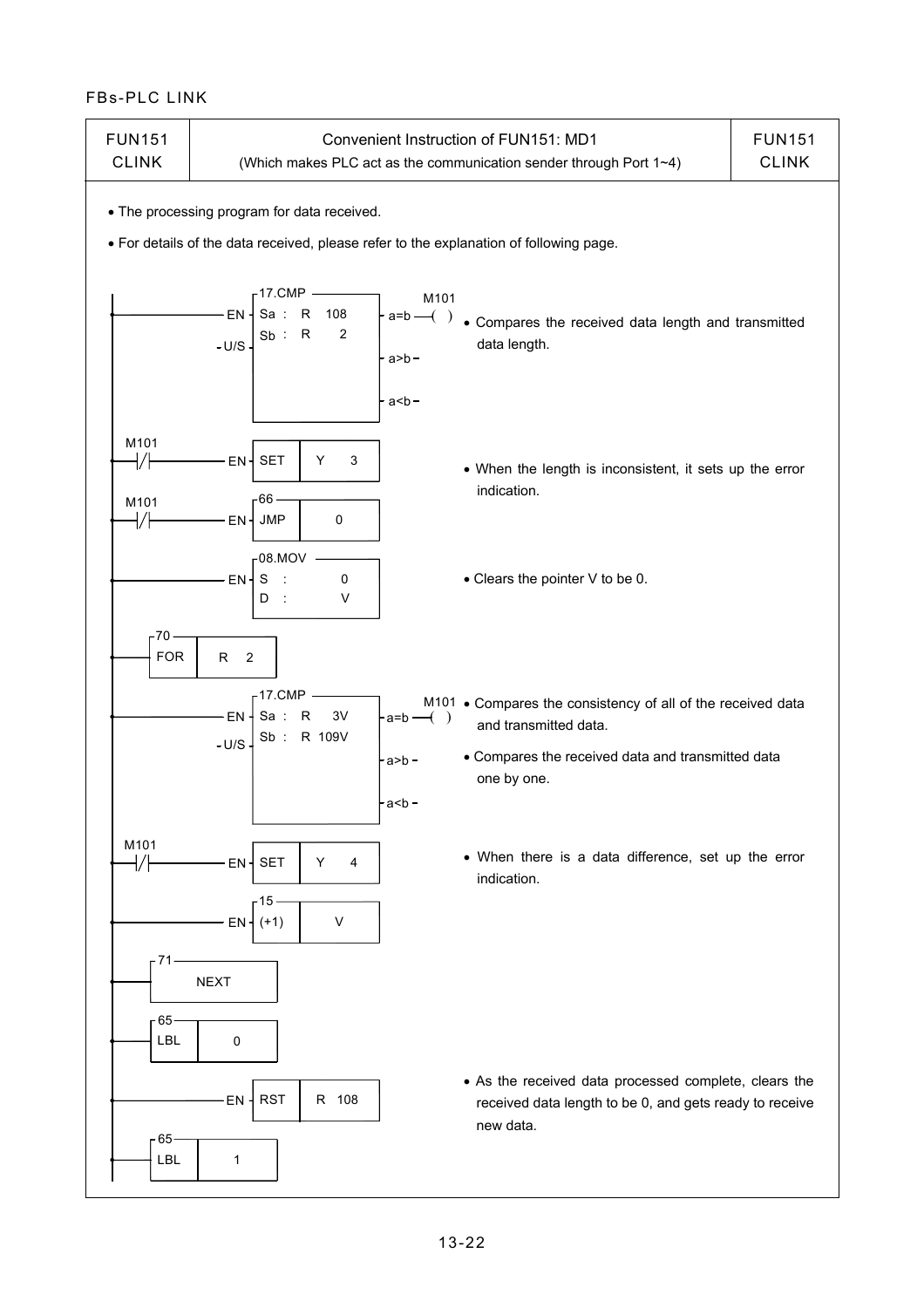| <b>FUN151</b><br><b>CLINK</b> |                                                                                                   | Convenient Instruction of FUN151: MD1<br>(Which makes PLC act as the communication sender through Port 1~4)                                                                                                                                 | <b>FUN151</b><br><b>CLINK</b> |  |  |  |
|-------------------------------|---------------------------------------------------------------------------------------------------|---------------------------------------------------------------------------------------------------------------------------------------------------------------------------------------------------------------------------------------------|-------------------------------|--|--|--|
|                               | Explanation for the operand SR of FUN151: MD1<br>SR: Starting register of data transmission table |                                                                                                                                                                                                                                             |                               |  |  |  |
| $SR + 0$                      | Transmit only or<br><b>Transmit then Receive</b>                                                  | •Low byte is valid,<br>=00H, transmit only, no response from the slave device<br>=01H, transmit then receive the responding data (Receive only without erro<br>=81H, transmit then receive the responding data (Receive even with<br>error) |                               |  |  |  |
| $SR+1$                        | Starting & Ending code<br>for receiving                                                           | . High byte: Start of text for receiving.<br>Low byte: End of text for receiving.                                                                                                                                                           |                               |  |  |  |
| $SR+2$                        | Length of Transmission<br>. The maximum length of data to be transmitted is 511                   |                                                                                                                                                                                                                                             |                               |  |  |  |
| $SR+3$                        | Data 1                                                                                            | • Low byte is valid                                                                                                                                                                                                                         |                               |  |  |  |
| $SR+4$                        | Data 2                                                                                            | • Low byte is valid                                                                                                                                                                                                                         |                               |  |  |  |
| $SR+5$                        | Data 3                                                                                            | • Low byte is valid                                                                                                                                                                                                                         |                               |  |  |  |
| $SR+6$<br>$\bullet$           | Data 4                                                                                            | • Low byte is valid                                                                                                                                                                                                                         |                               |  |  |  |
|                               |                                                                                                   |                                                                                                                                                                                                                                             |                               |  |  |  |
|                               | Data N                                                                                            | • Low byte is valid                                                                                                                                                                                                                         |                               |  |  |  |

Note 1 : When selecting the transmit-only mode, the Starting /Ending code of receiving is meaningless.

- 2 **:** When it is in the "transmit then receive" mode, before the starting of transmission, it must first to estimate the starting and ending code of responding message from communication partner and write them into the receiving starting/ending code register (e.g. SR+1=0203H, 02H stands for starting code and 03H for ending code), so as to ensure the correct message frame receiving. The communication protocol with starting/ending code makes the identifying of every packet of messages easy, and the communication program is simple and efficient.
- 3 **:** When it is in the "transmit then receive" mode, fills the high byte of starting/ending code register with 0 if no starting code in responding message; if no ending code in responding message, fills 0 to the low byte of starting/ending code register. Adjusts the high byte of R4148 (message detection time interval) to judge whether a packet of data has been received completely; the unit is 0.001 second (the default is 0CH, 12mS).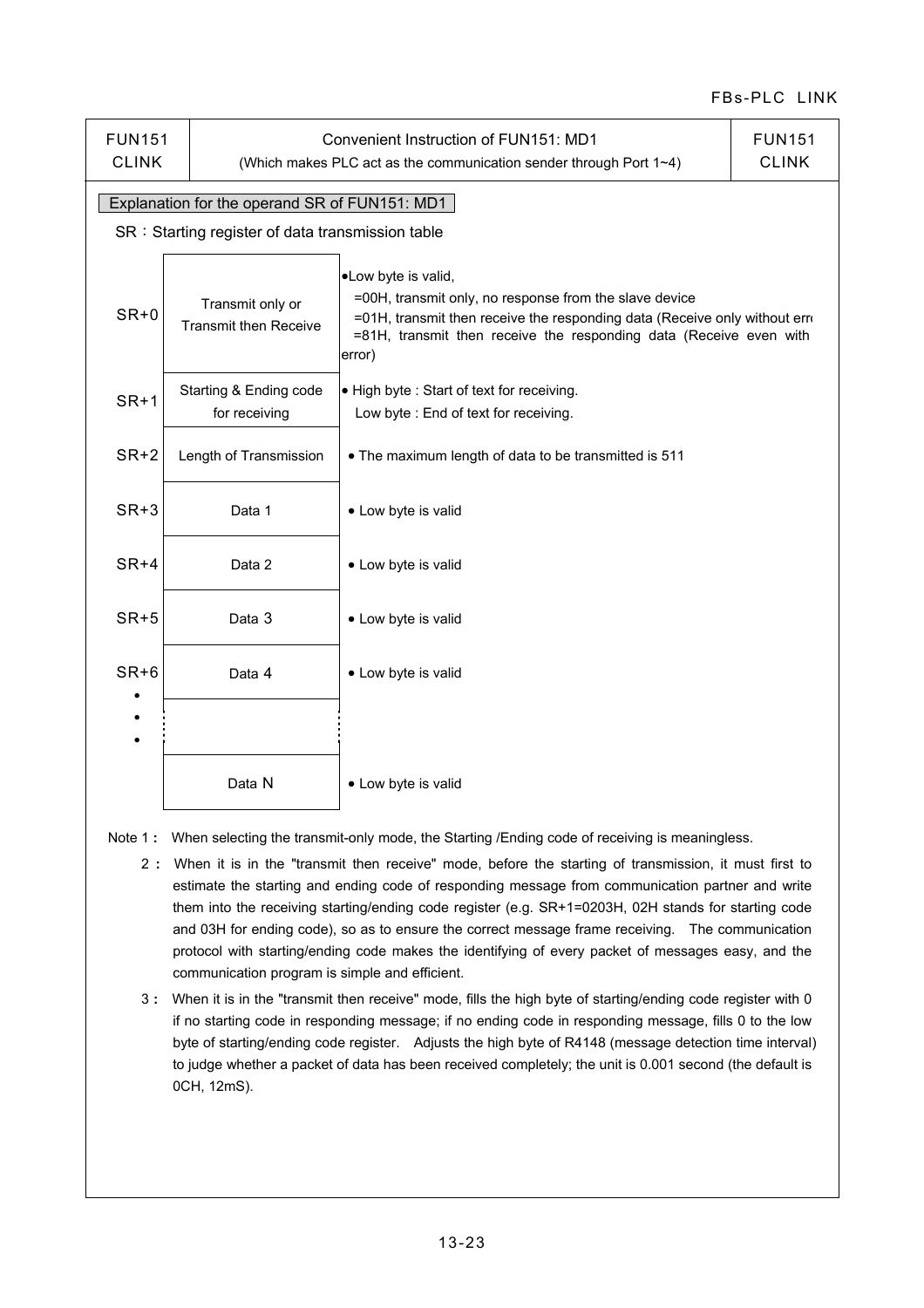| <b>FUN151</b> |                                                                                                                                                                                                                                                                                                                                                                                                                                                                                                                                                                                                                                                       |                                                                             | Convenient Instruction of FUN151: MD1                                                                                                      | <b>FUN151</b> |  |  |  |  |
|---------------|-------------------------------------------------------------------------------------------------------------------------------------------------------------------------------------------------------------------------------------------------------------------------------------------------------------------------------------------------------------------------------------------------------------------------------------------------------------------------------------------------------------------------------------------------------------------------------------------------------------------------------------------------------|-----------------------------------------------------------------------------|--------------------------------------------------------------------------------------------------------------------------------------------|---------------|--|--|--|--|
| <b>CLINK</b>  |                                                                                                                                                                                                                                                                                                                                                                                                                                                                                                                                                                                                                                                       |                                                                             | (Which makes PLC act as the communication sender through Port 1~4)                                                                         | <b>CLINK</b>  |  |  |  |  |
|               | The communication protocol without ending code depends on message detection time interval to tell<br>whether it has received completely a packet of data (the setting of message detection time interval<br>must be greater than the maximum response delay time between data bytes when communication<br>partner is replying), thus it may ensure the receiving of the whole packet to be complete. Generally<br>speaking, the data in transmitting is transmitted one byte after another continuously; therefore, if there<br>is pause (greater than message detection time interval), it means the packet of message is transmitted<br>completely. |                                                                             |                                                                                                                                            |               |  |  |  |  |
|               |                                                                                                                                                                                                                                                                                                                                                                                                                                                                                                                                                                                                                                                       | Explanation for the operand WR of FUN151:MD1                                |                                                                                                                                            |               |  |  |  |  |
|               | <b>High Byte</b>                                                                                                                                                                                                                                                                                                                                                                                                                                                                                                                                                                                                                                      | Low Byte                                                                    |                                                                                                                                            |               |  |  |  |  |
| $WR+0$        | Result code                                                                                                                                                                                                                                                                                                                                                                                                                                                                                                                                                                                                                                           | 0                                                                           | • Result code =0, OK ; = other values, abnormal.                                                                                           |               |  |  |  |  |
| $WR+1$        |                                                                                                                                                                                                                                                                                                                                                                                                                                                                                                                                                                                                                                                       | For internal operation use                                                  | • Working registers for CLINK instruction                                                                                                  |               |  |  |  |  |
| $WR+2$        |                                                                                                                                                                                                                                                                                                                                                                                                                                                                                                                                                                                                                                                       | For internal operation use                                                  |                                                                                                                                            |               |  |  |  |  |
| $WR+3$        |                                                                                                                                                                                                                                                                                                                                                                                                                                                                                                                                                                                                                                                       | For internal operation use                                                  |                                                                                                                                            |               |  |  |  |  |
| $WR+4$        | For internal operation use                                                                                                                                                                                                                                                                                                                                                                                                                                                                                                                                                                                                                            | $\bullet$ WR+4 : b0=1, Pending                                              |                                                                                                                                            |               |  |  |  |  |
| $WR+5$        | b12= "ACT" output indication<br>For internal operation use<br>b13= "ERR" output indication                                                                                                                                                                                                                                                                                                                                                                                                                                                                                                                                                            |                                                                             |                                                                                                                                            |               |  |  |  |  |
| $WR+6$        | For internal operation use                                                                                                                                                                                                                                                                                                                                                                                                                                                                                                                                                                                                                            | b14= "DN"<br>output indication                                              |                                                                                                                                            |               |  |  |  |  |
| $WR+7$        |                                                                                                                                                                                                                                                                                                                                                                                                                                                                                                                                                                                                                                                       | For internal operation use                                                  |                                                                                                                                            |               |  |  |  |  |
| $WR + 8$      |                                                                                                                                                                                                                                                                                                                                                                                                                                                                                                                                                                                                                                                       | Total amount of data received                                               | • The total amount of data byte being received (the register for received<br>data length; it includes the starting and ending code).       |               |  |  |  |  |
| $WR+9$        |                                                                                                                                                                                                                                                                                                                                                                                                                                                                                                                                                                                                                                                       | Data 1                                                                      | • The first byte of data received (if there is the starting code, it is the<br>starting code); High byte =0.                               |               |  |  |  |  |
|               |                                                                                                                                                                                                                                                                                                                                                                                                                                                                                                                                                                                                                                                       | Data 2                                                                      | • The second byte of data received; High byte =0.                                                                                          |               |  |  |  |  |
|               |                                                                                                                                                                                                                                                                                                                                                                                                                                                                                                                                                                                                                                                       | Data 3                                                                      | • The third byte of data received; High byte =0.                                                                                           |               |  |  |  |  |
|               |                                                                                                                                                                                                                                                                                                                                                                                                                                                                                                                                                                                                                                                       |                                                                             |                                                                                                                                            |               |  |  |  |  |
|               |                                                                                                                                                                                                                                                                                                                                                                                                                                                                                                                                                                                                                                                       | Data N                                                                      | • The N_th byte of data received (if there is the ending code, it is the<br>ending code); High byte =0.                                    |               |  |  |  |  |
|               |                                                                                                                                                                                                                                                                                                                                                                                                                                                                                                                                                                                                                                                       | Result code: 0, transaction is successful.<br>A, no response from the slave | 2, data length error (the value is 0, or the packet of transaction is greater than 511)<br>B, communication abnormal (received error data) |               |  |  |  |  |
|               |                                                                                                                                                                                                                                                                                                                                                                                                                                                                                                                                                                                                                                                       |                                                                             |                                                                                                                                            |               |  |  |  |  |
|               | ● Output Indicator: "ACT"                                                                                                                                                                                                                                                                                                                                                                                                                                                                                                                                                                                                                             |                                                                             | ON: Transaction is in progress                                                                                                             |               |  |  |  |  |
|               |                                                                                                                                                                                                                                                                                                                                                                                                                                                                                                                                                                                                                                                       | "ERR"                                                                       | ON: Error occurred                                                                                                                         |               |  |  |  |  |
|               |                                                                                                                                                                                                                                                                                                                                                                                                                                                                                                                                                                                                                                                       | "DN"                                                                        | ON : One transaction finished                                                                                                              |               |  |  |  |  |
|               |                                                                                                                                                                                                                                                                                                                                                                                                                                                                                                                                                                                                                                                       |                                                                             |                                                                                                                                            |               |  |  |  |  |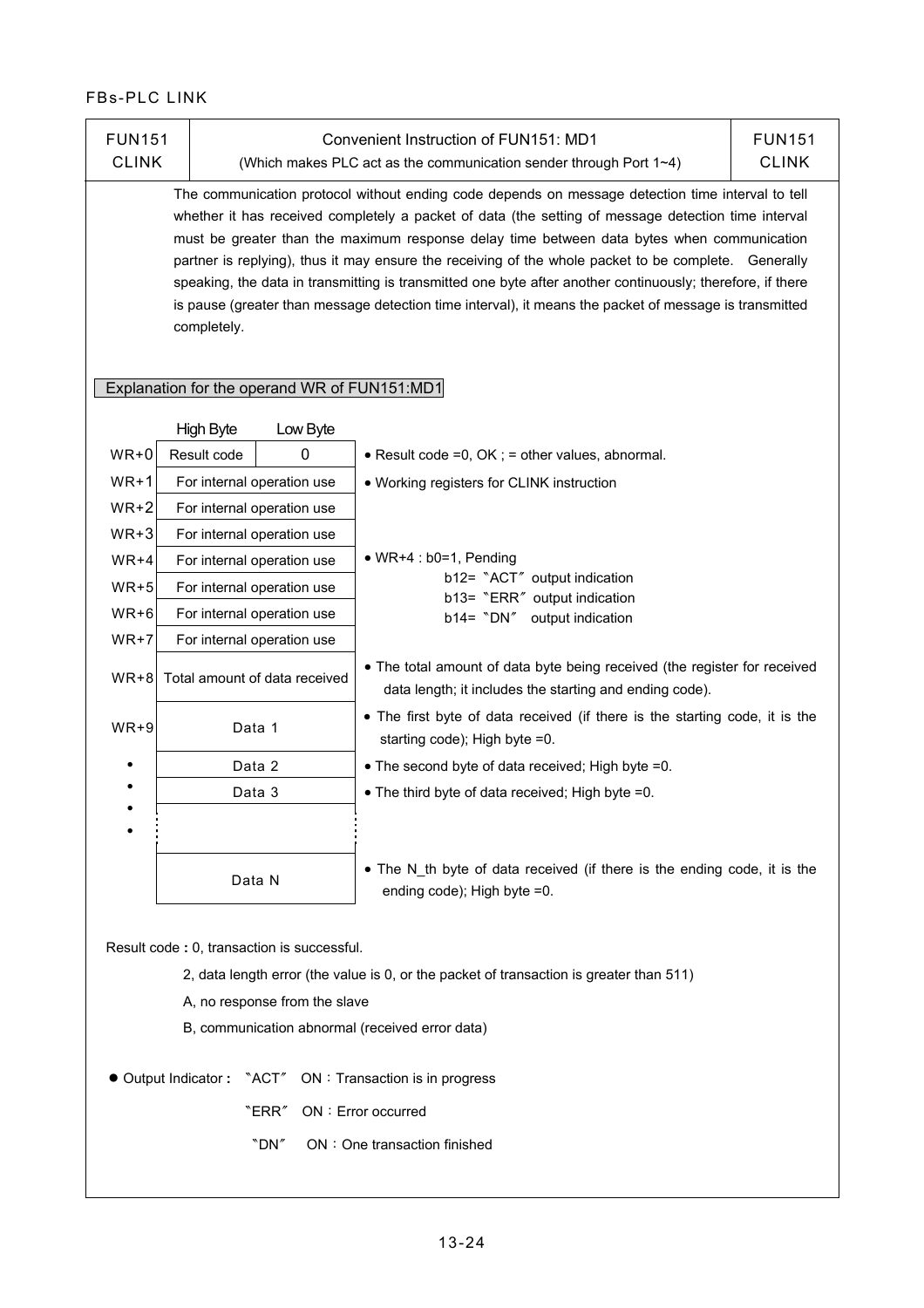| <b>FUN151</b><br><b>CLINK</b>                                                               | Convenient Instruction of FUN151: MD2<br>(Which makes PLC act as the communication receiver through Port 1~4) |                                                               |                                          |                                          |                                                | <b>FUN151</b><br><b>CLINK</b> |                                                                                                                                                                                                                                                                                                                             |  |
|---------------------------------------------------------------------------------------------|---------------------------------------------------------------------------------------------------------------|---------------------------------------------------------------|------------------------------------------|------------------------------------------|------------------------------------------------|-------------------------------|-----------------------------------------------------------------------------------------------------------------------------------------------------------------------------------------------------------------------------------------------------------------------------------------------------------------------------|--|
| Execution<br>EN<br>control<br>Pause $-$ PAU $\overline{\phantom{a}}$ SR :<br>Abort $-ABT -$ | Ladder symbol<br>–151P.CLINK–<br>Pt<br>MD:<br>WR:                                                             | - ACT - Acting<br>$ERR - Error$<br>$DN - Done$                |                                          |                                          | use.                                           |                               | Pt : Assign the port, $1 \sim 4$<br>MD : 2, PLC waiting to receive the message sent by<br>intelligent peripherals<br>SR: Starting register for data transmission table<br>WR: Starting register for instruction operation (see<br>example for explanation). It controls 8<br>registers, the other programs cannot repeat in |  |
|                                                                                             |                                                                                                               | Range<br>Operand<br>Pt<br><b>MD</b><br><b>SR</b><br><b>WR</b> | HR<br>R <sub>0</sub><br>R3839<br>()<br>∩ | <b>ROR</b><br>R5000<br>R8071<br>.)<br>⌒* | <b>DR</b><br>D <sub>0</sub><br>D3999<br>O<br>∩ | K<br>$1 - 4$<br>2             |                                                                                                                                                                                                                                                                                                                             |  |

- 1. FUN151 **:** MD2 instruction provides Fatek PLC with ability to receive message sent by peripherals with communication interface at any time.
- 2. The communication protocol is written with LADDER program, which must be consistent to the peripheral device.
- 3. When execution control 〝EN〞changes from 0→1 and both inputs "PAU" and "ABT" are 0, and if Port 1/2/3/4 hasn't been controlled by other communication instructions [i.e. M1960 (Port1) · M1962 (Port2) · M1936 (Port3)  $\cdot$  M1938 (Port4) = 1], this instruction will control the Port 1/2/3/4 immediately and set the M1960  $\cdot$ M1962、M1936、M1938 to be 0 (which means it is being occupied). If Port 1/2/3/4 has been controlled  $(M1960 \cdot M1962 \cdot M1936 \cdot M1938 = 0)$ , then this instruction will enter into the standby status until the controlling communication instruction completes its transaction or pause/abort its operation to release the control right, and then this instruction will become enactive.
- 4. When the input "PAU" or "ABT" becomes 1, it gives up the receiving immediately (M1960、M1962、M1936、  $M1938 = 1$ ).
- 5. While it is in the receiving state, the output indication "ACT" is ON.
- 6. When a packet of data transaction finished (receive finished or receive then transmit completed), if there is error occurred, the output indication "DN" & "ERR" will be ON for one scan time.
- 7. When a packet of data transaction finished (receive finished or receive then transmit completed), if there is no error occurred, the output indication "DN" will be ON for one scan time.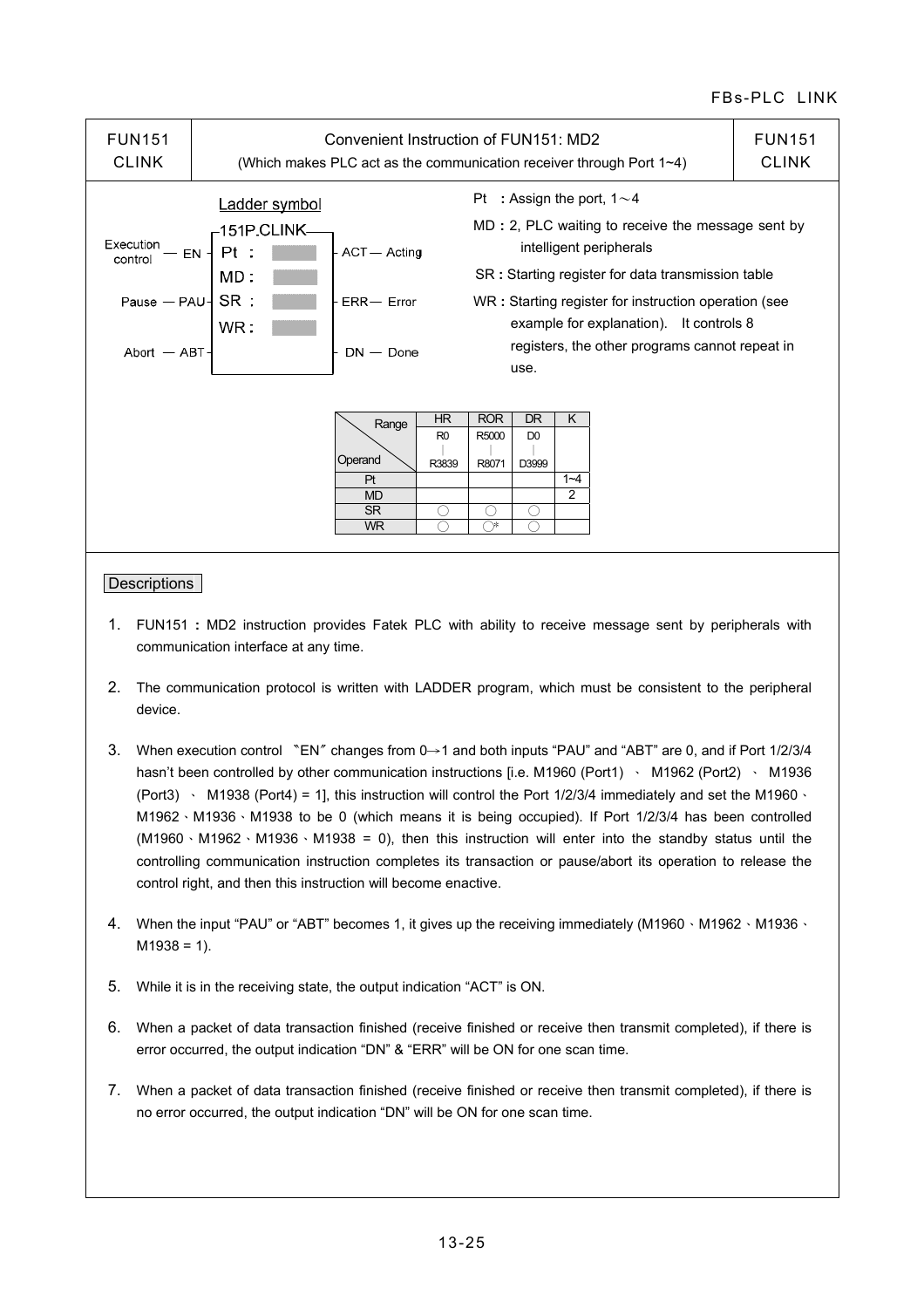| FUN151<br><b>FUN151</b><br>Convenient Instruction of FUN151: MD2<br><b>CLINK</b><br><b>CLINK</b><br>(Which makes PLC act as the communication receiver through Port $1\neg 4$ ) |
|---------------------------------------------------------------------------------------------------------------------------------------------------------------------------------|
|---------------------------------------------------------------------------------------------------------------------------------------------------------------------------------|

#### 【Interface Signals】

Dedicated Relays and Registers for corresponding port **:**

| <b>Comm Port</b><br><b>Signals</b> | Port 1 | Port 2 | Port <sub>3</sub> | Port 4 |
|------------------------------------|--------|--------|-------------------|--------|
| 1. Port Ready Indicator            | M1960  | M1962  | M1936             | M1938  |
| 2. Port Finished Indicator         | M1961  | M1963  | M1937             | M1939  |
| 3. Port Communication Parameters   | R4146  | R4158  | R4043             | R4044  |
| 4. TX Delay & RX Time-out Span     | R4147  | R4159  | R4045             | R4048  |

#### **1. Port Ready Indicator**:This signal is generated from CPU.

ON, it represents that port is free and ready.

OFF, it represents that port is busy, data transaction is going.

## **2. Port Finished Indicator**:This signal is generated from CPU.

ON, it means data transaction has been completed.

#### **3. Port Communication Parameters :**

 The register is for communication parameters setting of corresponding. port. (please refer to the chapter of communication parameters setting).

#### **4. TX Delay & RX Time-out Span**:

 The Low Byte defines the Time-out span of FUN151:MD2 instruction; its unit is 0.01 second (the default is 32H). When the PLC received the message and must respond to it (receive then transmit mode), but the LADDER program is unable to process and send out the responding message during this period of time, the CPU will give up response this time and automatically restore back to receiving state. When FUN151:MD2 is set to be "receive only" mode, this value is meaningless.

The content of High Byte makes no sense at this mode.

- Note 1 **:** Once FUN151 **:** MD2 activated, it will stay in receiving state all the time; unless the input signal of PAU" or "ABT" becomes ON, then it will escape from receiving state and stop receiving and waiting for next time it will be activated again.
	- 2 **:** When there is change on Starting/Ending code for receiving, it must make the input signal of PAU" or "ABT" becomes ON once, and re-activate the receive control "EN" from 0→1 to start message receiving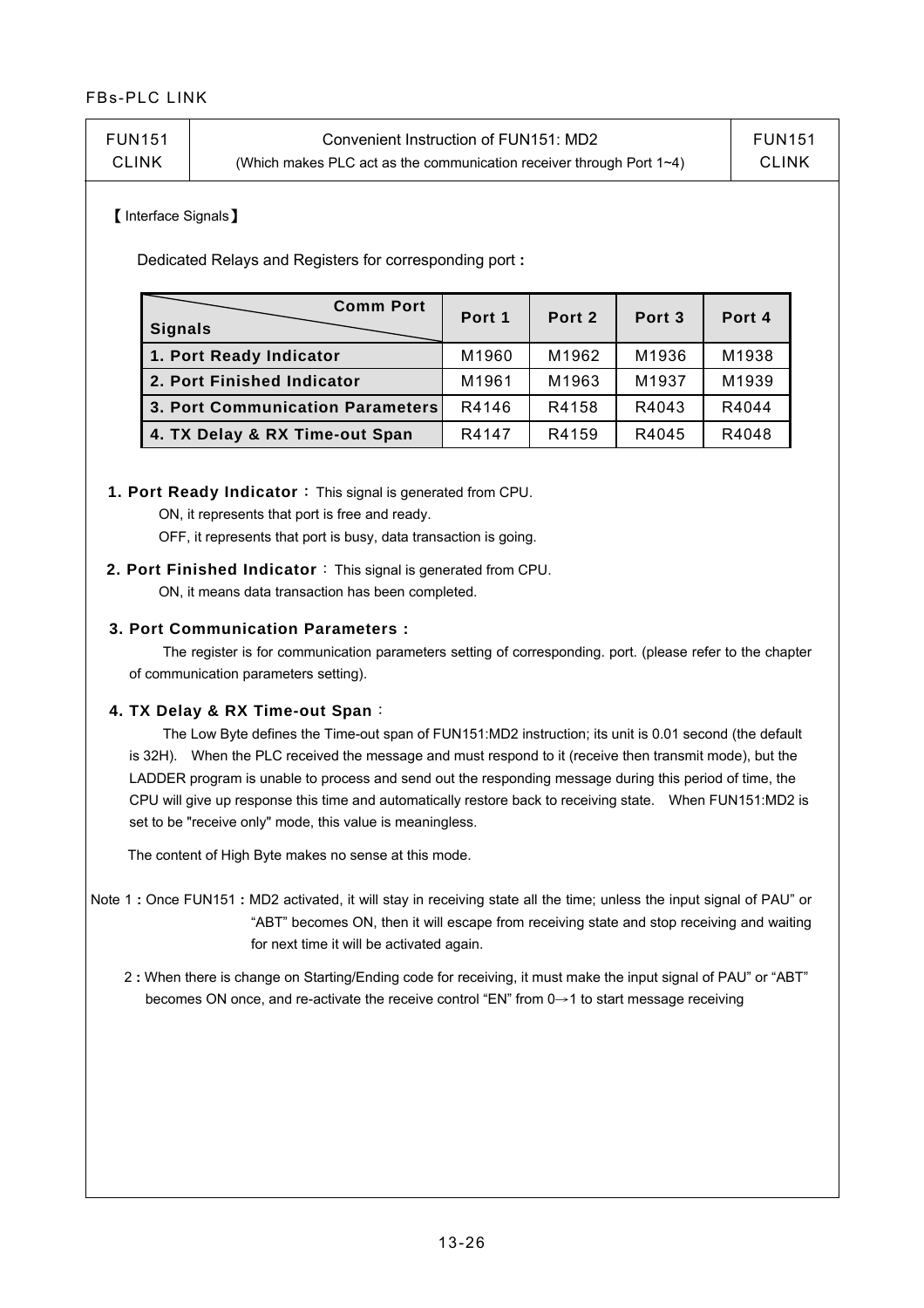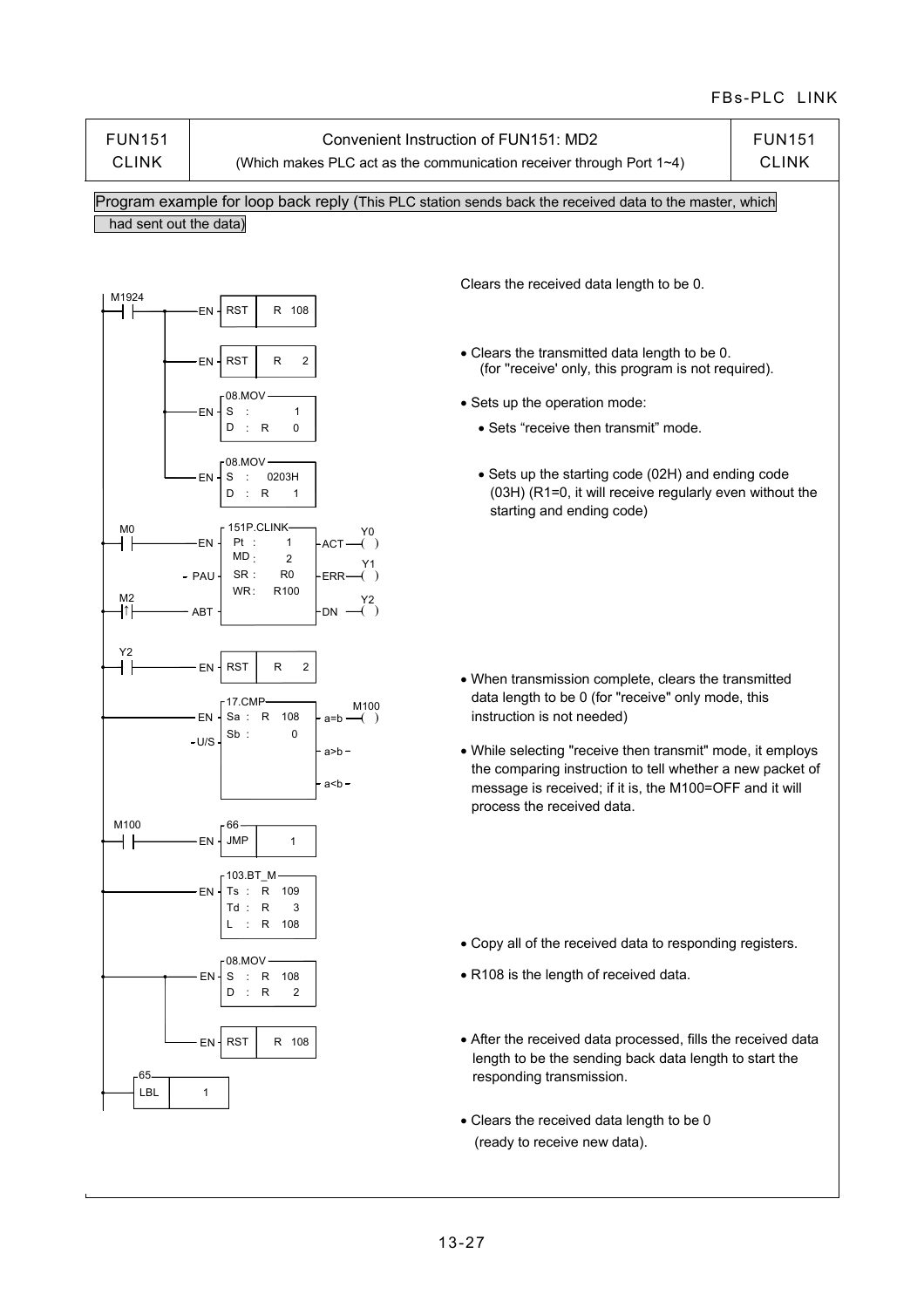| <b>FUN151</b><br><b>CLINK</b>                                                                                                                                                                                                                                                                                            |                                               | Convenient Instruction of FUN151: MD2<br>(Which makes PLC act as the communication receiver through Port $1\neg 4$ ) |  |  |  |  |  |
|--------------------------------------------------------------------------------------------------------------------------------------------------------------------------------------------------------------------------------------------------------------------------------------------------------------------------|-----------------------------------------------|----------------------------------------------------------------------------------------------------------------------|--|--|--|--|--|
|                                                                                                                                                                                                                                                                                                                          | Explanation for the operand SR of FUN151: MD2 |                                                                                                                      |  |  |  |  |  |
|                                                                                                                                                                                                                                                                                                                          | SR: Starting register of data reply table     |                                                                                                                      |  |  |  |  |  |
| • Low Byte is valid,<br>=00H, Receive only without error, no response from the PLC<br>Receive only or<br>=01H, Receive only without error, then reply from the PLC<br>Receive then Transmit<br>SR+0<br>=80H, Receive even with error, no response from the PLC<br>=81H, Receive even with error, then reply from the PLC |                                               |                                                                                                                      |  |  |  |  |  |
| $SR+1$                                                                                                                                                                                                                                                                                                                   | Starting/Ending code of<br>receiving          | • High Byte: Describing the starting code of receiving<br>Low Byte: Describing the ending code of receiving.         |  |  |  |  |  |
|                                                                                                                                                                                                                                                                                                                          | Length of reply data                          | • Maximum of length is $511$ .<br>It will start to transmit the reply data as long as the length is not 0            |  |  |  |  |  |
|                                                                                                                                                                                                                                                                                                                          | Reply data 1                                  | • Low Byte is valid                                                                                                  |  |  |  |  |  |
| SR+4                                                                                                                                                                                                                                                                                                                     | Reply data 2                                  | • Low Byte is valid                                                                                                  |  |  |  |  |  |
| ٠                                                                                                                                                                                                                                                                                                                        |                                               |                                                                                                                      |  |  |  |  |  |
| ٠<br>٠                                                                                                                                                                                                                                                                                                                   | Reply data N                                  | • Low Byte is valid                                                                                                  |  |  |  |  |  |

- Note 1 **:** When selecting the "receive only" mode, CPU fills the received data into the receiving registers and set the length after it has received a packet of message, and starts to receive the next packet of message immediately.
	- 2 **:** When selecting the "receive then transmit" mode, CPU fills the received data into the receiving registers and set the length after it has received a packet of message; then it starts to wait for the reply data length which is not zero to start transmitting reply data (therefore when select this mode, it must control the reply data length to be zero before the reply data completely filled into the reply registers; when the reply data fills into the reply registers finished, it may then set the length of reply data).
	- 3 **:** It must fills the starting code and ending code into the starting/ending code register before the starting of receiving (e.g. SR+1=0A0DH, 0AH stands for starting code and 0DH for ending code), so as to ensure it to be free from receiving error.

The communication protocol with starting/ending code makes the identifying of every packet of messages easy, and the communication program is simple and efficient.

- 4 **:** If the receiving message without starting code, fills the high byte of starting/ending code with 0; if the receiving message without ending code, fills the low byte of starting/ending code with 0. Adjusting High Byte of R4148 (new message detection time interval) to detect whether a packet of message has been received completely, the unit is 0.001 second (default is 0CH, 12 mS). The communication protocol without ending code depends on new message detection time interval to tell whether it has received completely for a packet of data (the setting of new message detection time interval must be greater than the maximum delay time between data bytes to be received), thus it may ensure the receiving of the whole packet to be completed. Generally speaking, the data in transmitting is transmitted one byte after another continuously; therefore, if there is pause (greater than new message detection time interval), it means that the packet of message is transmitted completely.
- 5 **:** When selecting "receive only" mode, if the receiving message has no ending code, the interval between every packet of data sent by the sender must be greater than the receiver's new message detection time interval, otherwise the receiver won't be able to distinguish between each packet of data correctly.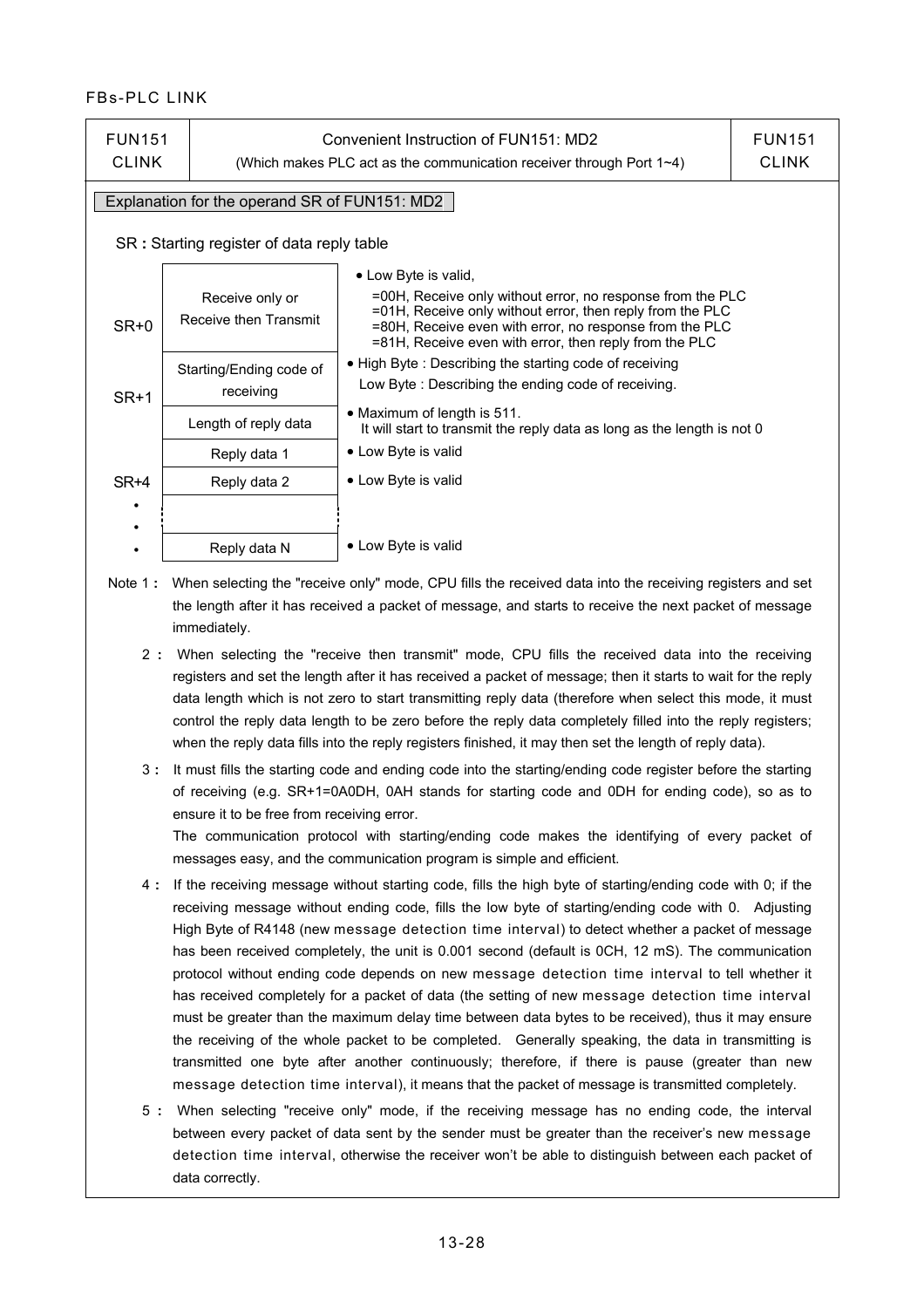| <b>FUN151</b><br><b>CLINK</b>                               |                                                                                                                                                                                                                                                                                                                                                                                                                                                                                                                                                                                                                                                         | Convenient Instruction of FUN151: MD2<br>(Which makes PLC act as the communication receiver through Port 1~4)                        | <b>FUN151</b><br><b>CLINK</b> |  |  |  |
|-------------------------------------------------------------|---------------------------------------------------------------------------------------------------------------------------------------------------------------------------------------------------------------------------------------------------------------------------------------------------------------------------------------------------------------------------------------------------------------------------------------------------------------------------------------------------------------------------------------------------------------------------------------------------------------------------------------------------------|--------------------------------------------------------------------------------------------------------------------------------------|-------------------------------|--|--|--|
|                                                             | Explanation for the operand WR of FUN151:MD2                                                                                                                                                                                                                                                                                                                                                                                                                                                                                                                                                                                                            |                                                                                                                                      |                               |  |  |  |
|                                                             | <b>High Byte</b><br>Low Byte                                                                                                                                                                                                                                                                                                                                                                                                                                                                                                                                                                                                                            |                                                                                                                                      |                               |  |  |  |
| $WR+0$                                                      | Result code<br>0                                                                                                                                                                                                                                                                                                                                                                                                                                                                                                                                                                                                                                        | Result code =0, OK ; = other values, abnormal.                                                                                       |                               |  |  |  |
| $WR+1$                                                      | For internal operation use                                                                                                                                                                                                                                                                                                                                                                                                                                                                                                                                                                                                                              | • Working registers for CLINK instruction                                                                                            |                               |  |  |  |
| $WR+2$                                                      | For internal operation use                                                                                                                                                                                                                                                                                                                                                                                                                                                                                                                                                                                                                              |                                                                                                                                      |                               |  |  |  |
| $WR+3$                                                      | For internal operation use                                                                                                                                                                                                                                                                                                                                                                                                                                                                                                                                                                                                                              |                                                                                                                                      |                               |  |  |  |
| $WR+4$                                                      | For internal operation use                                                                                                                                                                                                                                                                                                                                                                                                                                                                                                                                                                                                                              | b0=1, Pending<br>$WR+4:$                                                                                                             |                               |  |  |  |
| $WR+5$                                                      | For internal operation use                                                                                                                                                                                                                                                                                                                                                                                                                                                                                                                                                                                                                              | b12= "ACT" output indication                                                                                                         |                               |  |  |  |
| $WR+6$                                                      | For internal operation use                                                                                                                                                                                                                                                                                                                                                                                                                                                                                                                                                                                                                              | b13= "ERR" output indication<br>b14= "DN"<br>output indication                                                                       |                               |  |  |  |
| $WR+7$                                                      | For internal operation use                                                                                                                                                                                                                                                                                                                                                                                                                                                                                                                                                                                                                              |                                                                                                                                      |                               |  |  |  |
| $WR + 8$                                                    | Total amount of data received                                                                                                                                                                                                                                                                                                                                                                                                                                                                                                                                                                                                                           | • The total amount of data byte being received (the register for received<br>data length; it includes the starting and ending code). |                               |  |  |  |
| $WR+9$                                                      | • The first byte of data received (if there is the starting code, it is the<br>Data 1<br>starting code); High byte =0.                                                                                                                                                                                                                                                                                                                                                                                                                                                                                                                                  |                                                                                                                                      |                               |  |  |  |
| Data 2<br>• The second byte of data received; High byte =0. |                                                                                                                                                                                                                                                                                                                                                                                                                                                                                                                                                                                                                                                         |                                                                                                                                      |                               |  |  |  |
|                                                             |                                                                                                                                                                                                                                                                                                                                                                                                                                                                                                                                                                                                                                                         |                                                                                                                                      |                               |  |  |  |
|                                                             | Data N                                                                                                                                                                                                                                                                                                                                                                                                                                                                                                                                                                                                                                                  | • The N_th byte of data received (if there is the ending code, it is the<br>ending code); High byte =0.                              |                               |  |  |  |
|                                                             | Note: When CPU received a packet of message, it filled the data to receiving registers and set up the received<br>data length.  Before the LADDER program starts to receive, you may clear the register of received data<br>length to be 0; it means the receiving of a new packet of message when compared and found that the<br>received data length is not zero. After the LADDER program gets the received data, it clears the received<br>data length register to be 0. Just compare to see the received data length register is not zero means the<br>receiving of a packet of new message, and so it may easily to process the receiving action. |                                                                                                                                      |                               |  |  |  |
|                                                             | Result code: 0, data transaction is successful.<br>2, the data length is error (the value is 0, or the transaction is greater than 511)<br>A, unable to reply message within Time-out span ("receive then transmit" mode).<br>B, communication abnormal (received error data)                                                                                                                                                                                                                                                                                                                                                                           |                                                                                                                                      |                               |  |  |  |
|                                                             | Output indication :<br>" $ACT"$ $ON:$<br>In receiving state<br>"ERR"<br>ON : Error occurred in previous packet of transaction, it will be ON for a scan time<br>"DN"<br>ON : The previous packet of transaction completed without error, ON for a scan time.                                                                                                                                                                                                                                                                                                                                                                                            |                                                                                                                                      |                               |  |  |  |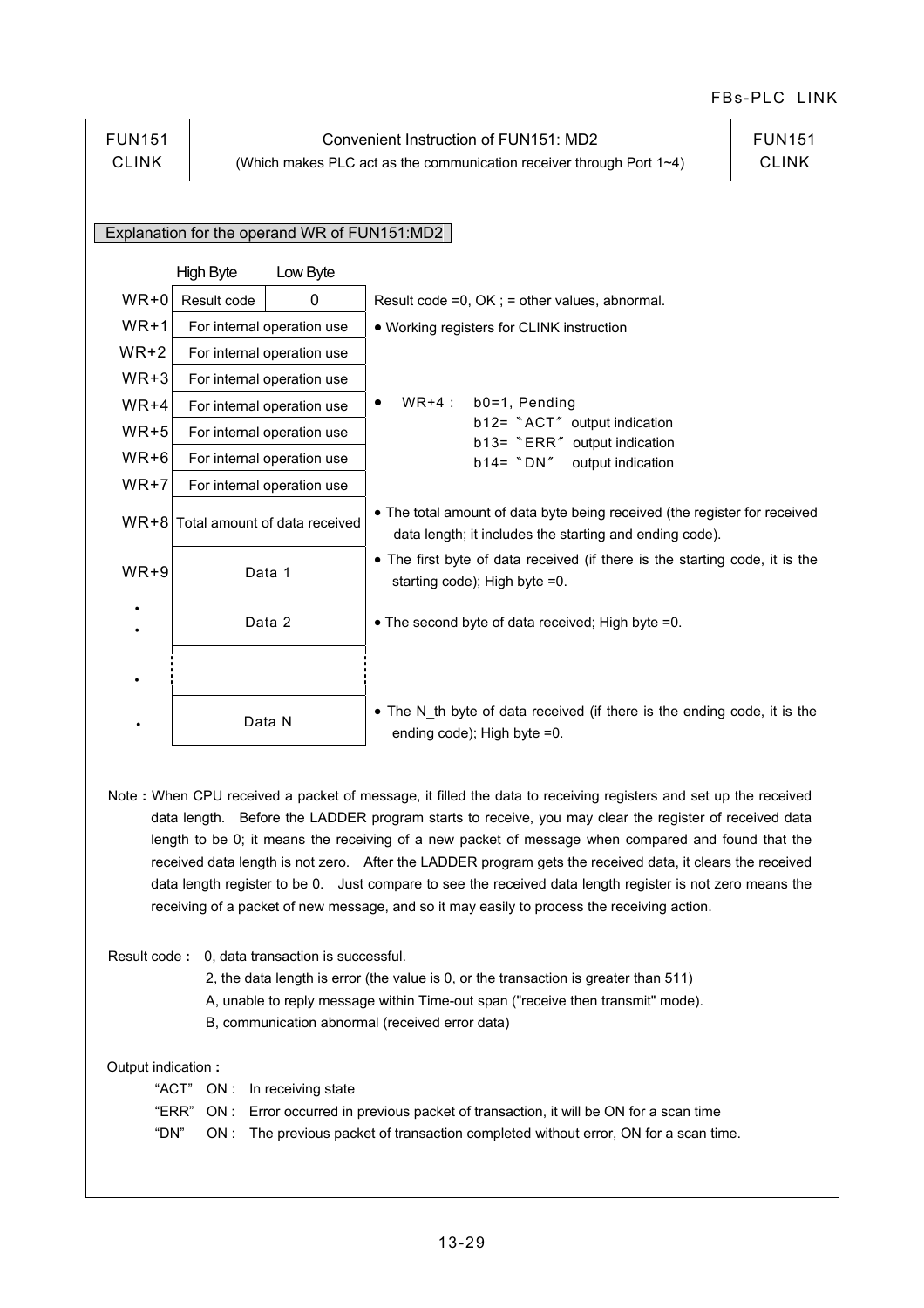| <b>FUN151</b><br><b>CLINK</b>                           | Convenient Instruction of FUN151: MD3<br>(PLC serve as the master of "Fatek high speed CPU Link network" through Port2) |                                                               |                               |                                         |                               |                    | <b>FUN151</b><br><b>CLINK</b>                                                                                                                                                                                                                                                                                                                                   |  |
|---------------------------------------------------------|-------------------------------------------------------------------------------------------------------------------------|---------------------------------------------------------------|-------------------------------|-----------------------------------------|-------------------------------|--------------------|-----------------------------------------------------------------------------------------------------------------------------------------------------------------------------------------------------------------------------------------------------------------------------------------------------------------------------------------------------------------|--|
| Execution<br>control<br>Pause $-$ PAU-<br>Abort $-$ ABT | Ladder symbol<br>–151P.CLINK-<br>Pt<br>EN<br>$MD$ :<br>SR :<br>WR :                                                     | ACT - Acting<br>$ERR - Error$<br>$DN - Done$                  |                               |                                         |                               |                    | Pt: Only port 2 is valid<br>MD: 3, serves as the master station of Fatek High<br>Speed CPU Link network<br>SR: Starting register of communication program<br>(see example for its explanation)<br>WR: Starting register for instruction operation (see<br>example for its explanation). It controls 8 registers,<br>the other programs can not repeat in using. |  |
|                                                         |                                                                                                                         | Range<br>Operand<br>Pt<br><b>MD</b><br><b>SR</b><br><b>WR</b> | HR<br>R <sub>0</sub><br>R3839 | <b>ROR</b><br>R5000<br>R8071<br>∩<br>↷∗ | DR<br>D <sub>0</sub><br>D3999 | K.<br>$1 - 4$<br>3 |                                                                                                                                                                                                                                                                                                                                                                 |  |

#### **Descriptions**

- 1. FUN151 **:** MD3, it provides high speed data sharing between Fatek's PLC (data response time will not be influenced by the scan time of PLC).
- 2. A master PLC can link with 254 slave PLCs at the most to share data through the RS-485 interface.
- 3. FUN151 **:** MD3 is required only by master PLC, not by the slave PLC.
- 4. The station number of master PLC must be No.1, or it should be assigned by R4054 register if which is not No.1 but need to be as the master.
- 5. The setting of M1958 for slave PLC must be ON (M1958 OFF is for non-high speed link), but it's not necessary for master PLC.
- 6. In high speed linking, the maximum Baud Rate is 921.6K bps and minimum is 38.4K bps (adjustable); the data bit is fixed at 8 Bits. Data is transmitted with binary code (which is twice time as fast as ASCII Code), and the error checking is adopting CRC-16, which is more reliable than Checksum.
- 7. The principle of high speed linking data transmission is based upon the COMMON DATA MEMORY concept to design; e.g. as the master PLC sent out the content of R0 to R31, .the contents of R0~R31 for all the slave PLCs will be the same as the master's; when slave PLC no.2 sent out the contents of R32 $\sim$ R47, the R32 $\sim$ R47 contents of master PLC and other slave PLCs will be the same as PLC station no.2's, etc.
- 8. When PLC is in STOP mode, the Port 2 enters into the standard interface mode that it can connect to WinProladder, MMI, or graphic supervisor (the communication parameter is set by R4158).
- 9. It employs the program coding or table filling method to plan for data flow control; i.e. for what kind of data being sent from which PLC station to all the PLC on line, it takes only 7 registers (5 of which is being physically used, and 2 reserved) to define; every 7 registers define once communication transaction.
- 10. When execution control "EN" changes from 0→1 and both pause "PAU" and abort "ABT" are 0, this instruction will control Port 2 and set M1962 to be "0" (being controlled) and processing the data transaction immediately, suppose the Port 2 is not controlled by other communication instruction (M1962=1). If Port 2 is being controlled (M1962=0), this instruction will enter into wait state until the controlling instruction completes the transmission or pause/abort the operation to release the control right (M1962=1); then it enacts from wait state, engages in the transmitting transaction and sets M1962 to be "0".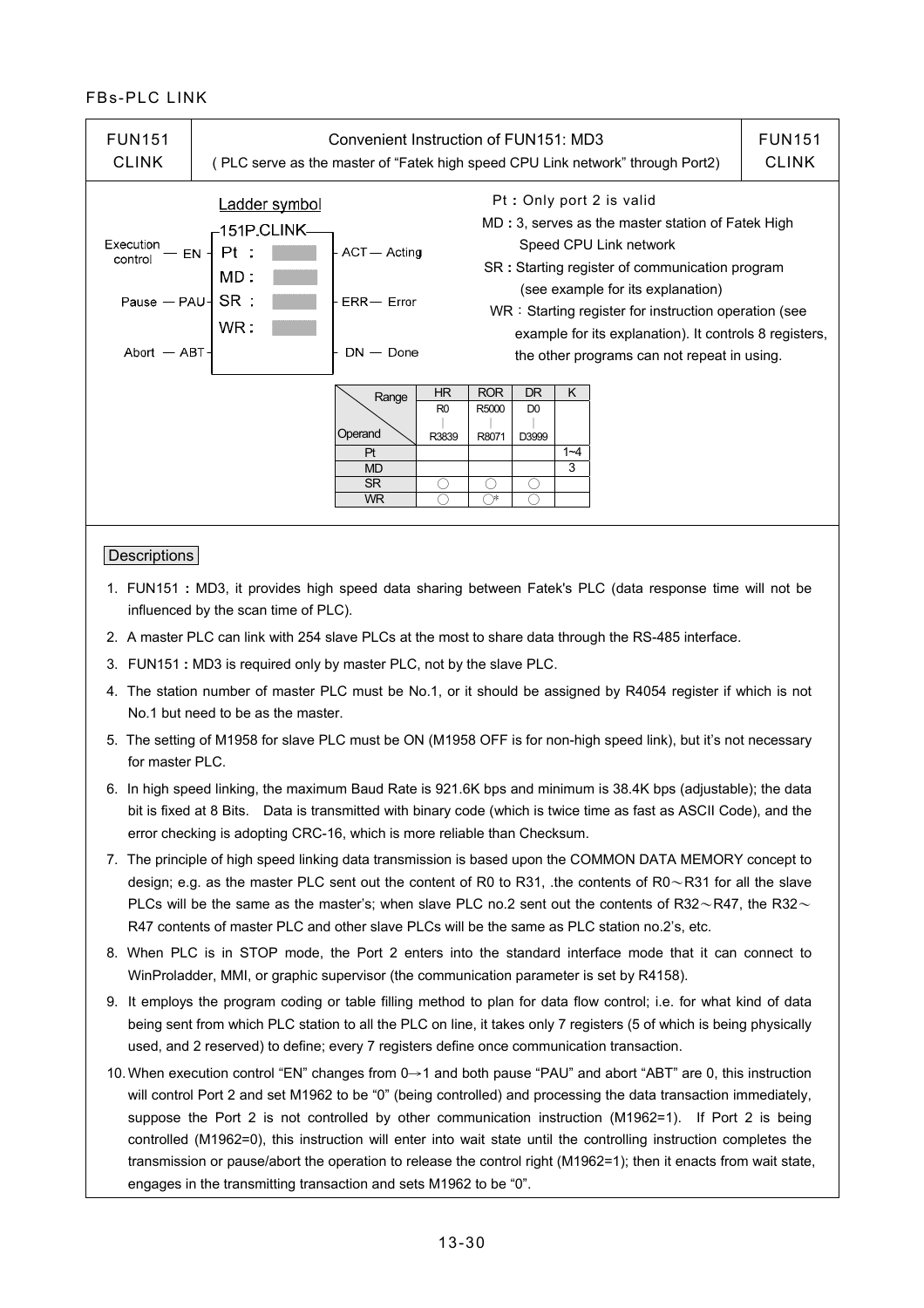| <b>FUN151</b><br><b>CLINK</b> | Convenient Instruction of FUN151: MD3<br>(PLC serve as the master of "Fatek high speed CPU Link network" through Port2)                                                                                                                                                                                                                                                                                                                                                                                                                                                                                                                                                                                                                                                                                                                                                      | <b>FUN151</b><br><b>CLINK</b> |  |  |  |  |
|-------------------------------|------------------------------------------------------------------------------------------------------------------------------------------------------------------------------------------------------------------------------------------------------------------------------------------------------------------------------------------------------------------------------------------------------------------------------------------------------------------------------------------------------------------------------------------------------------------------------------------------------------------------------------------------------------------------------------------------------------------------------------------------------------------------------------------------------------------------------------------------------------------------------|-------------------------------|--|--|--|--|
| ON).                          | 11. When pause "PAU" or abort "ABT" of input is 1, it escapes from high speed data link immediately (M1962                                                                                                                                                                                                                                                                                                                                                                                                                                                                                                                                                                                                                                                                                                                                                                   |                               |  |  |  |  |
|                               | 12. Within the high speed linking, the output indication "ACT" is ON; Port 2 is occupied.                                                                                                                                                                                                                                                                                                                                                                                                                                                                                                                                                                                                                                                                                                                                                                                    |                               |  |  |  |  |
|                               | 13. When there is error occurred while it is starting the high speed linking, the output indication "ERR" will be ON,<br>and the high speed linking will not be performed.                                                                                                                                                                                                                                                                                                                                                                                                                                                                                                                                                                                                                                                                                                   |                               |  |  |  |  |
| [Interface signals]           |                                                                                                                                                                                                                                                                                                                                                                                                                                                                                                                                                                                                                                                                                                                                                                                                                                                                              |                               |  |  |  |  |
| PLC)                          | M1958 : While in the PLC high speed data linking, slave PLC must set M1958 ON (not necessary for master                                                                                                                                                                                                                                                                                                                                                                                                                                                                                                                                                                                                                                                                                                                                                                      |                               |  |  |  |  |
|                               | For non high speed data linking of PLC, the slave PLC must set M1958 OFF.                                                                                                                                                                                                                                                                                                                                                                                                                                                                                                                                                                                                                                                                                                                                                                                                    |                               |  |  |  |  |
|                               | M1962 : The signal is generated from CPU.<br>ON represents the Port 2 is available.<br>OFF represents the Port 2 is occupied.                                                                                                                                                                                                                                                                                                                                                                                                                                                                                                                                                                                                                                                                                                                                                |                               |  |  |  |  |
|                               | M1963 : The signal is generated from CPU.<br>When M1967 is ON (this signal is controlled by the user program) and after the last packet of<br>communication transaction is completed, the CPU sets M1962 and M1963 ON, and the high speed<br>data transmission will be stopped; it must control "ABT" (transmission abort) to be ON, and then restart<br>execution control "EN1" to change from $0 \rightarrow 1$ before the high speed linking can restart.<br>When M1967 is OFF (this signal is controlled by the user program), the high speed data transmission<br>will automatically restart a new transmission from the first packet of communication transaction (M1962<br>and M1963 is keeping OFF state) after the last packet of communication transaction is completed.                                                                                           |                               |  |  |  |  |
|                               | M1967 : One-time or cycling control (controlled by the user program)<br>ON, one cycle, it will stop after the last packet of data transaction is performed completely.<br>OFF, successive cycles, it will restart from first packet of transaction when it has finished the last packet<br>of transaction.                                                                                                                                                                                                                                                                                                                                                                                                                                                                                                                                                                   |                               |  |  |  |  |
|                               | R4054 : It assigns the PLC station which is not no.1 to act as the master of high speed linking.<br>High byte<br>Low byte<br>R4054<br>55<br>Station number.<br>H<br>When the station number of the PLC is not number 1, fills its station number (low byte of R4055 stores<br>the station number) into the low byte of R4054 and writes to high byte of R4054 with 55H, and then<br>controls the execution control input "EN <sub>1</sub> " from $0 \rightarrow 1$ ; even though the PLC station which is not no.1, it<br>can still be the master station for high speed linking.                                                                                                                                                                                                                                                                                            |                               |  |  |  |  |
|                               | R4055 : When high byte of R4055 is not 55H, Low byte of R4055 shows the station number of PLC.<br>When high byte of R4055 is 55H, Low byte of R4055 defines the station number of PLC.                                                                                                                                                                                                                                                                                                                                                                                                                                                                                                                                                                                                                                                                                       |                               |  |  |  |  |
|                               | R4058 : Showing the station number of slave PLC which is abnormal while high speed linking (0: Represents<br>normal; if many slave PLC were abnormal in the mean time, it is possible to see only one number; after<br>the debugging of abnormal and clear R4058 to be 0 until the value of R4058 keeping to be 0, it will then<br>network works normal). In communication transaction program or table, it must exist the case for slave<br>station to send data to other stations then can the master PLC detect whether the slave station is online<br>without error; if in the communication transaction program or table, there is only the master station<br>sending data to slave stations, the master PLC can't detect whether slave PLC is on line without error.<br>The user must employ programming skill to add abnormal detecting program to the master PLC and |                               |  |  |  |  |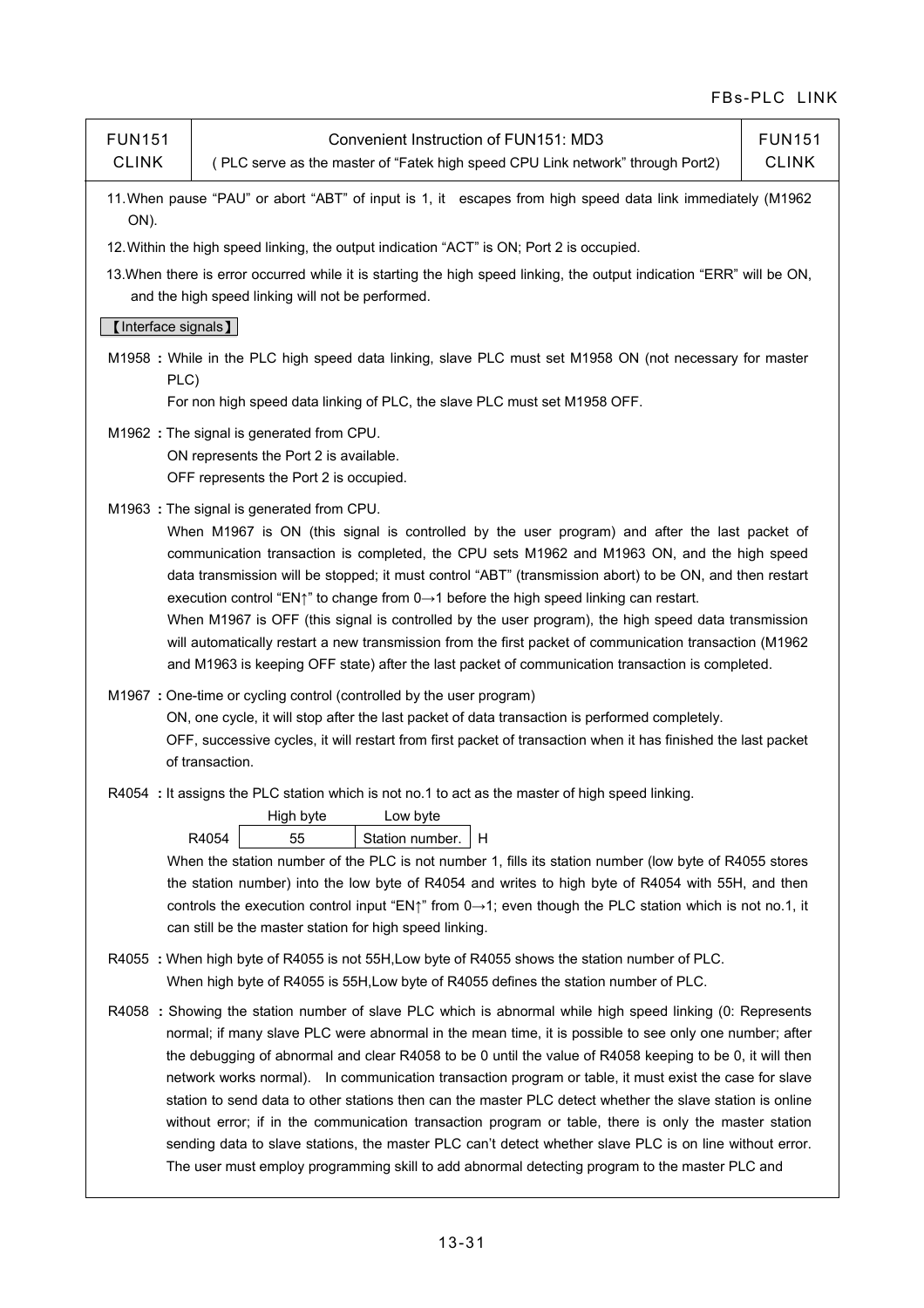| <b>FUN151</b><br><b>CLINK</b>                                                  | Convenient Instruction of FUN151: MD3<br>(PLC serve as the master of "Fatek high speed CPU Link network" through Port2)                                                                                                                                                                                                                                                                                                                                                                                                                                                                                                                                                                                                                                                     | <b>FUN151</b><br><b>CLINK</b> |  |  |  |
|--------------------------------------------------------------------------------|-----------------------------------------------------------------------------------------------------------------------------------------------------------------------------------------------------------------------------------------------------------------------------------------------------------------------------------------------------------------------------------------------------------------------------------------------------------------------------------------------------------------------------------------------------------------------------------------------------------------------------------------------------------------------------------------------------------------------------------------------------------------------------|-------------------------------|--|--|--|
| R4059:                                                                         | slave PLC to do the error checking (as a matter of fact, the program is very simple; just makes the<br>PLC, which is sending data, to create an ON $\leftrightarrow$ OFF variation signal. Once the receiving PLC does<br>not detect the ON $\leftrightarrow$ OFF variation signal in a period of time, it means that there is communication<br>error).<br>Error logging of abnormal slave PLC while high speed linking.                                                                                                                                                                                                                                                                                                                                                    |                               |  |  |  |
|                                                                                | High byte<br>Low byte<br>R4059<br>H<br>Abnormal code<br>Abnormal count<br>Low byte: Abnormal count summation                                                                                                                                                                                                                                                                                                                                                                                                                                                                                                                                                                                                                                                                |                               |  |  |  |
|                                                                                | High byte: Abnormal code<br>OAH, No response from slave station<br>OBH, Error data<br>01H, Framing Error<br>02H, Over Run Error<br>04H, Parity Error<br>08H, CRC error<br>Explanation for the checking method for abnormal communication is the same as that for R4058.<br>R4160 : Port 2 Rx/Tx Time-out setting (in high speed linking). The system will base on the setting of R4161<br>communication parameter to produce pertaining set point if high byte of R4160 is not 56H, the user<br>need not to set it. If high byte of R4160 is 56H, the low byte of R4160 is reserved for manual setting.<br>R4161: Communication parameter setting register for Port 2 High Speed CPU Link.<br>Program example 1 (PLC no. 1 serves as the master of high speed data linking) |                               |  |  |  |
| M1963 M1967<br>M <sub>0</sub><br>$\left\vert \uparrow\right\vert$<br>M100<br>╢ | M100<br>Planning R5000~R5199 to be ROR, the<br>communication program will be stored together<br>with LADDER program.<br>151P.CLINK-<br>M <sub>1</sub><br>$\overline{\mathbf{c}}$<br>·EN-<br>Pt:<br>ACT-<br>When M1967 is ON, performs one cycle<br>$\bullet$<br>3<br>MD.<br>transmission. It must start the abortion, then<br>M <sub>2</sub><br>R5000<br>$-PAU$<br>SR:<br>ERR-<br>restart M0 before it can perform high speed data<br>WR.<br>R100<br>link again.<br>$DN -$<br>ABT-                                                                                                                                                                                                                                                                                          |                               |  |  |  |
|                                                                                |                                                                                                                                                                                                                                                                                                                                                                                                                                                                                                                                                                                                                                                                                                                                                                             |                               |  |  |  |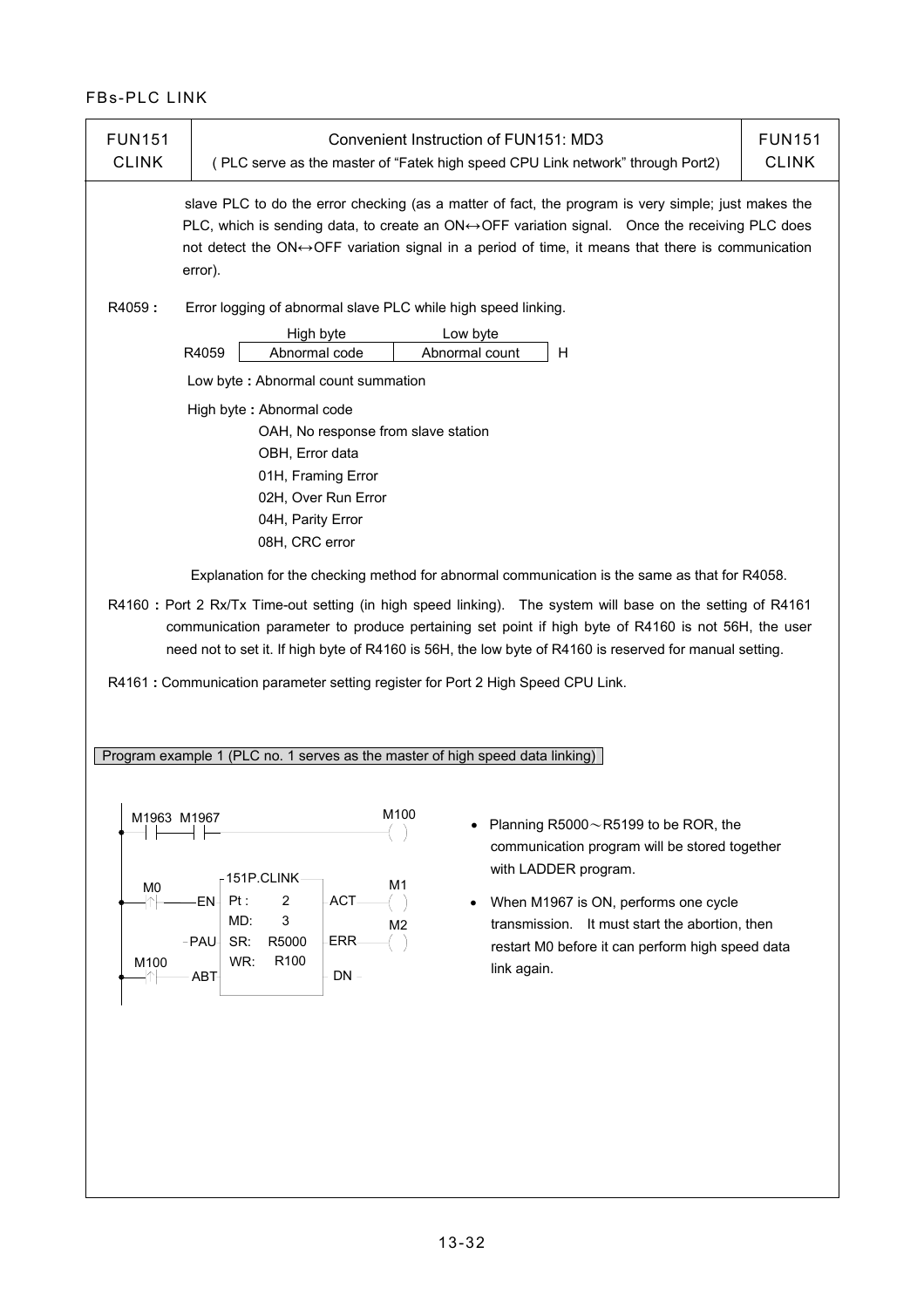

#### Program example 3

 The same machine sets or equipments (with same LADDER program) perform multi-station data collection or distributed control through RS-485 high speed linking.

 The principle for high speed data linking is based on COMMON DATA MEMORY concept to design; while designing, it must devise a successive data block and evenly distributed to respective PLCs to do data exchange among PLCs. e.g.:

 R1000~R1031**:** The data block of PLC no. 1 (through high speed linking, the other PLCs' content of  $R1000 \sim R1031$  become the same as that of PLC no.1).

 R1032~R1063: The data block of PLC no. 2 (through high speed linking, the other PLCs' content of  $R1032 \sim R1063$  become the same as that of PLC no.2).

For example, get the production data (stored at  $R0 \sim R31$ ) from each machine set, and collectively gathering R1000~R1639 (suppose there are 20 sets linking) stored in master PLC through RS-485 high speed data linking; it needs merely the master PLC of high speed linking to connect to MMI or graphic supervisor, then it can monitor and store, for follow up processing, the production data of respective machine sets with real time effect.

• • • • • •

Note **:** If it is simply for data collection and monitoring and no need to do real time control, employs the FUN151: MD0 can easily and concisely accomplish the assignment; when requiring real time control or supervisoring , it must employ FUN151: MD3 to accomplish a speedy, precisely controlling demand.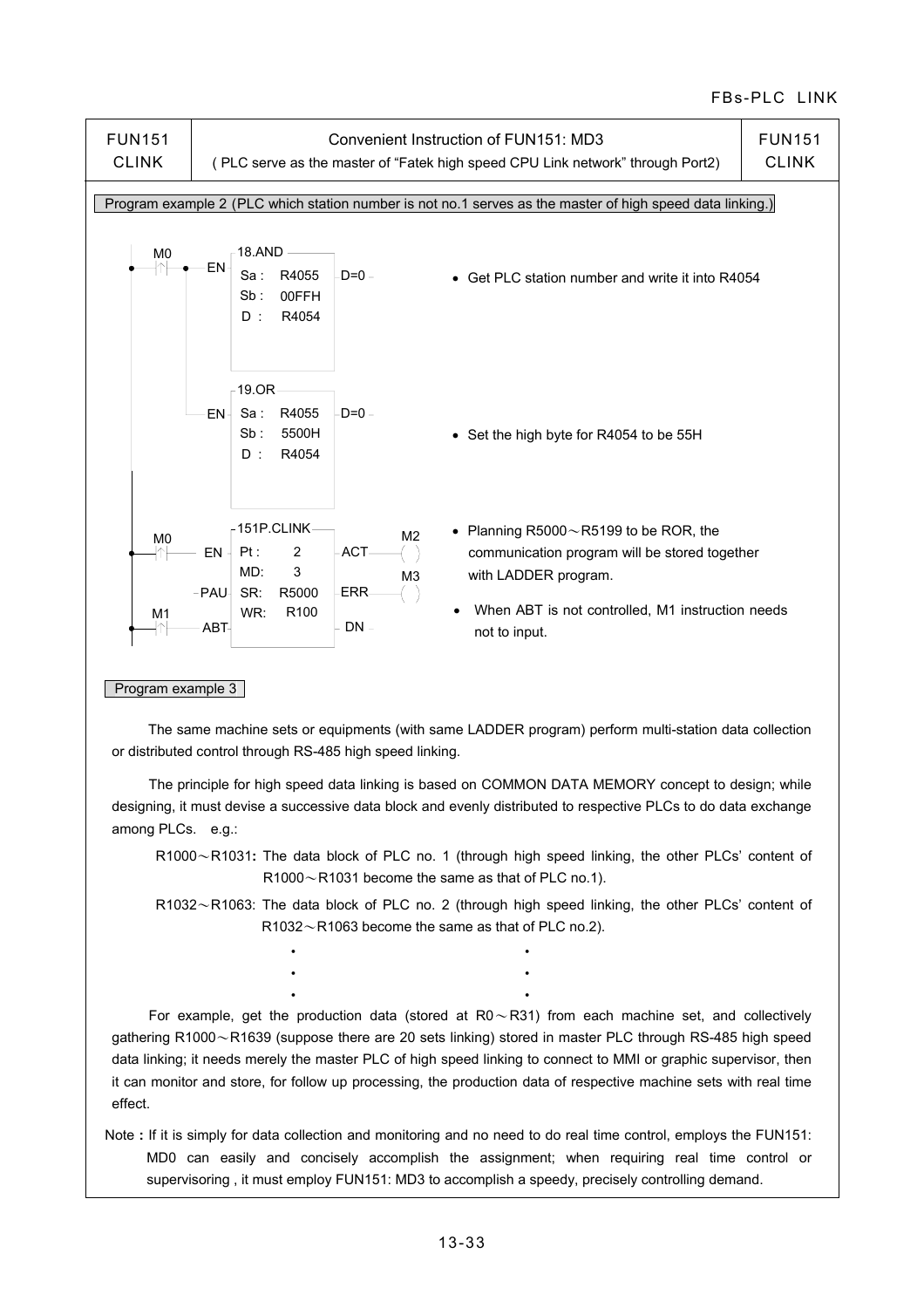| <b>FUN151</b><br><b>CLINK</b> |                                                                       | Convenient Instruction of FUN151: MD3<br>(PLC serve as the master of "Fatek high speed CPU Link network" through Port2)                                                                     | <b>FUN151</b><br><b>CLINK</b> |
|-------------------------------|-----------------------------------------------------------------------|---------------------------------------------------------------------------------------------------------------------------------------------------------------------------------------------|-------------------------------|
|                               | 18.AND -<br>EN<br>$-D=0-$<br>R4055<br>Sa :<br>00FFH<br>Sb:<br>D:<br>Z | • Get PLC station number and write it in pointer Z                                                                                                                                          |                               |
|                               | 16۰<br>Z<br>-UDF-<br>EN-<br>$(-1)$                                    | • Station number deducts 1                                                                                                                                                                  |                               |
|                               | -13.(*)<br>Sa: R 2000<br>-D=0 -<br>·EN-<br>Sb: Z<br>-D<0 -<br>D:Z     | • R2000 = Length of data to be sent from each station (e.g. 32)<br>• data length * (station number-1):<br>Directing to the apportioned data block of this station.                          |                               |
|                               | $103.BT$ M -<br>EN<br>Ts: R 0<br>Td: R 1000Z<br>D: R 2000             | Move production data from respective stations to the<br>apportioned data block of respective stations, and<br>transmitting it to all other PLCs on line through high speed<br>data linking. |                               |
|                               | Explanation for operand SR of FUN151: MD3                             |                                                                                                                                                                                             |                               |
|                               | SR: Starting register for communication program of CLINK instruction  |                                                                                                                                                                                             |                               |
| $SR+0$                        | Packets of data<br>transaction                                        | • Low Byte is valid. A packet of transmission demands 7 registers<br>to describe; i.e. 7 registers define a packet of data.                                                                 |                               |
| $SR+1$                        | Station number to transmit                                            | • Low Byte is valid. $1 \sim 254$                                                                                                                                                           |                               |
| $SR+2$                        | Command code                                                          | • Low Byte is valid, it can only be 4 (high speed linking command).                                                                                                                         |                               |
| $SR+3$                        | Length of this packet of<br>data                                      | • Low Byte is valid. $1 \sim 32$ , defines the data length of one<br>transaction.                                                                                                           |                               |
| $ SR+4 $                      | Data type                                                             | • Low Byte is valid. $12=R$ ; $13=D$ .                                                                                                                                                      |                               |
| $SR+5$                        | Data starting reference                                               | . Word is valid. Defines starting number of working data.                                                                                                                                   |                               |
| $SR+6$                        | Reserved                                                              | • Code for data type<br>Data starting reference                                                                                                                                             |                               |
| $SR+7$                        | Reserved                                                              | 12: R data register<br>$0 - 3839$<br>13: D data register<br>$0 - 3999$                                                                                                                      |                               |
| $SR+8$                        | Station number to transmit                                            |                                                                                                                                                                                             |                               |
| $SR+9$                        | 04                                                                    |                                                                                                                                                                                             |                               |
|                               | Length of data                                                        |                                                                                                                                                                                             |                               |
|                               | Data type                                                             | Describing for the 2 nd packet of transaction                                                                                                                                               |                               |
|                               | Data starting reference                                               |                                                                                                                                                                                             |                               |
|                               | Reserved                                                              |                                                                                                                                                                                             |                               |
|                               | Reserved                                                              |                                                                                                                                                                                             |                               |
|                               |                                                                       |                                                                                                                                                                                             |                               |
|                               |                                                                       |                                                                                                                                                                                             |                               |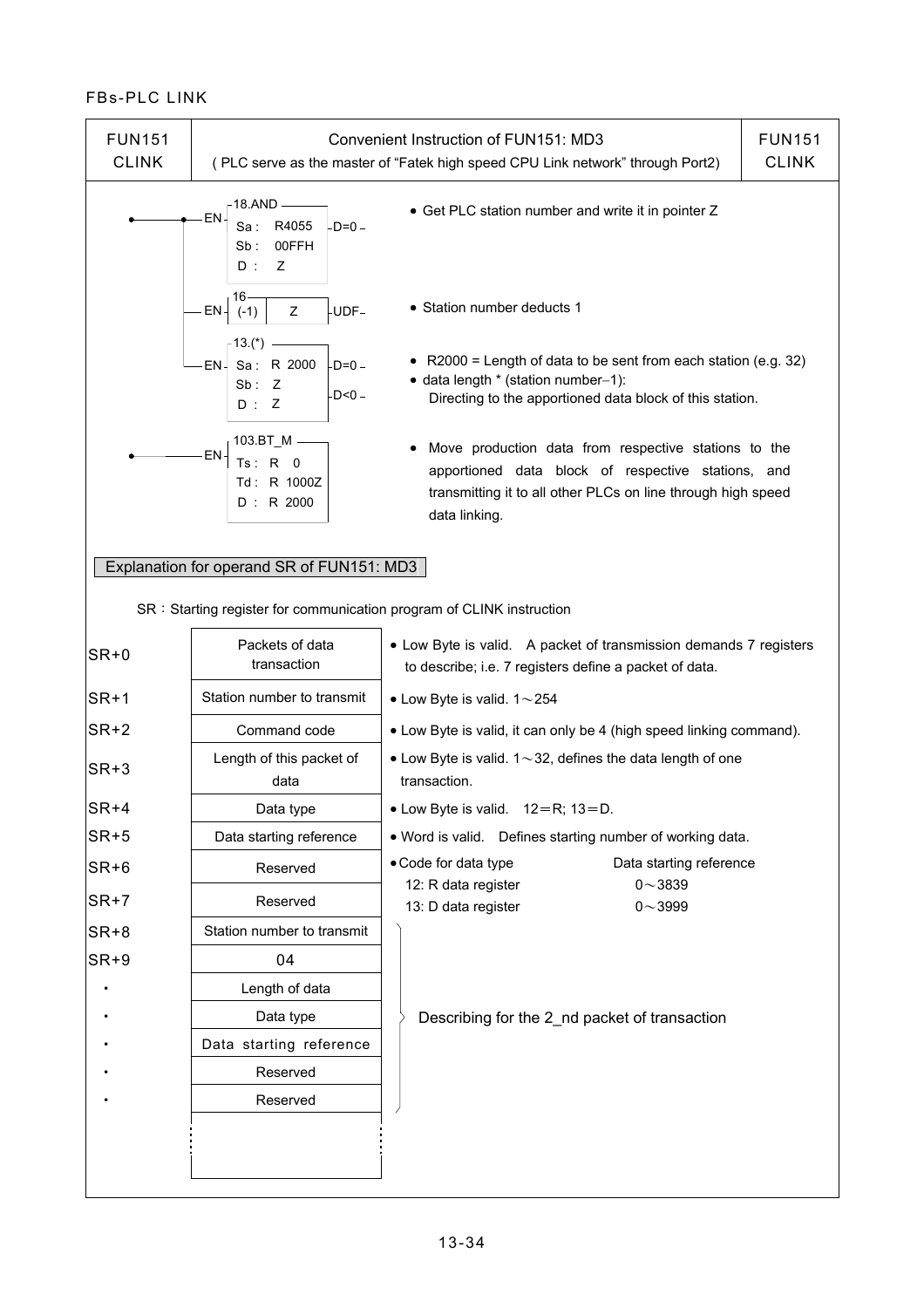

 ● For easy programming and trouble shooting, the WinProladder provides the table editing environment to edit the communication table of FUN151 instruction; Key in the complete FUN151 instruction first and then move the cursor to the position of it, depressing the "Z" key, now comes the table editing environment. The user can create the new communication table or display the existed table under this friendly user interface operation.

#### Communication Table for FUN151:MD3

※ Only Port 2 is valid for FUN151:MD 3

| Sequence<br>No. | Command                    | Station No.                                         | Data                                                                  | All Station                                                        | Length                                            |
|-----------------|----------------------------|-----------------------------------------------------|-----------------------------------------------------------------------|--------------------------------------------------------------------|---------------------------------------------------|
| $0{\sim}$ nnn   | High Speed<br>Link $( =4)$ | Station number to<br>transmit the data<br>$1 - 254$ | The data will be<br>transmitted<br>$R0 \sim R3839$<br>$DO \sim D3999$ | The data<br>will be received<br>$R0 \sim R3839$<br>$DO \sim D3999$ | Data length of<br>this transaction<br>$1{\sim}32$ |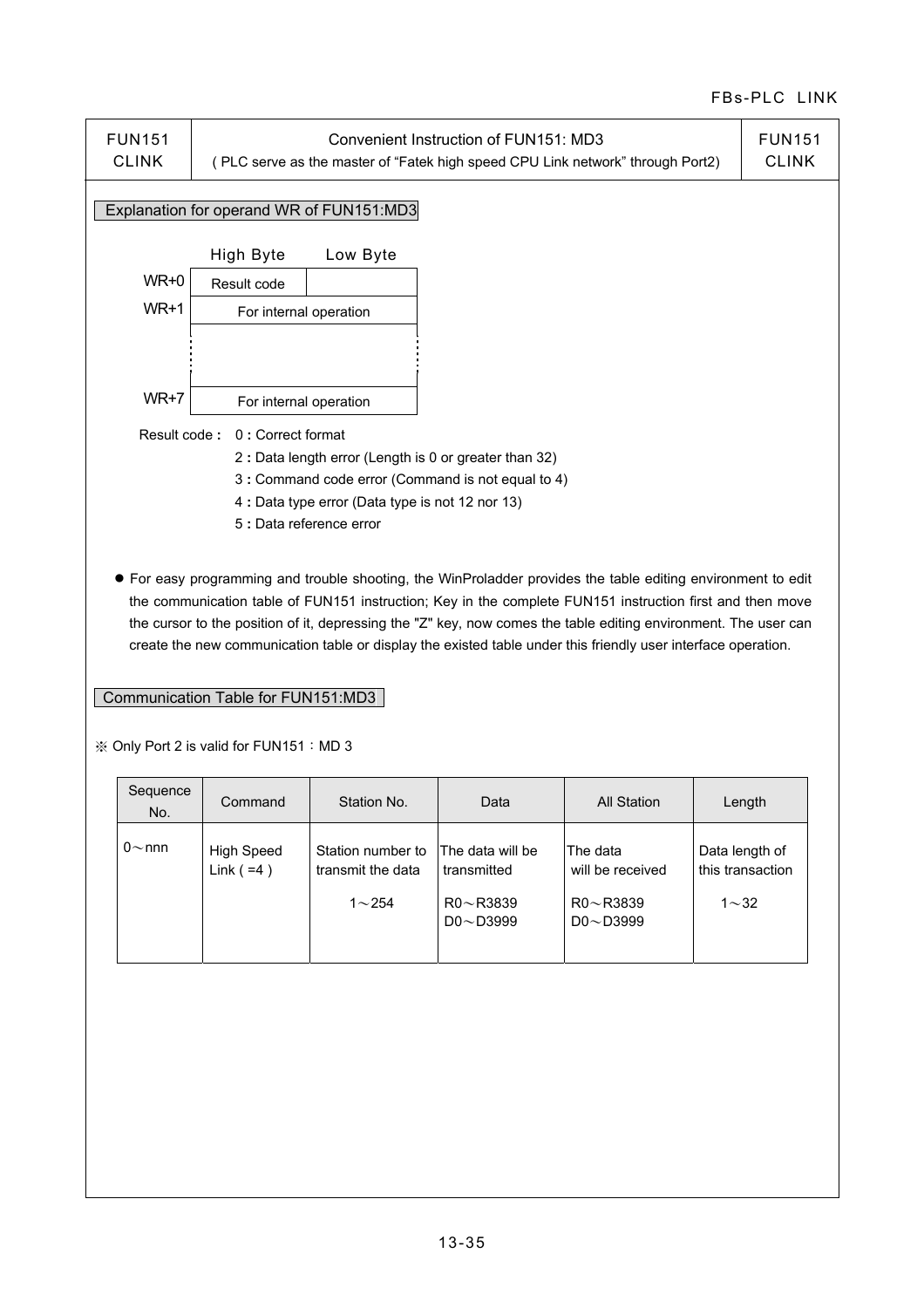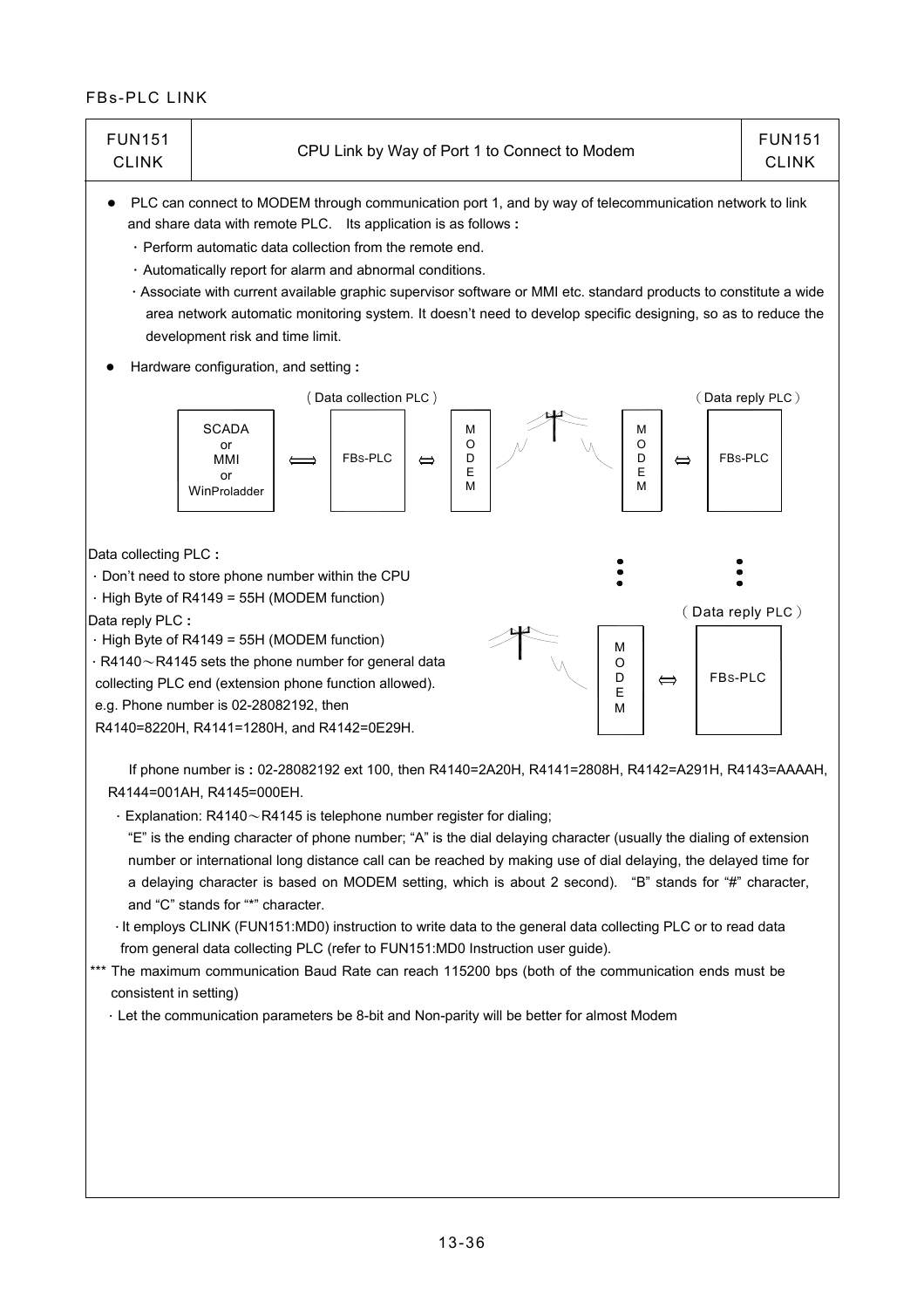| <b>FUN151</b><br><b>CLINK</b> | CPU Link by Way of Port 1 to Connect to Modem                                                                                                                                                                                                                                                                                                                                                                                                                                                                                                                                                                                                                                                                                                                                                                                                                                                      | <b>FUN151</b><br><b>CLINK</b> |
|-------------------------------|----------------------------------------------------------------------------------------------------------------------------------------------------------------------------------------------------------------------------------------------------------------------------------------------------------------------------------------------------------------------------------------------------------------------------------------------------------------------------------------------------------------------------------------------------------------------------------------------------------------------------------------------------------------------------------------------------------------------------------------------------------------------------------------------------------------------------------------------------------------------------------------------------|-------------------------------|
| Fatek PLC (DB-9)              | · The wiring of PLC communication port1 and MODEM:<br><b>MODEM</b><br>$(DB-25)$                                                                                                                                                                                                                                                                                                                                                                                                                                                                                                                                                                                                                                                                                                                                                                                                                    |                               |
|                               | PIN 3 : RXD<br><b>TXD</b><br>$(PIN_3)$<br>PIN 2 : TXD<br>$\overline{\phantom{a}}$<br><b>RXD</b><br>( PIN 2)<br>PIN 8 : RTS<br><b>CTS</b><br>( PIN 4)<br>PIN 7 : $CTS \leftarrow$<br><b>RTS</b><br>$(PIN_5)$<br>PIN 5 : SG<br>SG<br>$(PIN_7)$<br><b>DSR</b><br>$(PIN_6)$<br><b>DTR</b><br>$(PIN_20)$                                                                                                                                                                                                                                                                                                                                                                                                                                                                                                                                                                                                |                               |
|                               | MODEM dialing interface signal                                                                                                                                                                                                                                                                                                                                                                                                                                                                                                                                                                                                                                                                                                                                                                                                                                                                     |                               |
| country.<br>R4163             | M1959: OFF, dialing by "Tone";<br>ON, dialing by "Pulse"<br>M1964 : OFF→ON, dial up ;<br>$ON \rightarrow$ OFF, hang up<br>R4163 : The Low Byte of R4163 is used to control the application of X instruction while MODEM dialing.<br>=1, it does not detect dial tone nor busy tone while MODEM dialing.<br>=2, it detects only dial tone but does not detect busy tone while MODEM dialing.<br>=3, it dials directly without detecting dial tone, but will detect busy tone after MODEM dialing.<br>=4, it detects both dial tone and busy tone for MODEM dialing.<br>For other values, it works as 4; different country system needs to adjust the setting pertaining to the<br>b8 b7<br>b <sub>4</sub><br>b <sub>3</sub><br>b0<br>b <sub>15</sub><br>High Byte<br>÷<br>H<br>Low<br><b>Byte</b><br>$b0\sim b3$<br>$B7 \sim b4=0$ , AT&Fas default setting<br>B7~b4=1, AT&Yas User Profile setting |                               |
|                               | The High Byte of R4163 is used to set the ring count for auto answer mode of Modem.                                                                                                                                                                                                                                                                                                                                                                                                                                                                                                                                                                                                                                                                                                                                                                                                                |                               |
| M1964<br>(LADDER)             | Dial up<br>Dial up<br>Hang up                                                                                                                                                                                                                                                                                                                                                                                                                                                                                                                                                                                                                                                                                                                                                                                                                                                                      | Hang up                       |
| M1965<br>(CPU)                | Connect<br>Connect                                                                                                                                                                                                                                                                                                                                                                                                                                                                                                                                                                                                                                                                                                                                                                                                                                                                                 |                               |
| M1966<br>(CPU)                | Disconnect<br>Disconnect                                                                                                                                                                                                                                                                                                                                                                                                                                                                                                                                                                                                                                                                                                                                                                                                                                                                           |                               |
|                               |                                                                                                                                                                                                                                                                                                                                                                                                                                                                                                                                                                                                                                                                                                                                                                                                                                                                                                    |                               |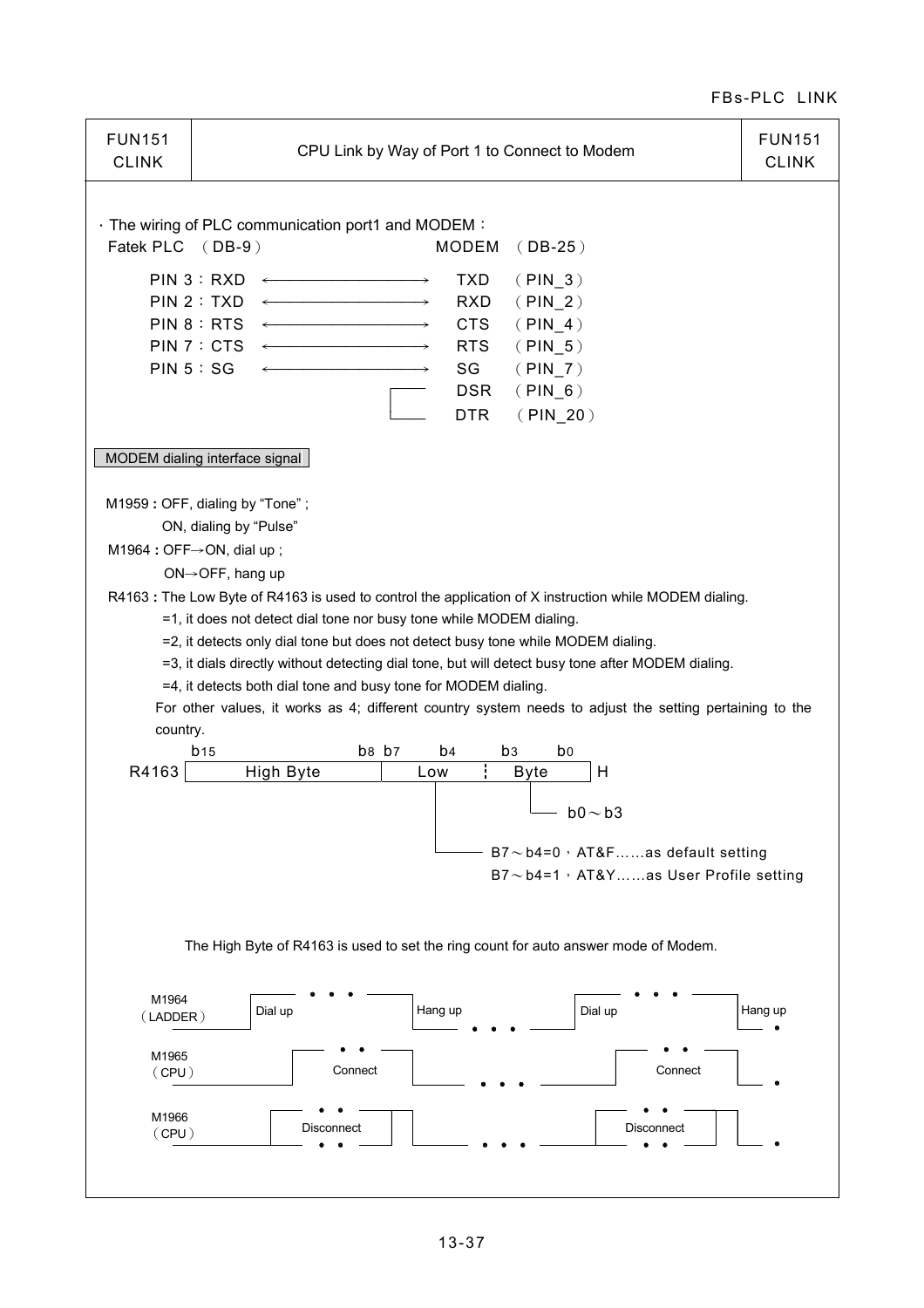| <b>FUN151</b><br><b>CLINK</b>                                                                                                                                                                                                                                                                                                                                                                                                                                                                                                                                                                                                                                                                                                                                                                                                                                                                                             | CPU Link by Way of Port 1 to Connect to Modem                                                                                                                                          |                                                                                                                                                                   | <b>FUN151</b><br><b>CLINK</b> |  |  |  |
|---------------------------------------------------------------------------------------------------------------------------------------------------------------------------------------------------------------------------------------------------------------------------------------------------------------------------------------------------------------------------------------------------------------------------------------------------------------------------------------------------------------------------------------------------------------------------------------------------------------------------------------------------------------------------------------------------------------------------------------------------------------------------------------------------------------------------------------------------------------------------------------------------------------------------|----------------------------------------------------------------------------------------------------------------------------------------------------------------------------------------|-------------------------------------------------------------------------------------------------------------------------------------------------------------------|-------------------------------|--|--|--|
| 1: Of M1965 and M1966, there will be only one ON, not both to be ON at the same time.<br>Note<br>2 : The waiting time for dial connection is 1 minute; if unable to connect, it will redial twice (totally 3 times).<br>If all of the dial connection tries failed, CPU will set M1966 to be ON (connection failed).<br>3 : When the quality of communication is not stable and easy to disconnect, you may employ the abnormal<br>detecting function of CLINK instruction to control M1964 redials for connection (delay time of redial must<br>be more than 10 seconds).<br>4 : When PLC change from RUN to STOP, the CPU will automatically change MODEM to be receiving state,<br>which could accept the remote side dial connection.<br>5 : When PLC is not in dialing or MODEM connection states, CPU will automatically change MODEM to be<br>receiving state, which could accept the remote side dial connection. |                                                                                                                                                                                        |                                                                                                                                                                   |                               |  |  |  |
| Program example                                                                                                                                                                                                                                                                                                                                                                                                                                                                                                                                                                                                                                                                                                                                                                                                                                                                                                           |                                                                                                                                                                                        |                                                                                                                                                                   |                               |  |  |  |
| M0<br>ተገ<br>C 0<br>↑<br>M1966                                                                                                                                                                                                                                                                                                                                                                                                                                                                                                                                                                                                                                                                                                                                                                                                                                                                                             | ΕN<br>SET<br>M1964<br>$CUP-$<br>$-PLS$<br>C <sub>0</sub><br>PV:<br>3<br>EN<br><b>RST</b><br>ΕN<br>M1964<br>$151P.CLINK-$                                                               | $\bullet$ When M0 changes from 0 $\rightarrow$ 1, dials up.<br>• Clears the transaction count.<br>• Hang up after transactions completed<br>or connection failed. |                               |  |  |  |
| M1965<br>M1960                                                                                                                                                                                                                                                                                                                                                                                                                                                                                                                                                                                                                                                                                                                                                                                                                                                                                                            | M100<br>C <sub>0</sub><br>$-ACT -$<br>EN<br>Pt:<br>1<br>$\pmb{0}$<br>MD:<br>M <sub>101</sub><br>$-PAU -$<br>SR:<br>R5000<br>-ERR-<br>R <sub>100</sub><br>M 102<br>WR:<br>$-ABT$<br>DN. | • Planning R5000 $\sim$ R5199 to be ROR,<br>the communication program will be<br>stored together with LADDER<br>program.                                          |                               |  |  |  |
| M1961                                                                                                                                                                                                                                                                                                                                                                                                                                                                                                                                                                                                                                                                                                                                                                                                                                                                                                                     | CUP-<br><b>PLS</b><br>C <sub>0</sub><br>PV:<br>3<br>$-CLR-$                                                                                                                            | • Counting after all transactions<br>completed                                                                                                                    |                               |  |  |  |
|                                                                                                                                                                                                                                                                                                                                                                                                                                                                                                                                                                                                                                                                                                                                                                                                                                                                                                                           |                                                                                                                                                                                        |                                                                                                                                                                   |                               |  |  |  |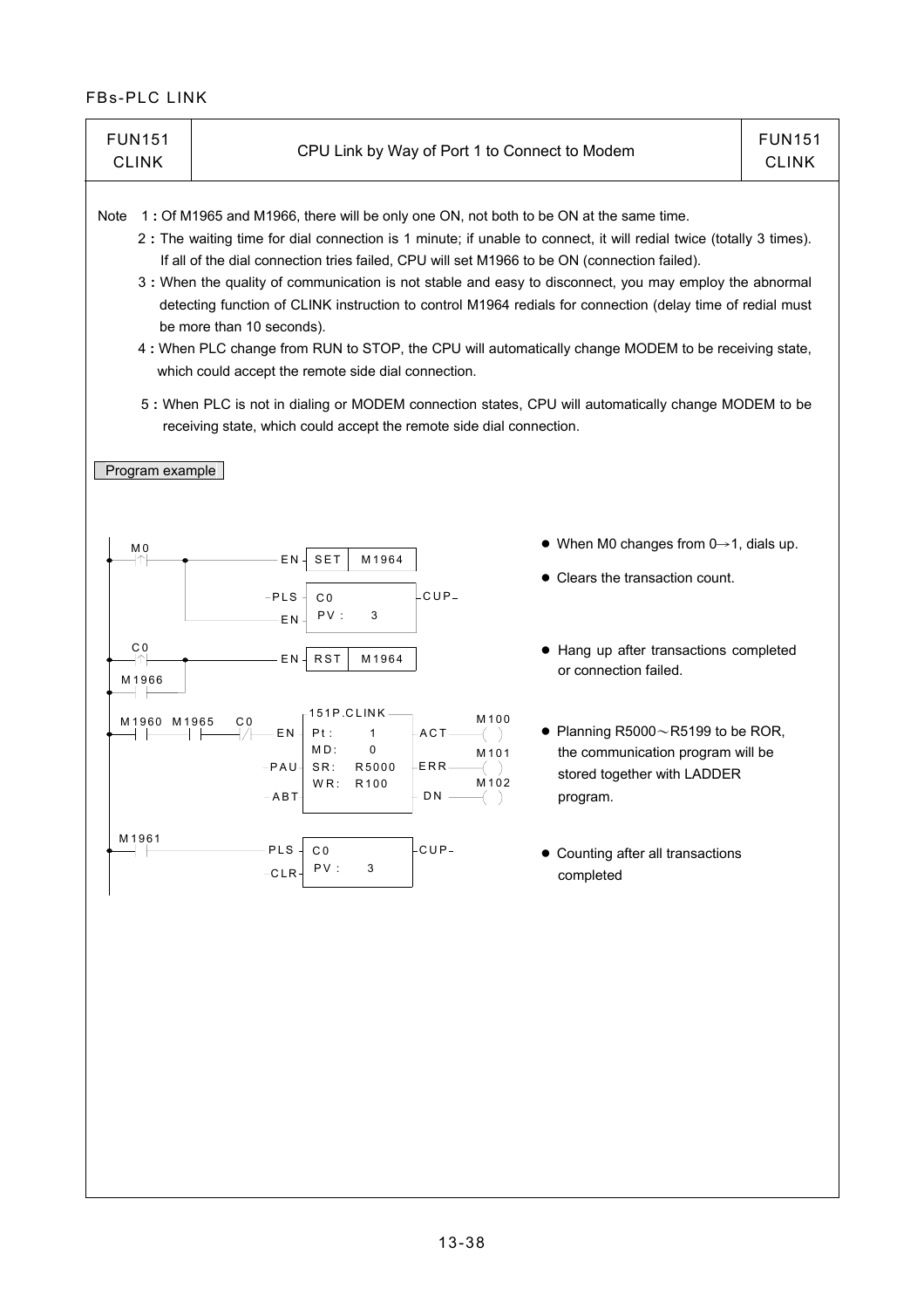

#### 13.2.2 Explanation Application Program for FUN150

This section will instruction to explain FUN150(Modbus) usages, with respective practical application program examples.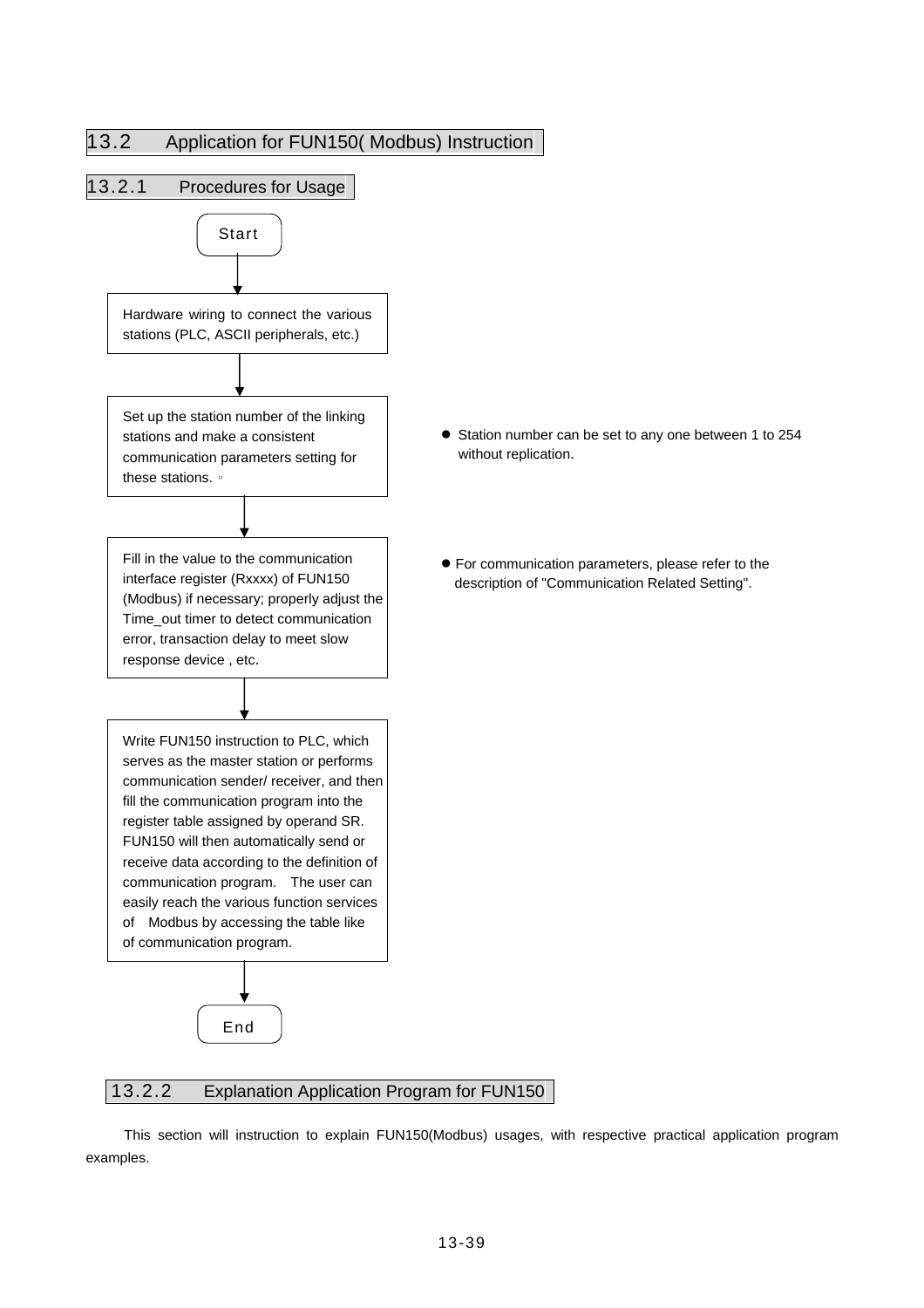| <b>FUN150</b><br>M-BUS                                                  | Convenient Instruction for Modbus RTU/ASCII Master<br>(Which makes PLC as the Modbus RTU/ASCII master through Port $1 \sim 4$ )                                                                                                                                                                                                                                                      | <b>FUN150</b><br>M-BUS |
|-------------------------------------------------------------------------|--------------------------------------------------------------------------------------------------------------------------------------------------------------------------------------------------------------------------------------------------------------------------------------------------------------------------------------------------------------------------------------|------------------------|
| Execution $-$ EN -<br>control<br>$ASCII/RTU - A/R -$<br>$Abort - ABT -$ | Ladder symbol<br>: $1\sim$ 4, specify the communication port to work as<br>Pt<br>-150P.M BUS.<br>the Modbus RTU master<br>Pt<br>- ACT — Acting<br>$SR \div$ Starting register of communication program<br>SR :<br>WR: Starting register for instruction operation. It controls<br>$ERR - Error$<br>WR:<br>8 registers, the other programs can not repeat in<br>using.<br>$DN - Done$ |                        |
|                                                                         | <b>ROR</b><br><b>HR</b><br><b>DR</b><br>K<br>Range<br>R5000<br>R <sub>0</sub><br>D <sub>0</sub><br>Ope-<br>rand<br>R3839<br>R8071<br>D3999<br>Pt<br>$1 - 4$<br><b>SR</b><br><b>WR</b>                                                                                                                                                                                                |                        |
| <b>Descriptions</b>                                                     |                                                                                                                                                                                                                                                                                                                                                                                      |                        |

# 1. FUN150 (M-BUS) instruction makes PLC act as Modbus RTU/ASCII master through Port  $1~1~4$ , thus it is very

- easy to communicate with the intelligent peripheral with Modbus RTU/ASCII protocol.
- 2. The master PLC may connect with 247 slave stations through the RS485 interface.
- 3. Only the master PLC needs to use M-BUS instruction.
- 4. It employs the program coding method or table filling method to plan for the data flow controls; i.e. from which one of the slave station to get which type of data and save them to the master PLC, or from the master PLC to write which type of data to the assigned slave station. It needs only seven registries to make definition; every seven registers define one packet of data transaction.
- 5. When execution control 〝EN〞changes from 0→1 and the input "ABT" is 0, and if Port 1/2/3/4 hasn't been controlled by other communication instructions [i.e. M1960 (Port1) M1962 (Port2) 、 M1936 (Port3) 、 M1938 (Port4) = 1], this instruction will control the Port  $1/2/3/4$  immediately and set the M1960  $\cdot$  M1962  $\cdot$ M1936、M1938 to be 0 (which means it is being occupied), then going on a packet of data transaction immediately. If Port 1/2/3/4 has been controlled (M1960、M1962、M1936、M1938 = 0), then this instruction will enter into the standby status until the controlling communication instruction completes its transaction or pause/abort its operation to release the control right (M1960、M1962、M1936、M1938 =1), and then this instruction will become enactive, set M1960、M1962、M1936、M1938 to be 0, and going on the data transaction immediately.
- 6. While in transaction processing, if operation control "ABT" becomes 1, this instruction will abort this transaction immediately and release the control right (M1960  $\cdot$  M1962  $\cdot$  M1936  $\cdot$  M1938 = 1). Next time, when this instruction takes over the transmission right again, it will restart from the first packet of data transaction.
- 7. While 〝A/R〞=0, Modbus RTU protocol; 〝A/R〞=1, Modbus ASCII protocol。
- 8. While it is in the data transaction, the output indication "ACT" will be ON.
- 9. If there is error occurred when it finishes a packet of data transaction, the output indication "DN" & "ERR" will be ON.
- 10. If there is no error occurred when it finishes a packet of data transaction, the output indication "DN" will be ON.

Note : Modbus ASCII Mode has been supported after OS Version 4.24 and later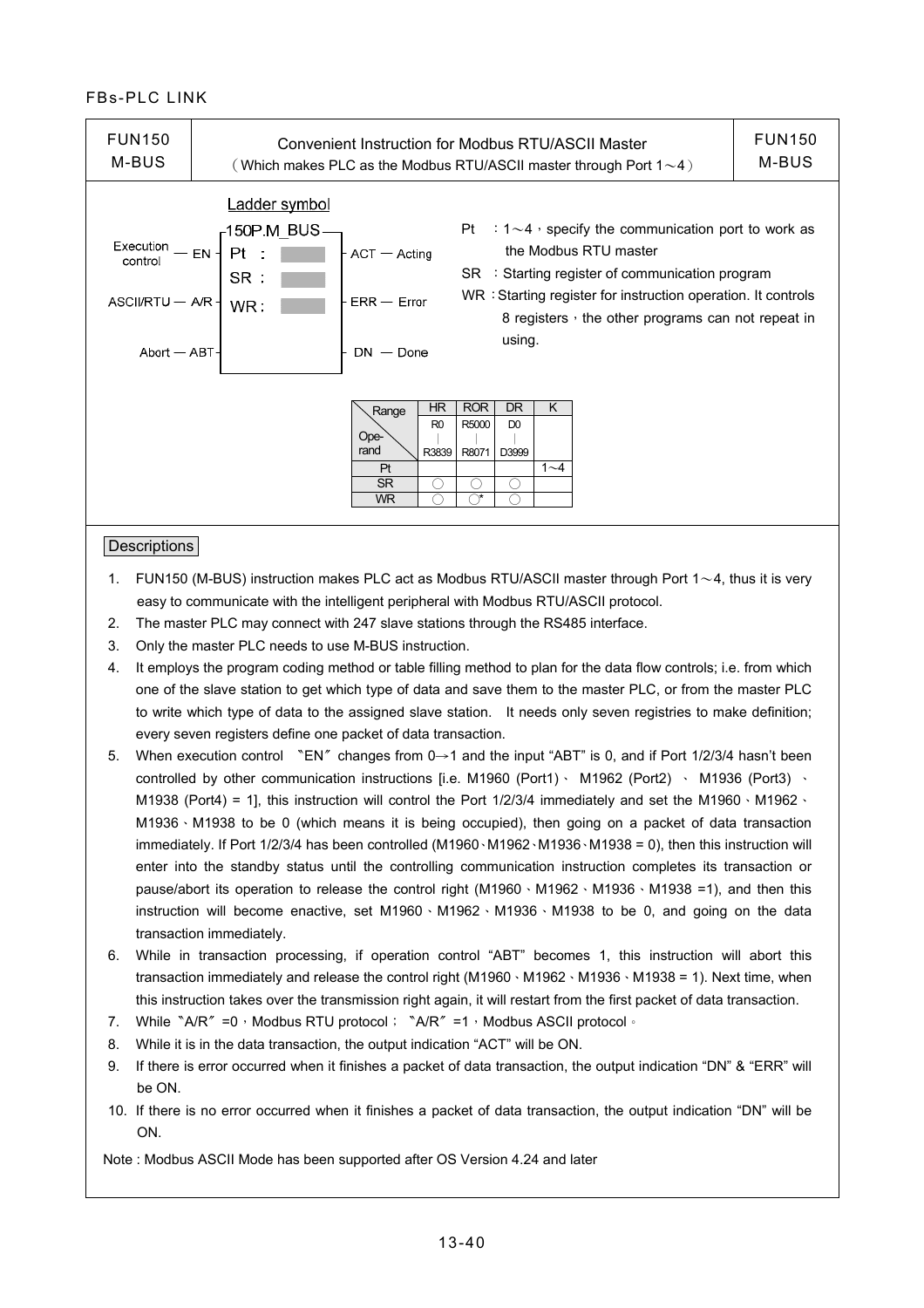| <b>FUN150</b> | Convenient Instruction for Modbus RTU/ASCII Master                        | <b>FUN150</b> |
|---------------|---------------------------------------------------------------------------|---------------|
| M-BUS         | (Which makes PLC as the Modbus RTU/ASCII master through Port 1 $\sim$ 4 ) | M-BUS         |

#### 【Interface Signals】

Dedicated Relays and Registers for corresponding port **:**

| <b>Comm Port</b><br><b>Signals</b>      | Port 1 | Port 2 | Port <sub>3</sub> | Port 4 |
|-----------------------------------------|--------|--------|-------------------|--------|
| 1. Port Ready Indicator                 | M1960  | M1962  | M1936             | M1938  |
| 2. Port Finished Indicator              | M1961  | M1963  | M1937             | M1939  |
| 3. Port Communication Parameters        | R4146  | R4158  | R4043             | R4044  |
| 4. TX Delay & RX Time-out Span          | R4147  | R4159  | R4045             | R4048  |
| 5. Setting of RX Time-out Span<br>D4043 |        |        |                   |        |
| 6. Edge Trigger Execution               |        |        | D4044             |        |

#### **1. Port Ready Indicator**:This signal is generated from CPU.

ON, it represents that port is free and ready.

OFF, it represents that port is busy, data transaction is going.

#### **2. Port Finished Indicator :** This signal is generated from CPU.

When the communication program completed the last packet of data transaction, this signal will be ON for one scan time (for successive data transaction).

 When the communication program completed the last packet of data transaction, this signal will be still ON (for single packet of data transmission)

#### **3. Port Communication Parameters :**

 The register is for communication parameters setting of corresponding port. (please refer to the chapter of communication parameters setting).

#### **4. TX Delay & RX Time-out Span :**

 The content of Low Byte defines the receive time-out span of M-BUS instruction; its unit is 0.01 second (the default is 50, which means 0.5 second)

The M-BUS instruction employs receive time-out span to judge whether the slave station on line or not. When the master PLC sent out the read/write command to the slave station, the slave station didn't reply within this period means that there is abnormal event in communication called Time-out. When there are multi-drop linking, properly adjust this value (greater than 1 scan time of the slave station with the longest scan time) to shorten the communication response time among the active linking stations if there are many slave stations power off (The time-out cases will happen).

 The content of High Byte defines the transmission delay time between two packets of data transaction for M-BUS instruction; its unit is 0.01 second (the default is 0).

For point to point link, this value can be set as 0 to shorten the communication transaction time and promote the communication efficiency. In the case of linking multi-drop and if the scan time of master PLC is far longer than any slave station, this value can also be set to 0 to shorten the communication transaction time and promote the communication efficiency. When there are multi-drops linking and the scan time of master PLC is close to that of slave station's, it must properly adjust this value (greater than 1 scan time of the slave station with the longest scan time) to reach the best, error-free communication quality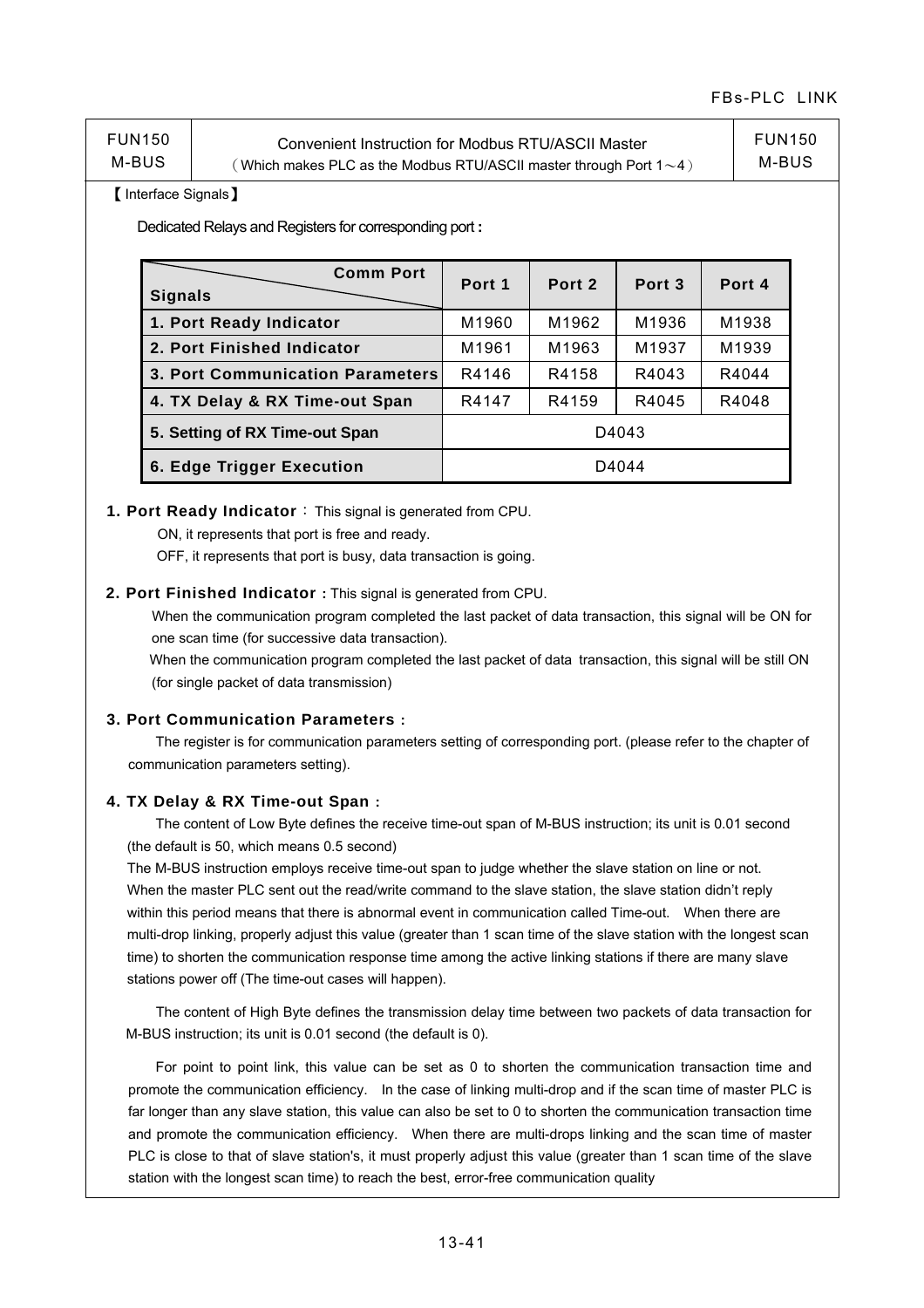| <b>FUN150</b><br>M-BUS                          | Convenient Instruction for Modbus RTU/ASCII Master<br>(Which makes PLC as the Modbus RTU/ASCII master through Port $1 \sim 4$ )                                                                                                                                                                                                                                                                                                                                                                                                                                                                                                                                                                                                                                                                                                                           | <b>FUN150</b><br>M-BUS |
|-------------------------------------------------|-----------------------------------------------------------------------------------------------------------------------------------------------------------------------------------------------------------------------------------------------------------------------------------------------------------------------------------------------------------------------------------------------------------------------------------------------------------------------------------------------------------------------------------------------------------------------------------------------------------------------------------------------------------------------------------------------------------------------------------------------------------------------------------------------------------------------------------------------------------|------------------------|
|                                                 | 5. Setting of RX Time-out Span: Please refer this chapter, page 13-4~13-5 for details                                                                                                                                                                                                                                                                                                                                                                                                                                                                                                                                                                                                                                                                                                                                                                     |                        |
|                                                 | 6. Edge Trigger Execution: Please refer this chapter, page 13-5~13-6 for details                                                                                                                                                                                                                                                                                                                                                                                                                                                                                                                                                                                                                                                                                                                                                                          |                        |
|                                                 | ※When receiving message without ending code, and if M1956=1, then R4148 high byte of the<br>received Time-out span setting is used to determine whether a data have been received or not,<br>the unit is 0.001 second (default is 0CH, 12mS).<br>Program example (Automatic cycling transmission)                                                                                                                                                                                                                                                                                                                                                                                                                                                                                                                                                         |                        |
|                                                 |                                                                                                                                                                                                                                                                                                                                                                                                                                                                                                                                                                                                                                                                                                                                                                                                                                                           |                        |
| M1 M1960<br>M 11<br>ł↑<br>M2 M1962<br>M 21<br>카 | $-150P.M\_BUS$ -<br>M 10<br>• Configure $R5000 \sim R5399$ as the read only<br>Pt:<br>– EN<br>$\mathbf{1}$<br>- A C T –<br>register (ROR) before programming, after<br>$S R$ :<br>R5000<br>M 11<br>then, when storing program, the ladder<br>WR:<br>D <sub>0</sub><br>$- A/R$<br>-ERR-<br>M 12<br>automatically contains the<br>program will<br>$-$ A B T-<br>D <sub>N</sub><br>communication program.<br>$-08D$ .MOV-<br>• When there is communication error, gets<br>E N<br>$S$ :<br>D <sub>0</sub><br>and stores the error message to D1000 &<br>$D$ :<br>D1000<br>D1001 would be helpful for error analysis<br>-150P.M_BUS-<br>M 20<br>or logging.<br>Pt:<br>$\overline{c}$<br>– E N<br>ACT-<br>R5200<br>SR:<br>M 21<br>-ERR-<br>$- A/R$<br>WR:<br>D 20<br>M 22<br>$-$ A B T-<br>D N<br>$08D$ .MOV-<br>EN<br>S<br>D 20<br>$\cdot$ :<br>D1002<br>$D$ : |                        |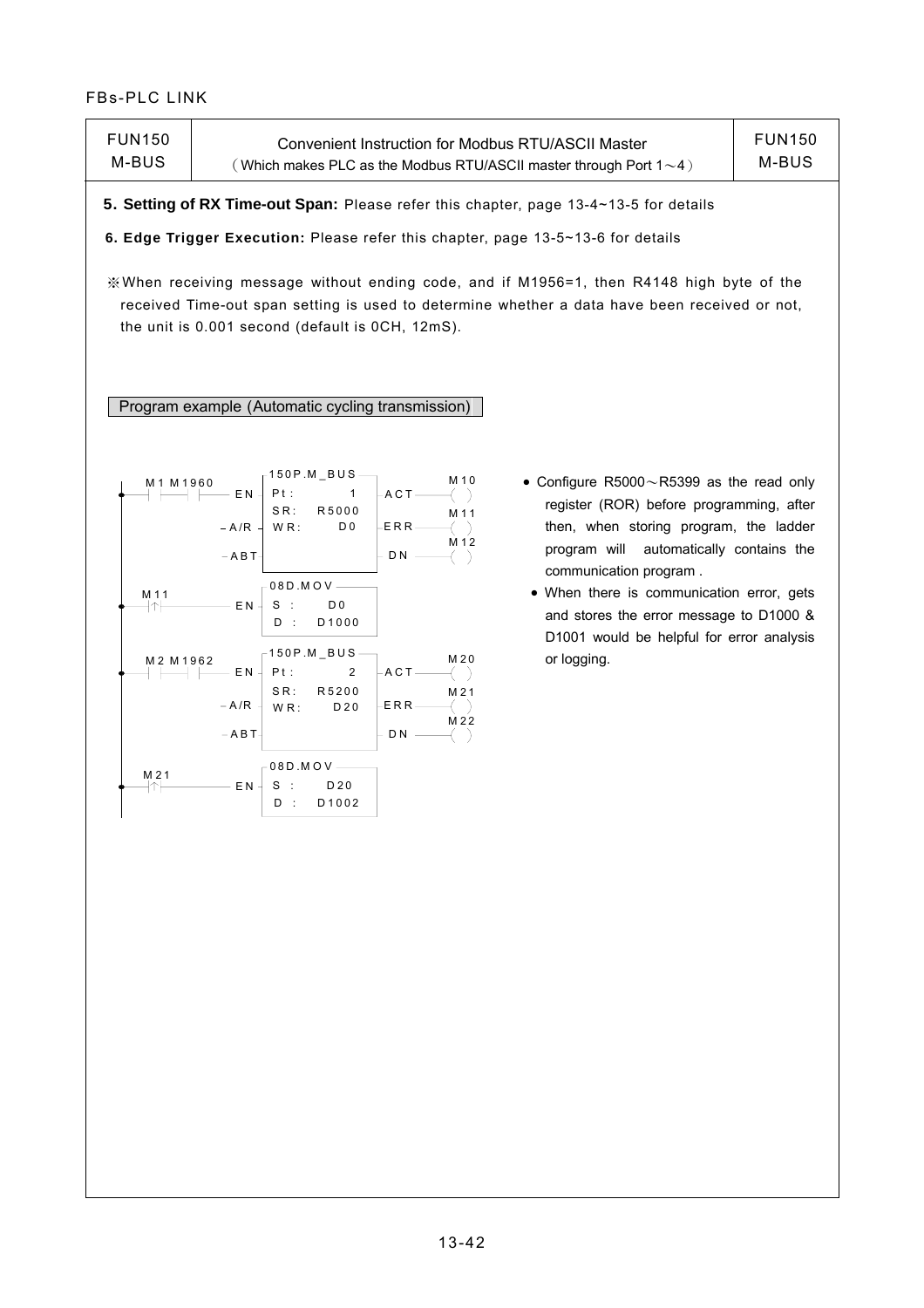|                        |                                                                                                                                                                                                                                                                                                                                                                                                                                                                                                                                                                                                                                                                                                      | FBS-FLU LIN            |
|------------------------|------------------------------------------------------------------------------------------------------------------------------------------------------------------------------------------------------------------------------------------------------------------------------------------------------------------------------------------------------------------------------------------------------------------------------------------------------------------------------------------------------------------------------------------------------------------------------------------------------------------------------------------------------------------------------------------------------|------------------------|
| <b>FUN150</b><br>M-BUS | <b>Convenient Instruction for Modbus RTU/ASCII Master</b><br>(Which makes PLC as the Modbus RTU/ASCII master through Port $1 \sim 4$ )                                                                                                                                                                                                                                                                                                                                                                                                                                                                                                                                                               | <b>FUN150</b><br>M-BUS |
|                        | Explanation on program example<br>1. When execution control "EN" changes from $0\rightarrow 1$ , and Port 1 is not occupied by other communication<br>instruction (M1960 ON), M-BUS instruction will start the data transaction. The M1960 is OFF during data<br>transaction, and when the transaction is finished, the M1960 becomes ON. Employ the OFF←→ON<br>change of M1960 (M-BUS execution control "EN" = $0 \rightarrow 1$ means starting) may automatically starts for every<br>packet of data transaction successively (when the last packet of transaction is completed, it will automatically<br>return to the first packet of transaction to obtain the automatic cycling transmission). |                        |
|                        | 2. When execution control "EN" changes from $0\rightarrow 1$ , and Port 2 is not occupied by other communication<br>instruction (M1962 ON), M-BUS instruction will start the data transaction. The M1962 is OFF during data<br>transaction, and when the transaction is finished, the M1962 becomes ON. Employ the OFF←→ON change<br>of M1962 (M-BUS execution control "EN" = $0 \rightarrow 1$ means starting) may automatically starts for every packet of<br>data transaction successively (when the last packet of transaction is completed, it will automatically return to<br>the first packet of transaction to obtain the automatic cycling transmission).                                   |                        |
|                        | Editing Communication Table with WinProladder                                                                                                                                                                                                                                                                                                                                                                                                                                                                                                                                                                                                                                                        |                        |
|                        | Click the "Modbus Master" Item which in project windows:                                                                                                                                                                                                                                                                                                                                                                                                                                                                                                                                                                                                                                             |                        |
| Project name           | Table Edit<br>Modbus Master $\rightarrow$ Click right button and select "Add Modbus Master Table"                                                                                                                                                                                                                                                                                                                                                                                                                                                                                                                                                                                                    |                        |
|                        | <mark>■</mark> Table Edit<br>$\vert x \vert$                                                                                                                                                                                                                                                                                                                                                                                                                                                                                                                                                                                                                                                         |                        |
|                        | Table Properties                                                                                                                                                                                                                                                                                                                                                                                                                                                                                                                                                                                                                                                                                     |                        |
|                        | Table Type:<br>ModBus Master Table                                                                                                                                                                                                                                                                                                                                                                                                                                                                                                                                                                                                                                                                   |                        |
|                        | Table Name:<br>ModBus TEST                                                                                                                                                                                                                                                                                                                                                                                                                                                                                                                                                                                                                                                                           |                        |
|                        | Table starting address: R5000                                                                                                                                                                                                                                                                                                                                                                                                                                                                                                                                                                                                                                                                        |                        |
|                        |                                                                                                                                                                                                                                                                                                                                                                                                                                                                                                                                                                                                                                                                                                      |                        |
|                        |                                                                                                                                                                                                                                                                                                                                                                                                                                                                                                                                                                                                                                                                                                      |                        |
|                        |                                                                                                                                                                                                                                                                                                                                                                                                                                                                                                                                                                                                                                                                                                      |                        |
|                        | Table Capacity:<br>C Dynamic Allocation                                                                                                                                                                                                                                                                                                                                                                                                                                                                                                                                                                                                                                                              |                        |
|                        | C Fixed Length                                                                                                                                                                                                                                                                                                                                                                                                                                                                                                                                                                                                                                                                                       |                        |
|                        |                                                                                                                                                                                                                                                                                                                                                                                                                                                                                                                                                                                                                                                                                                      |                        |
|                        | Load Table From PLC                                                                                                                                                                                                                                                                                                                                                                                                                                                                                                                                                                                                                                                                                  |                        |
|                        |                                                                                                                                                                                                                                                                                                                                                                                                                                                                                                                                                                                                                                                                                                      |                        |
|                        | Description                                                                                                                                                                                                                                                                                                                                                                                                                                                                                                                                                                                                                                                                                          |                        |
|                        | ModBus Table Example!!                                                                                                                                                                                                                                                                                                                                                                                                                                                                                                                                                                                                                                                                               |                        |
|                        |                                                                                                                                                                                                                                                                                                                                                                                                                                                                                                                                                                                                                                                                                                      |                        |
|                        |                                                                                                                                                                                                                                                                                                                                                                                                                                                                                                                                                                                                                                                                                                      |                        |
|                        |                                                                                                                                                                                                                                                                                                                                                                                                                                                                                                                                                                                                                                                                                                      |                        |
|                        |                                                                                                                                                                                                                                                                                                                                                                                                                                                                                                                                                                                                                                                                                                      |                        |
|                        | X Cancel<br>$\boldsymbol{\mathcal{S}}$ ok                                                                                                                                                                                                                                                                                                                                                                                                                                                                                                                                                                                                                                                            |                        |
|                        |                                                                                                                                                                                                                                                                                                                                                                                                                                                                                                                                                                                                                                                                                                      |                        |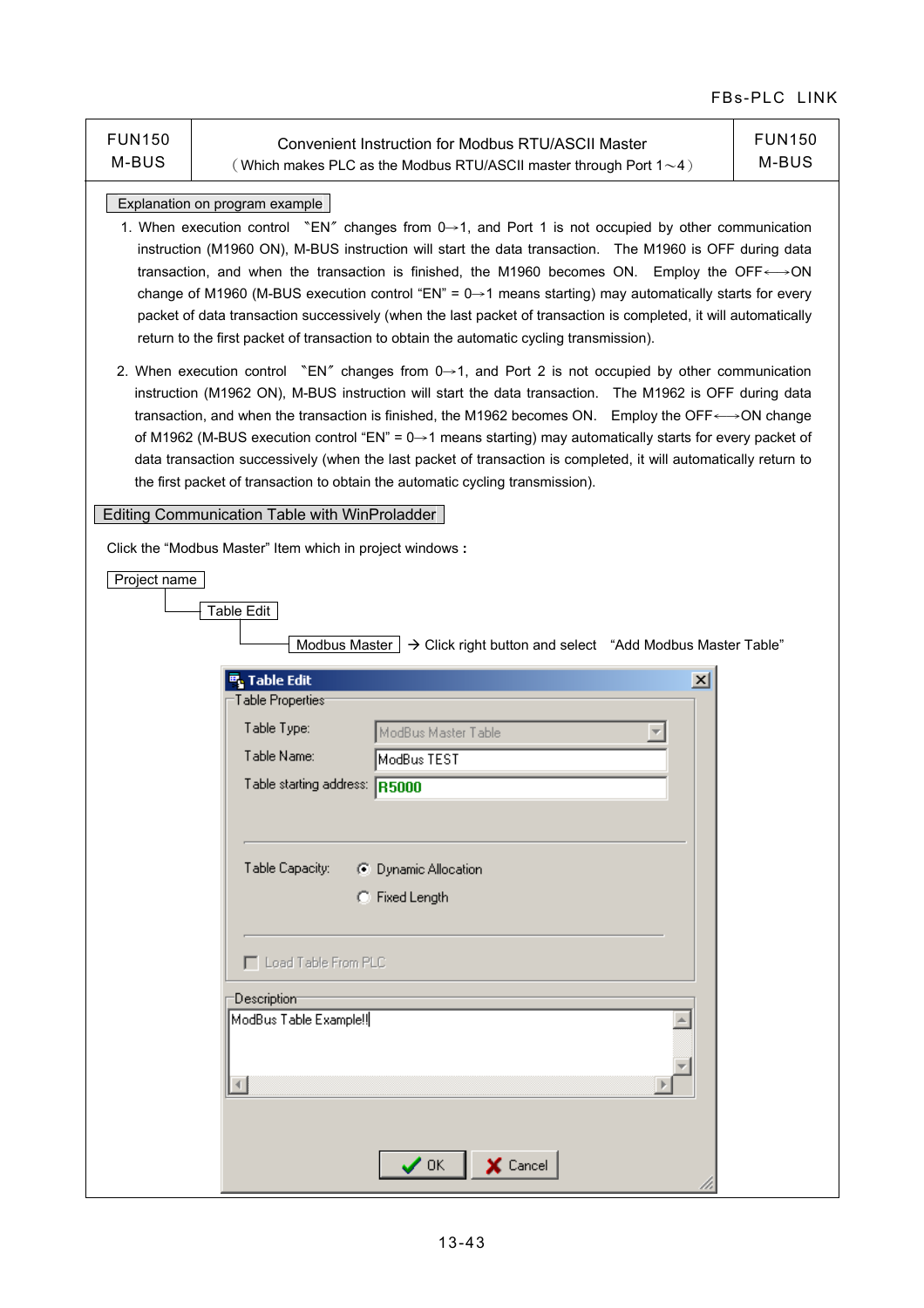| <b>FUN150</b><br>M-BUS | <b>FUN150</b><br>Convenient Instruction for Modbus RTU/ASCII Master<br>M-BUS<br>(Which makes PLC as the Modbus RTU/ASCII master through Port $1 \sim 4$ )                                                                         |                 |                              |                       |                            |                |                                     |                   |
|------------------------|-----------------------------------------------------------------------------------------------------------------------------------------------------------------------------------------------------------------------------------|-----------------|------------------------------|-----------------------|----------------------------|----------------|-------------------------------------|-------------------|
|                        | • Table Type : It will be fixed to " Modbus Master Table ".<br>• Table Name : For modify or debug, you can give a convenient name.<br>• Table Starting address : Enter the address which Starting register of communication Table |                 |                              |                       |                            |                |                                     |                   |
|                        | ModBus Master Table - [ModBus TEST]                                                                                                                                                                                               |                 |                              |                       |                            |                |                                     | $\Box$ D $\times$ |
| 扁<br>Calculator(C)     | 71<br>Setup(S)                                                                                                                                                                                                                    | 圝<br>Monitor(M) |                              |                       |                            |                |                                     |                   |
| Command                |                                                                                                                                                                                                                                   |                 |                              |                       |                            |                |                                     |                   |
| Seq.                   | Command                                                                                                                                                                                                                           | Slave           | Master D                     |                       | Slave D                    | Data           | Add                                 |                   |
| 0<br>1<br>2            | Read<br>Write<br>Single Write                                                                                                                                                                                                     | 1<br>2<br>3     | R <sub>0</sub><br>D100<br>Y0 | $\zeta$ -<br>-><br>-> | 400500<br>400200<br>000001 | 20<br>30<br>10 | Insert<br>Edit<br>Delete<br>Move Up |                   |
|                        | Allow: 3072 words(Auto)                                                                                                                                                                                                           | Used: 24 words  |                              |                       | Position: R5000-R5023      |                | Move Down                           |                   |
|                        |                                                                                                                                                                                                                                   |                 | $\checkmark$ ok              | X Cancel              |                            |                |                                     |                   |
|                        |                                                                                                                                                                                                                                   |                 |                              |                       |                            |                |                                     |                   |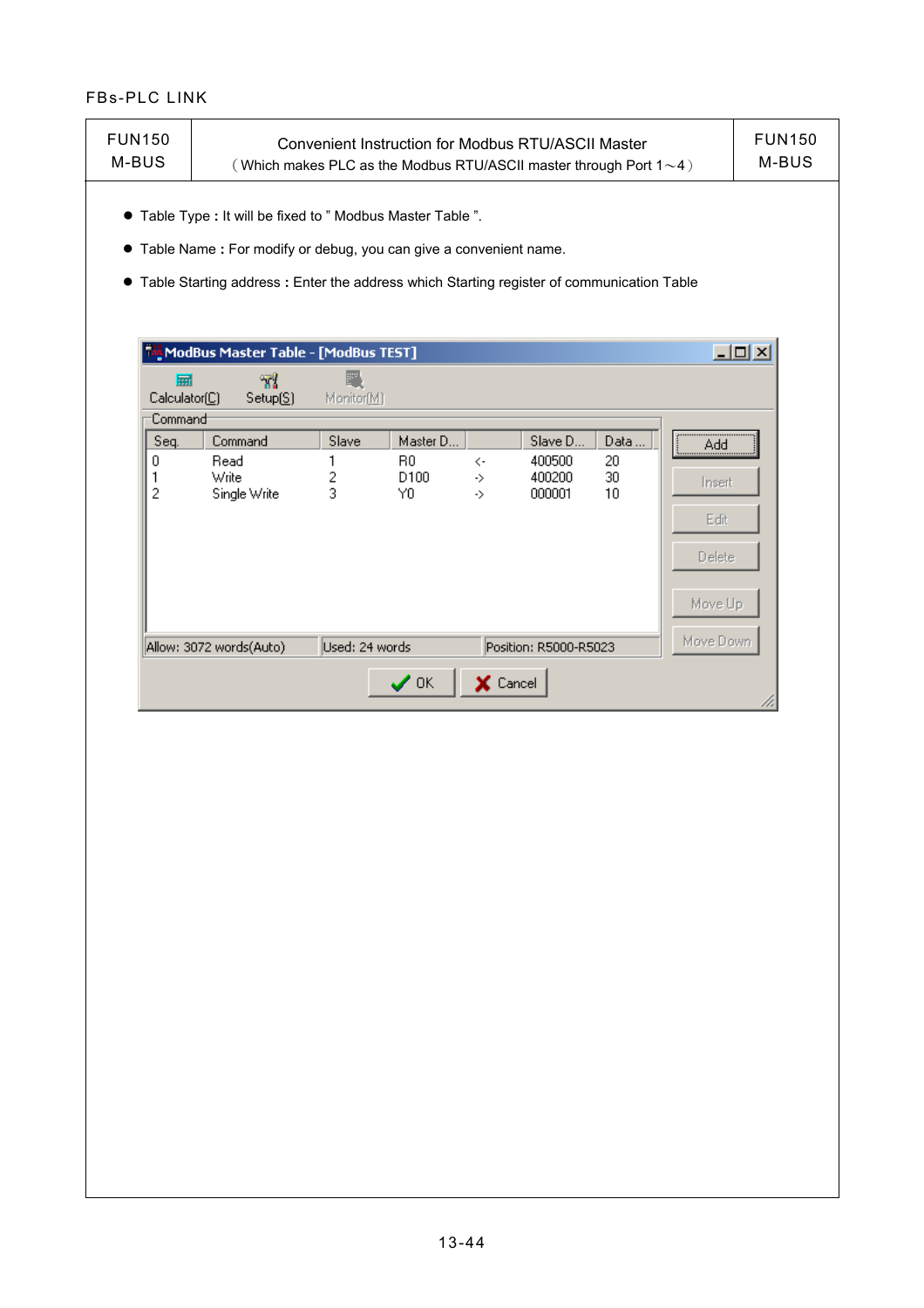| <b>FUN150</b><br>M-BUS                                           | <b>FUN150</b><br><b>Convenient Instruction for Modbus RTU/ASCII Master</b><br>M-BUS<br>(Which makes PLC as the Modbus RTU/ASCII master through Port $1 \sim 4$ ) |                                    |                                                                                                                                                                     |  |  |  |  |
|------------------------------------------------------------------|------------------------------------------------------------------------------------------------------------------------------------------------------------------|------------------------------------|---------------------------------------------------------------------------------------------------------------------------------------------------------------------|--|--|--|--|
|                                                                  |                                                                                                                                                                  |                                    |                                                                                                                                                                     |  |  |  |  |
| Starting register for communication program of M-BUS instruction |                                                                                                                                                                  |                                    |                                                                                                                                                                     |  |  |  |  |
|                                                                  |                                                                                                                                                                  |                                    | SR: Starting register for communication program of M-BUS instruction                                                                                                |  |  |  |  |
|                                                                  |                                                                                                                                                                  |                                    |                                                                                                                                                                     |  |  |  |  |
| $SR + 0$                                                         | A5h                                                                                                                                                              | 50h                                | • A550h, it means valid M-BUS program                                                                                                                               |  |  |  |  |
| $SR+1$                                                           | 07h                                                                                                                                                              | Total<br>transactions              | • Low Byte: Total number of transactions $\cdot$ one transaction needs 7<br>registers to describe.                                                                  |  |  |  |  |
| $SR+2$                                                           | Slave station No. Which is<br>about to transact with                                                                                                             |                                    | • Low Byte is valid, $0 \sim 247$ (0 means that master PLC broadcasts<br>the data to all slaves, the slaves do not reply).                                          |  |  |  |  |
| $SR+3$                                                           | Command code                                                                                                                                                     |                                    | • Low Byte is valid; =1, means "Read data from slave station"<br>=2, means "Write multiple data to slave station"<br>=3, means "Write single data to slave station" |  |  |  |  |
| $SR+4$                                                           | Data length of this                                                                                                                                              | transaction                        | • Low Byte is valid; the range is $1 \sim 125$ (Reg.) or $1 \sim 255$ (Discrete).                                                                                   |  |  |  |  |
| $SR+5$                                                           |                                                                                                                                                                  | Data type of Master PLC            | • Low Byte is valid, and its range is $1 \sim 3$ or $12 \sim 13$ ; it defines the<br>data type of master PLC (see next page).                                       |  |  |  |  |
| $SR+6$                                                           | Starting reference of<br>Master PLC                                                                                                                              |                                    | . Word is valid; it defines the starting address of data (master).                                                                                                  |  |  |  |  |
| $SR+7$                                                           | Data type of slave station                                                                                                                                       |                                    | • Low Byte is valid, and its range is 0 or 4; it defines the data type<br>of slave station (see next page).                                                         |  |  |  |  |
| $SR+8$                                                           | Starting reference of<br>Slave station                                                                                                                           |                                    | . Word is valid; it defines the starting address of data (slave).                                                                                                   |  |  |  |  |
| $SR+9$                                                           | Slave station No. which is<br>about to transact with                                                                                                             |                                    |                                                                                                                                                                     |  |  |  |  |
| SR+10                                                            |                                                                                                                                                                  | Command code                       |                                                                                                                                                                     |  |  |  |  |
| SR+11                                                            |                                                                                                                                                                  | Data length of this<br>transaction |                                                                                                                                                                     |  |  |  |  |
| SR+12                                                            |                                                                                                                                                                  | Data type of Master PLC            | Description of the 2_nd packet of transaction                                                                                                                       |  |  |  |  |
| SR+13                                                            | Starting reference of<br>Master PLC                                                                                                                              |                                    |                                                                                                                                                                     |  |  |  |  |
| $SR+14$                                                          |                                                                                                                                                                  | Data type of slave station         |                                                                                                                                                                     |  |  |  |  |
| $SR+15$                                                          | Starting reference of                                                                                                                                            |                                    |                                                                                                                                                                     |  |  |  |  |
|                                                                  |                                                                                                                                                                  | Slave station                      |                                                                                                                                                                     |  |  |  |  |
|                                                                  |                                                                                                                                                                  |                                    |                                                                                                                                                                     |  |  |  |  |
|                                                                  |                                                                                                                                                                  |                                    |                                                                                                                                                                     |  |  |  |  |
| $SR+2+$<br>$n \times 7$                                          | Reserved                                                                                                                                                         |                                    | • N is the total number of transaction                                                                                                                              |  |  |  |  |
|                                                                  |                                                                                                                                                                  |                                    |                                                                                                                                                                     |  |  |  |  |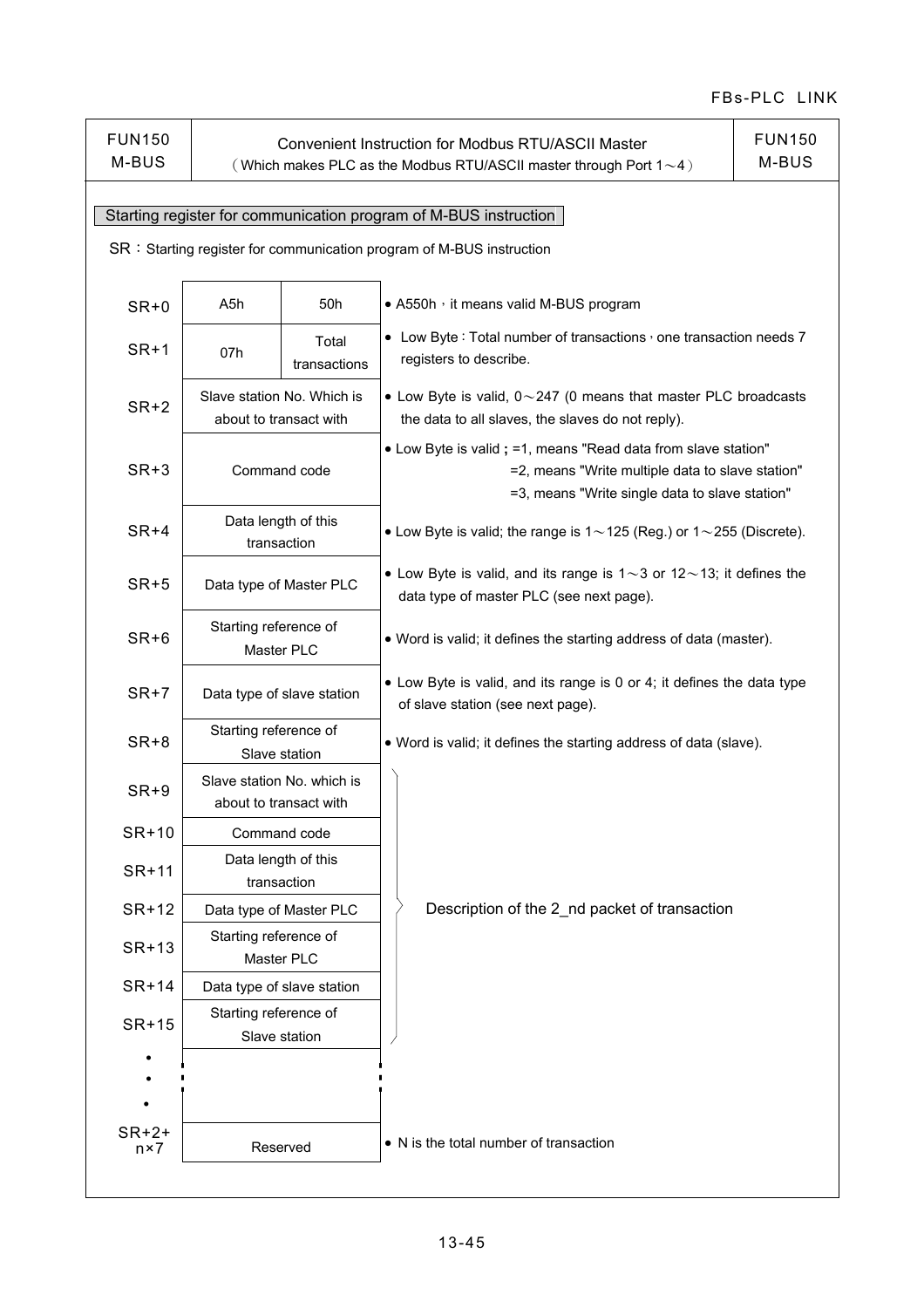| <b>FUN150</b><br>M-BUS     | Convenient Instruction for Modbus RTU/ASCII Master<br>Which makes PLC as the Modbus RTU/ASCII master through Port $1\sim4$ ) |                  |  |  |  |
|----------------------------|------------------------------------------------------------------------------------------------------------------------------|------------------|--|--|--|
|                            | Data code, type and reference number of Master station (FATEK PLC)                                                           |                  |  |  |  |
| Data code                  | Data type                                                                                                                    | Reference number |  |  |  |
|                            | Y (Output Relay)                                                                                                             | $0 - 255$        |  |  |  |
| 2                          | M (Internal M Relay)                                                                                                         | $0 \sim 1911$    |  |  |  |
| 3                          | S (Step Relay)                                                                                                               | $0 - 999$        |  |  |  |
| 12                         | (Data Register Rxxxx)<br>R (                                                                                                 | $0 - 3839$       |  |  |  |
| 13<br>Data register Dxxxx) |                                                                                                                              | $0 - 3999$       |  |  |  |

 $\bullet$  Data code, type and reference number of Slave station (Modbus slave)

| Data code | Data type                          | Reference number |
|-----------|------------------------------------|------------------|
|           | Discrete Output                    | $1 \sim 65535$   |
|           | Holding register                   | $1 \sim 65535$   |
|           | Discrete Input (OS version 4.22 1) | $1 \sim 65535$   |
| 3         | Input Register(OS version 4.22 ↑)  | $1{\sim}65535$   |

• WR: Starting register for instruction operation of M-BUS (FUN150)

|        | High Byte                                                                        | Low Byte                 |                                                                                                                                                                                                                                                                     |  |  |  |  |
|--------|----------------------------------------------------------------------------------|--------------------------|---------------------------------------------------------------------------------------------------------------------------------------------------------------------------------------------------------------------------------------------------------------------|--|--|--|--|
| WR+0   | Result code                                                                      | Transaction<br>No.       | • Result code indicates the transaction result; 0 means "Normal", other<br>value means "Abnormal"<br>• Transaction No. indicates which one is in processing (begins from 0).                                                                                        |  |  |  |  |
| $WR+1$ | Station<br>number                                                                | Command<br>code          | • Station number: the slave station No. which is in transaction.<br>Command code $=01H$ , read status of 0xxxxx from slave station                                                                                                                                  |  |  |  |  |
| $WR+2$ |                                                                                  | For internal working use | $= 02H$ , read status of 1xxxxx from slave station<br>$=$ 03H, read data of 4xxxxx from slave station<br>$= 04H$ , read data of 3xxxxx from slave station<br>$=$ 05H $\cdot$ force single coil to slave station<br>$=$ 06H, preset single register to slave station |  |  |  |  |
| WR +3  |                                                                                  | For internal working use | $=$ OFH, force multiple coils to slave station<br>$=$ 10H $\cdot$ preset multiple registers to slave station                                                                                                                                                        |  |  |  |  |
| WR+4   | For internal working use<br>For internal working use<br>For internal working use |                          | B0=1, Port has been occupied and this instruction is waiting to<br>$\bullet$ WR+4                                                                                                                                                                                   |  |  |  |  |
| $WR+5$ |                                                                                  |                          | acquire the transmission right for data transaction<br>B4=1, this instruction is not first time performing.                                                                                                                                                         |  |  |  |  |
| WR+6   |                                                                                  |                          | B12, output indication for "ACT"                                                                                                                                                                                                                                    |  |  |  |  |
| WR+7   |                                                                                  | For internal working use | B13, output indication for "ERR"<br>B14, output indication for "DN"                                                                                                                                                                                                 |  |  |  |  |

Result code **:** 0, Transaction is successful.

- 2, Data length error (for length is 0 or over limit).
- 3, Command code error (Command code is 0 or greater than 3)
- 4, Data type error
- 5, Reference number error
- 6, Inconsistence in data type (e.g. master station is  $1~3$  while slave is  $12~13$ ).
- 7, Port error (Not Port  $1 \sim 4$ )
- 8, Invalid communication table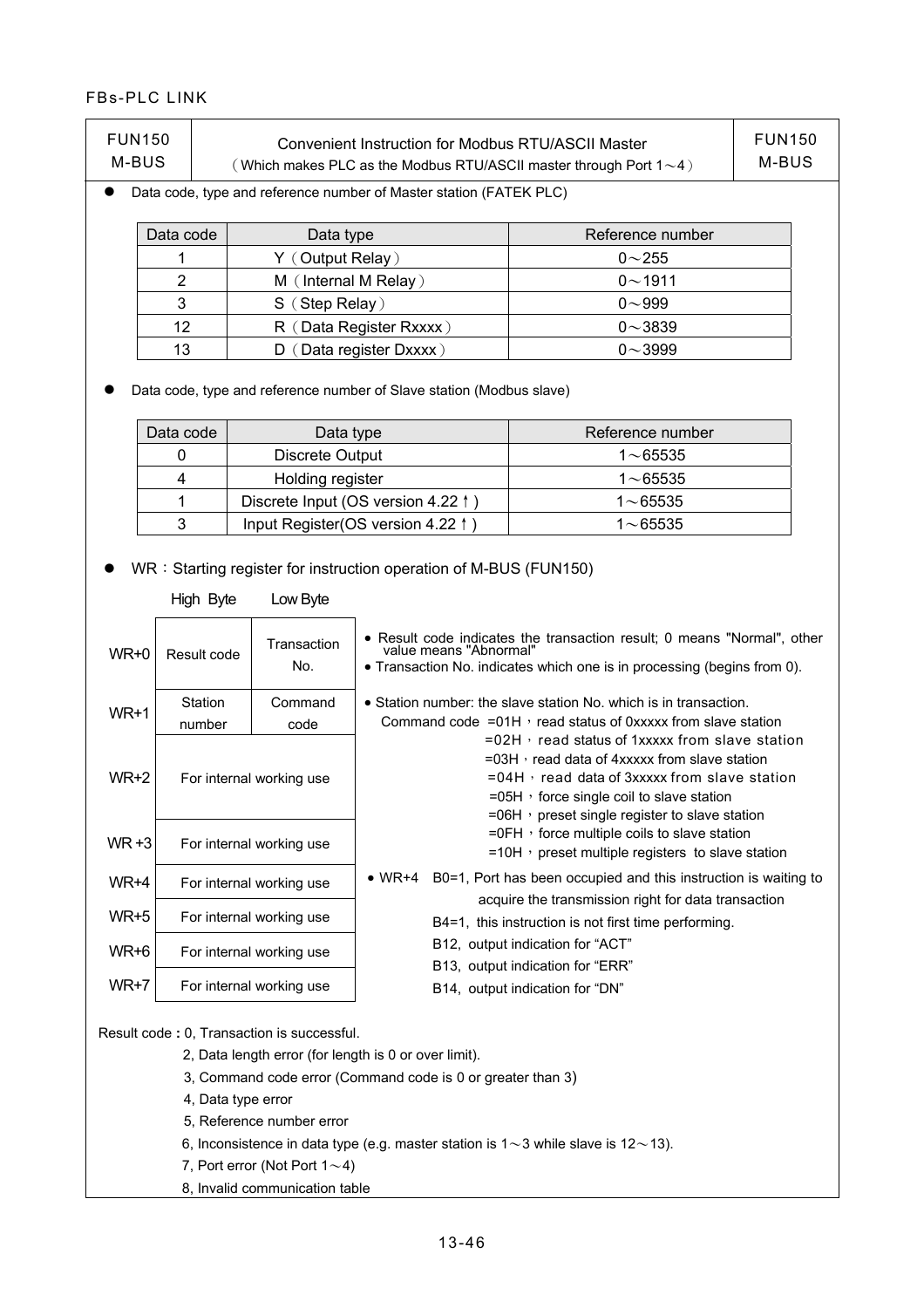| <b>FUN150</b> | Convenient Instruction for Modbus RTU/ASCII Master                        |
|---------------|---------------------------------------------------------------------------|
| M-BUS         | (Which makes PLC as the Modbus RTU/ASCII master through Port $1 \sim 4$ ) |

FUN150 M-BUS

A, No response from slave station (Time-out error).

B, Communication error (received error data or exception reply ).

● For easy programming and trouble shooting, the WinProladder provides the table editing environment to edit the communication table of FUN150 instruction; Key in the complete FUN150 instruction first and then move the cursor to the position of it, depressing the "Z" key, now comes the table editing environment. The user can create the new communication table or display the existed table under this friendly user interface operation.

#### M-BUS Communication Table

| Sequence<br>No. | Command                                          | Slave                                                                                                                                                                                                                                                                                        | Data of Master                                                                                                                                | Data of Slave                                                                                                                                                                                             | Length                                                                           |
|-----------------|--------------------------------------------------|----------------------------------------------------------------------------------------------------------------------------------------------------------------------------------------------------------------------------------------------------------------------------------------------|-----------------------------------------------------------------------------------------------------------------------------------------------|-----------------------------------------------------------------------------------------------------------------------------------------------------------------------------------------------------------|----------------------------------------------------------------------------------|
| $0 \sim$ nnn    | $Read (=1)$<br>Write $(=2)$<br>Write single (=3) | The station number<br>of slave which is<br>about to transact<br>with Station No.=0,<br>It means<br>broadcasting,<br>there will not<br>any response<br>from the slave<br>Station No.=N.<br>It means the station<br>number of slave<br>which is about to<br>transact with:<br>$N = 1 \sim 247$ | The data type<br>of Master for<br>this transaction<br>$Y0\sim$ Y255<br>$MO~\sim$ M1911<br>$S_0 \sim S_999$<br>$R0 - R3839$<br>$DO \sim D3999$ | The data type<br>of Slave for this<br>transaction<br>000001 $\sim$<br>065535(read/<br>write)<br>400001 $\sim$<br>465535(read/<br>write)<br>100001 $\sim$<br>165535(read)<br>300001 $\sim$<br>365535(read) | Quantity of this<br>While Register,<br>$1 - 125$<br>While Discrete,<br>$1 - 255$ |

※ WinProladder provides the user friendly table edit for M-BUS Master:

| Sequence<br>No. | Command | Slave        | Data of Master                                       |                                                  | Data of Slave                                                        | Data length                                  |
|-----------------|---------|--------------|------------------------------------------------------|--------------------------------------------------|----------------------------------------------------------------------|----------------------------------------------|
| $\mathbf{0}$    | Read    | $1 \sim 247$ | $Y0 \sim Y255$<br>$MO \sim M1911$<br>$SO \sim S999$  | $\longleftarrow$<br>$\leftarrow$<br>$\leftarrow$ | $000001 - 065535$<br>$000001 \sim 065535$<br>$000001 - 065535$       | $1 \sim 255$<br>$1 \sim 255$<br>$1 \sim 255$ |
|                 |         |              | $Y0 \sim Y255$<br>$MO \sim M1911$<br>$SO \sim$ S999  | $\leftarrow$<br>$\leftarrow$<br>$\longleftarrow$ | $100001 \sim 165535$<br>$100001 \sim 165535$<br>$100001 \sim 165535$ | $1 - 255$<br>$1 \sim 255$<br>$1 \sim 255$    |
|                 |         |              | $R0 \sim R3839$<br>$DO \sim D3999$                   | $\leftarrow$<br>$\longleftarrow$                 | $400001 \sim 465535$<br>$400001 \sim 465535$                         | $1 - 125$<br>$1 - 125$                       |
|                 |         |              | $R0 \sim R3839$<br>$DO \sim D3999$                   | $\longleftarrow$<br>$\leftarrow$                 | $300001 \sim 365535$<br>$300001 \sim 365535$                         | $1 - 125$<br>$1 - 125$                       |
| 1               | Write   | $0 \sim 247$ | $Y0 \sim Y255$<br>$MO \sim M1911$                    | $\rightarrow$<br>$\rightarrow$                   | $000001 \sim 065535$<br>$000001 \sim 065535$                         | $1 \sim 255$<br>$1 \sim 255$                 |
|                 |         |              | $SO \sim$ S999<br>$R0 \sim R3839$<br>$DO \sim D3999$ | $\rightarrow$<br>$\rightarrow$<br>$\rightarrow$  | $000001 - 065535$<br>$400001 \sim 465535$<br>$400001 \sim 465535$    | $1 \sim 255$<br>$1 - 125$<br>$1 - 125$       |
| 2               |         |              |                                                      |                                                  |                                                                      |                                              |
| ٠               |         |              |                                                      |                                                  |                                                                      |                                              |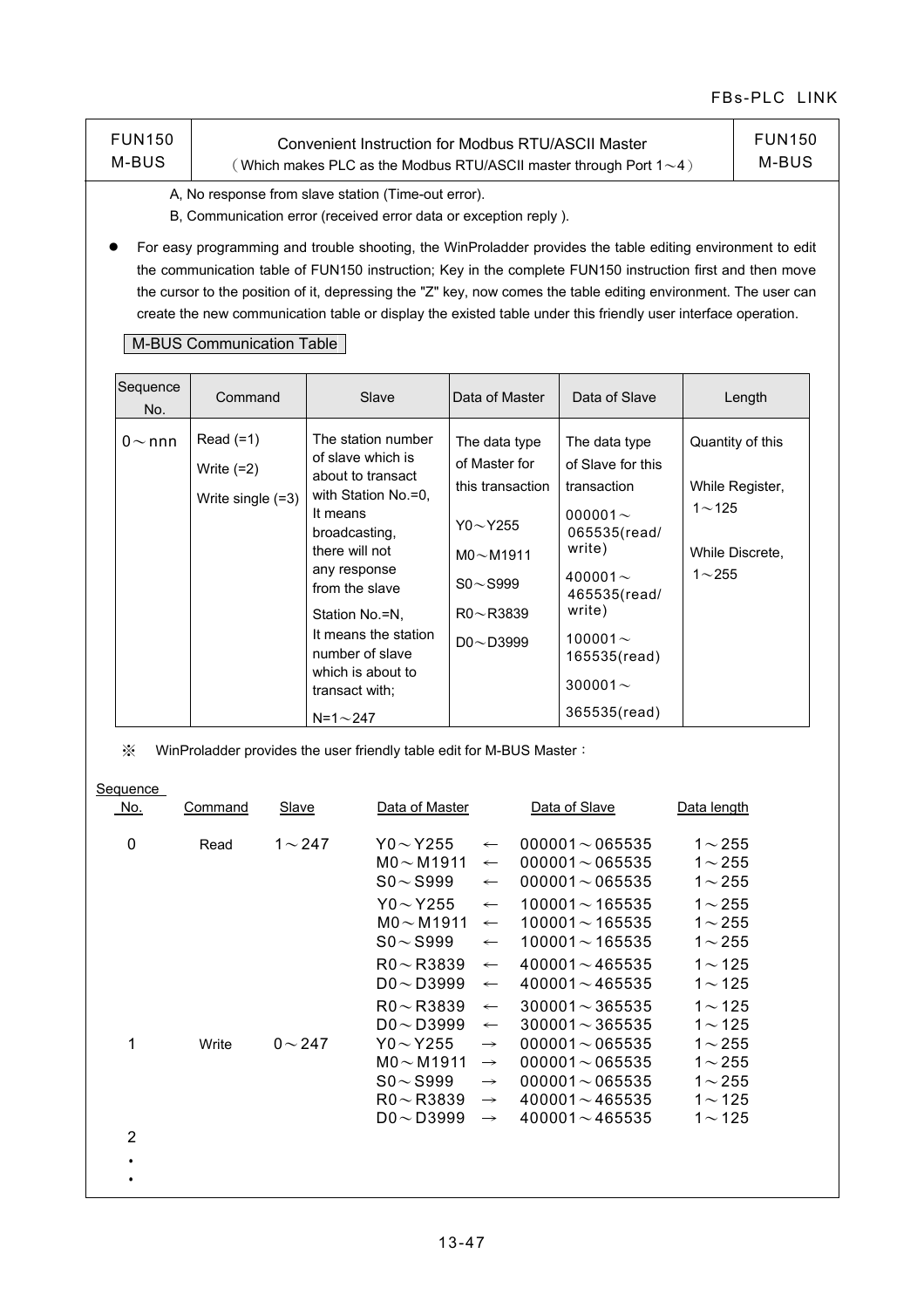| Modbus | Address mapping between Modbus and Fatek                                   | Modbus |
|--------|----------------------------------------------------------------------------|--------|
| Slave  | (Port 1~4 works as the slave device through Modbus Communication Protocol) | Slave  |

- FBs-PLC can use FUN150 to be Modbus protocol Master, besides it also can be Modbus communication Slave by configuration(Port1~Port4, but Port0 fixed to Fatek communication protocol) then it can connect with the intelligent peripheral.
- See below for Modbus and Fatek data address mapping rules:

## **Mapping Rule**

|      | Modbus | Fatek                                                                                       |  |
|------|--------|---------------------------------------------------------------------------------------------|--|
| 5    | 0XXXX  | Discrete elements of Ynnn $\cdot$ Xnnn $\cdot$ Mnnnn $\cdot$ Snnn $\cdot$ Tnnn $\cdot$ Cnnn |  |
| Code | 4XXXX  | Data Registers of Rnnnn · Dnnnn · Tnnn · Cnnn                                               |  |
| 6    | 00XXXX | Discrete elements of Ynnn $\cdot$ Xnnn $\cdot$ Mnnnn $\cdot$ Snnn $\cdot$ Tnnn $\cdot$ Cnnn |  |
| Code | 40XXXX | Data Registers of Rnnnn · Dnnnn · Tnnn · Cnnn                                               |  |

## Available Range( 5 Code )

| Modbus             | <b>FATEK</b>       | Description                                |
|--------------------|--------------------|--------------------------------------------|
| $00001 - 00256$    | $Y0 \sim Y255$     | <b>Discrete Output</b>                     |
| $01001 - 01256$    | $X0 \sim X255$     | Discrete Input                             |
| $02001 - 04002$    | $MO \sim M2001$    | Discrete M Relay                           |
| $06001 - 07000$    | $SO \sim$ S999     | Discrete S Relay                           |
| $09001 - 09256$    | T0 $\sim$ T255     | Status of $T0 \sim T255$                   |
| $09501 - 09756$    | $CO \sim C255$     | Status of $CO \sim C255$                   |
| $40001 - 44168$    | $R0 \sim R4167$    | <b>Holding Register</b>                    |
| $45001 \sim 45999$ | $R5000 \sim R5998$ | Holding Register or ROR                    |
| $46001 \sim 48999$ | $DO \sim D2998$    | Data Register                              |
| $49001 - 49256$    | T0 $\sim$ T255     | Current Value of $T0 \sim T255$            |
| $49501 \sim 49700$ | $CO \sim C199$     | Current Value of $CO \sim C199(16-bit)$    |
| $49701 \sim 49812$ | $C200 \sim C255$   | Current Value of $C200 \sim C255$ (32-bit) |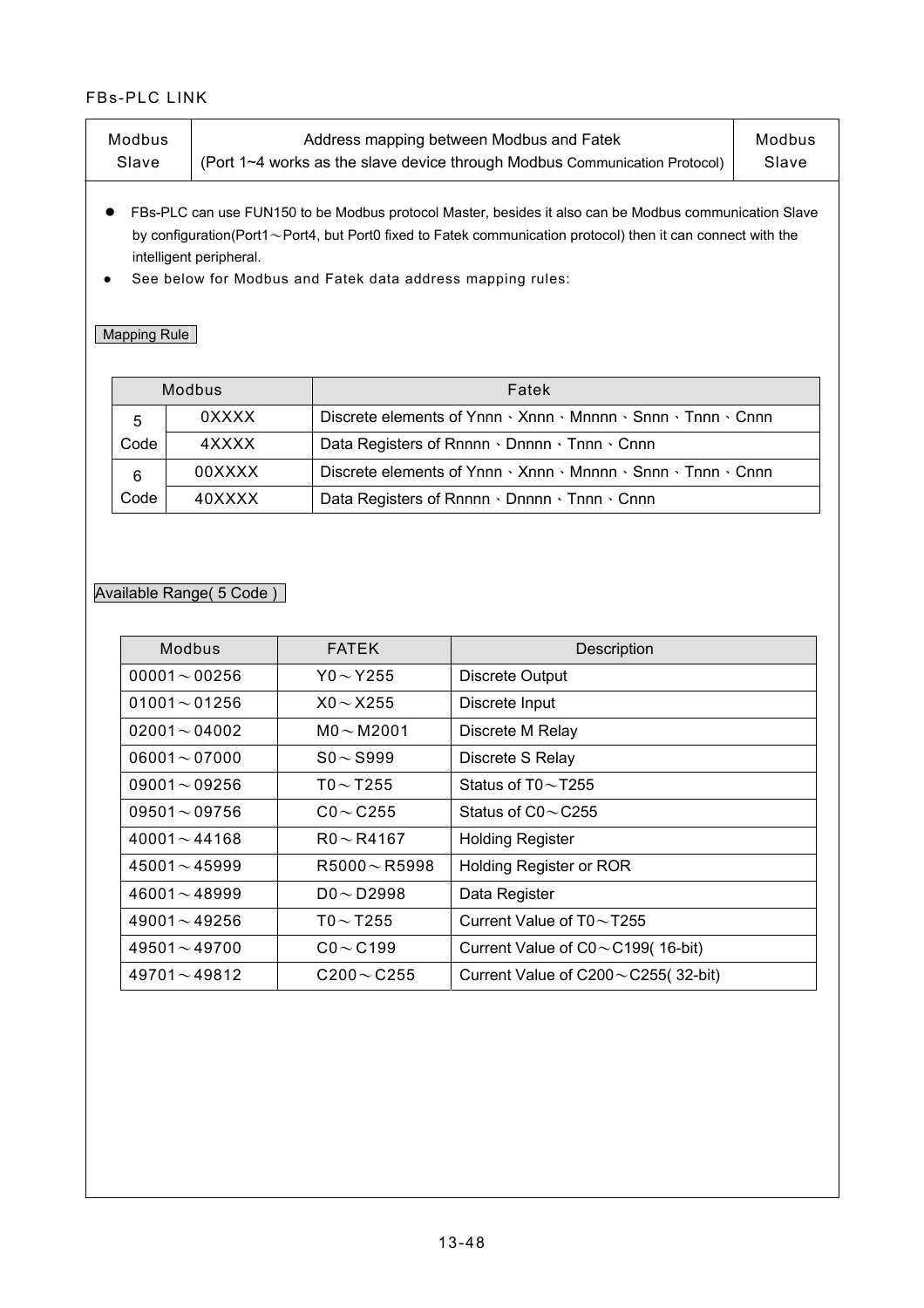| Address mapping between Modbus and Fatek<br>Modbus<br>Modbus<br>(Port 1~4 works as the slave device through Modbus Protocol)<br>Slave<br>Slave |
|------------------------------------------------------------------------------------------------------------------------------------------------|
|------------------------------------------------------------------------------------------------------------------------------------------------|

## Available Range( 6 Code )

| Modbus               | <b>FATEK</b>       | Description                                |
|----------------------|--------------------|--------------------------------------------|
| $000001 - 000256$    | Y0 $\sim$ Y255     | Discrete Output                            |
| $001001 \sim 001256$ | $X_0 \sim X255$    | Discrete Input                             |
| $002001 - 004002$    | $MO \sim M2001$    | Discrete M Relay                           |
| $006001 - 007000$    | $SO \sim$ S999     | Discrete S Relay                           |
| $009001 - 009256$    | TO $\sim$ T255     | Status of $T0 \sim T255$                   |
| $009501 \sim 009756$ | $CO \sim C255$     | Status of $CO \sim C255$                   |
| $400001 \sim 404168$ | $R0 \sim R4167$    | <b>Holding Register</b>                    |
| $405001 \sim 405999$ | $R5000 \sim R5998$ | Holding Register or ROR                    |
| $406001 \sim 408999$ | $DO \sim D2998$    | Data Register                              |
| $409001 \sim 409256$ | T0 $\sim$ T255     | Current Value of $T0 \sim T255$            |
| $409501 \sim 409700$ | $CO \sim C199$     | Current Value of $CO \sim C199(16-bit)$    |
| $409701 \sim 409812$ | $C200 \sim C255$   | Current Value of $C200 \sim C255$ (32-bit) |

## ※※ Special Register and Relay Available Range

| Modbus             | <b>FATEK</b>       | Description                       |
|--------------------|--------------------|-----------------------------------|
| $02001 - 03912$    | $MO \sim M1911$    | General purpose Internal Relay    |
| $03913 \sim 04002$ | $M1912 \sim M2001$ | Special Internal Relay            |
| $40001 \sim 43840$ | $R0 \sim R3839$    | General purpose Register          |
| $43841 \sim 43904$ | $R3840 \sim R3903$ | Analog or Numeric Input Register  |
| $43905 - 43968$    | $R3904 \sim R3967$ | Analog or Numeric Output Register |
| $43969 - 44168$    | $R3968 \sim R4167$ | <b>Special Register</b>           |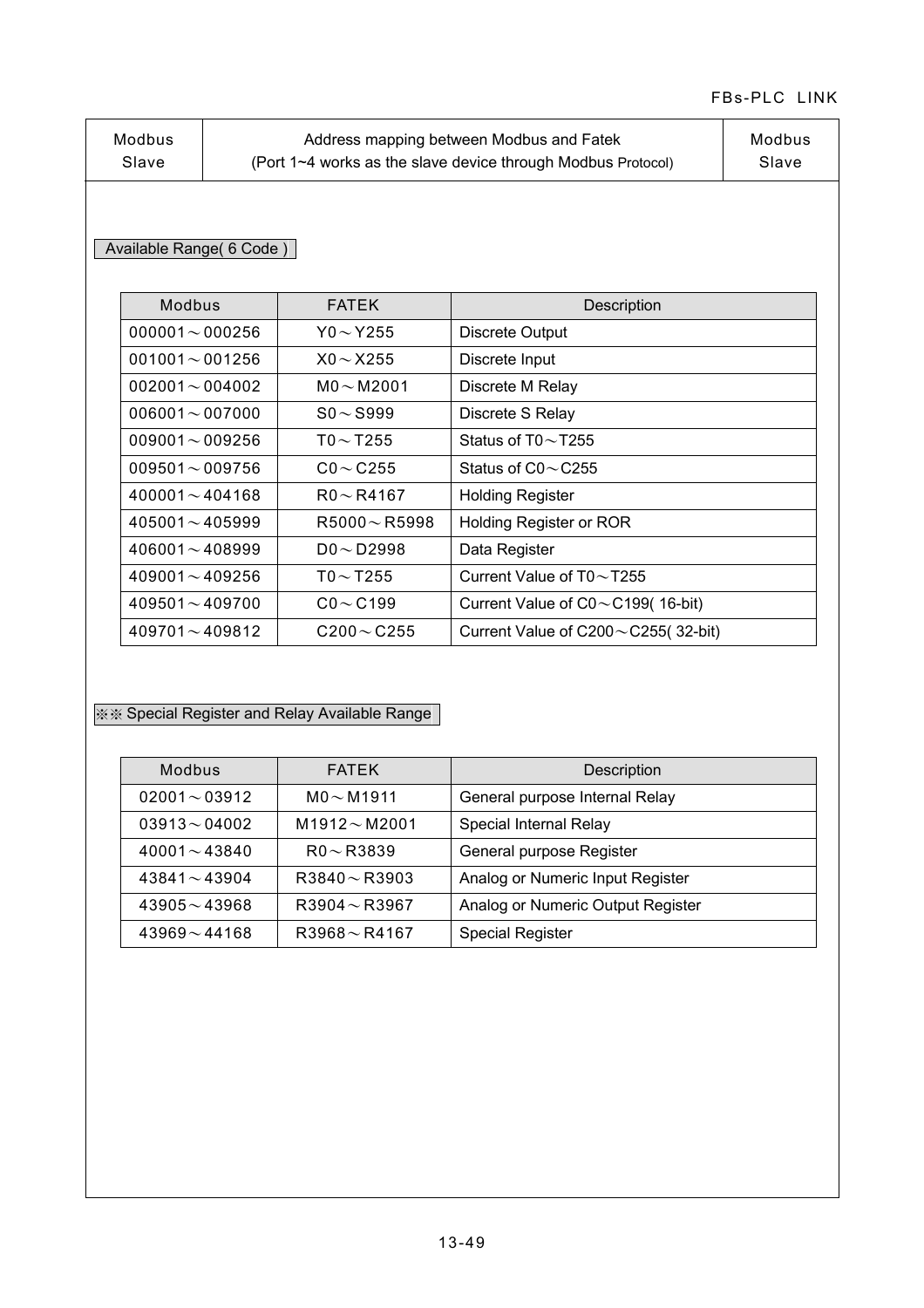| Modbus<br>Slave | Port 1~4 simulates the Modbus slave device | Modbus<br>Slave |
|-----------------|--------------------------------------------|-----------------|
|                 |                                            |                 |

Add new address mapping for Modbus slave communication protocol; out of range access, the PLC will reply communication error

| Register No. | Value       | Description                                                                                                                                                                                                                                                                                                              |
|--------------|-------------|--------------------------------------------------------------------------------------------------------------------------------------------------------------------------------------------------------------------------------------------------------------------------------------------------------------------------|
| R3968        | $=$ A55AH   | New address mapping for Modbus slave communication protocol<br>(Detailed as below)                                                                                                                                                                                                                                       |
|              | = Others    | Existed address mapping for Modbus slave comm. protocol                                                                                                                                                                                                                                                                  |
| R3969        | $0 - 65535$ | . Assign the starting address of discrete output of Modbus<br>. $0 \sim 65535$ : it means discrete output 000001 $\sim 065536$<br>. Apply to function code 01, 05, 15 of Modbus protocol                                                                                                                                 |
| R3970        | $0 - 2001$  | . Assign the starting address of internal relay of FATEK<br>. $0 \sim 2001$ : it means internal relay M0 $\sim$ M2001<br>. Apply to function code 01, 05, 15 of Modbus protocol                                                                                                                                          |
| R3971        | $1 - 2001$  | . Assign the range of access both for discrete output<br>(Modbus) and internal relay (FATEK)<br>. $1 \sim 2001$ : it means access range between $1 \sim 2001$ point<br>. It is the group R3969 $\sim$ R3971 for mapping the discrete<br>output (Modbus) and internal relay (FATEK) for access<br>(R3968 should be A55AH) |
| R3972        | $0 - 65535$ | . Assign the starting address of discrete input of Modbus<br>. $0 \sim 65535$ : it means discrete input 100001 ~ 165536<br>. Apply to function code 02 of Modbus protocol                                                                                                                                                |
| R3973        | $0 - 2001$  | . Assign the starting address of internal relay of FATEK<br>. $0 \sim 2001$ : it means internal relay M0 $\sim$ M2001<br>. Apply to function code 02 of Modbus protocol                                                                                                                                                  |
| R3974        | $1 - 2001$  | . Assign the range of access both for discrete input<br>(Modbus) and internal relay (FATEK)<br>. $1 \sim 2001$ : it means access range between $1 \sim 2001$ point<br>. It is the group R3972 $\sim$ R3974 for mapping the discrete<br>input (Modbus) and internal relay (FATEK) for access<br>(Don't care R3968)        |
| R3975        | $0 - 65535$ | . Assign the starting address of register input of Modbus<br>. $0 \sim 65535$ : it means register input 300001 ~ 365536<br>. Apply to function code 04 of Modbus protocol                                                                                                                                                |
| R3976        | $0 - 3839$  | . Assign the starting address of R register of FATEK<br>. $0 \sim 3839$ : it means R register R0 $\sim$ R3839<br>. Apply to function code 04 of Modbus protocol                                                                                                                                                          |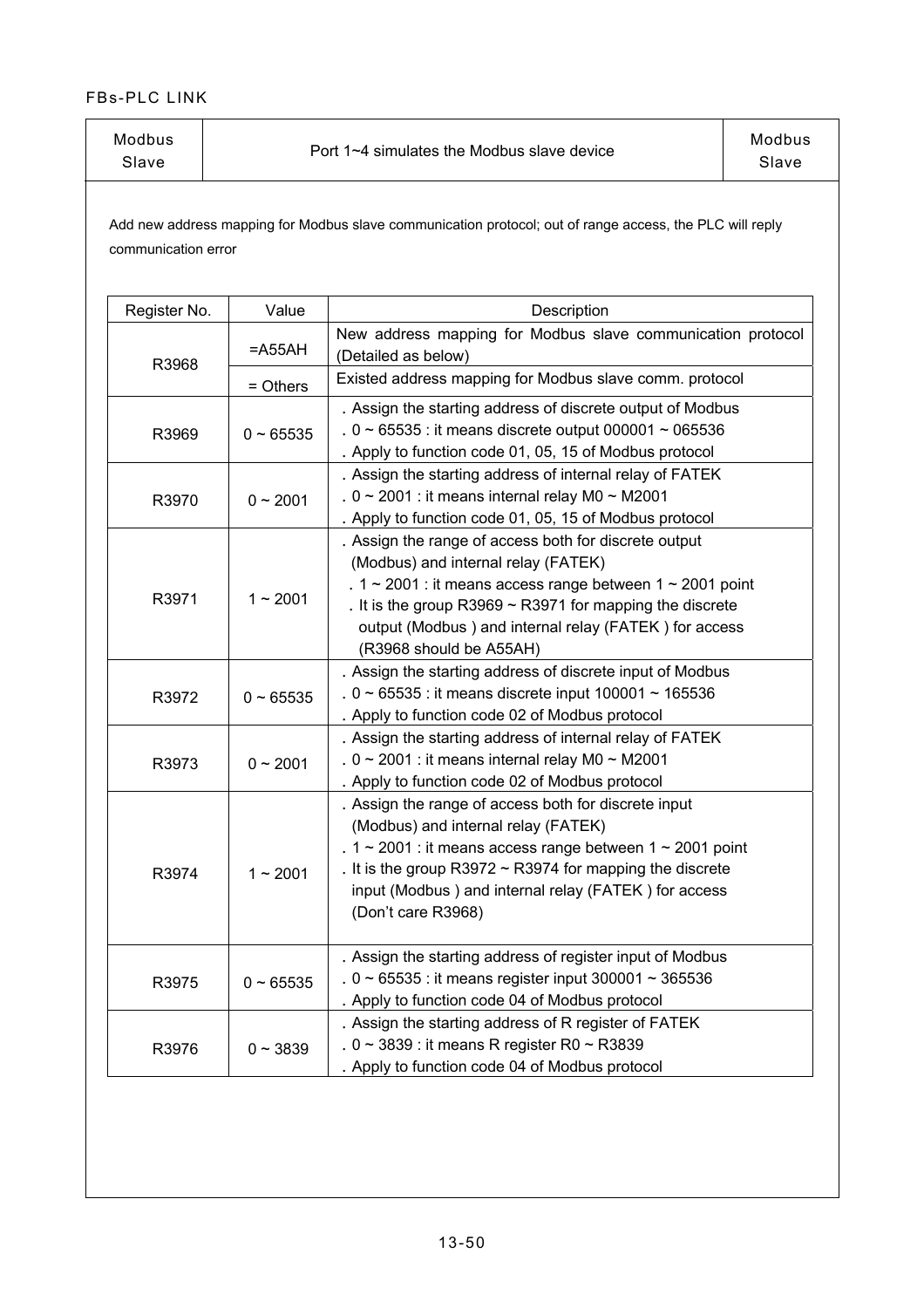| Modbus<br>Slave |               | Port 1~4 simulates the Modbus slave device                                                                                                                                                                                                                                                                        | Modbus<br>Slave |
|-----------------|---------------|-------------------------------------------------------------------------------------------------------------------------------------------------------------------------------------------------------------------------------------------------------------------------------------------------------------------|-----------------|
|                 |               |                                                                                                                                                                                                                                                                                                                   |                 |
| R3977           | $1 - 3840$    | . Assign the range of access both for register input<br>(Modbus) and R register (FATEK)<br>. $1 \sim 3840$ : it means access range between $1 \sim 3840$ word<br>. It is the group R3975 $\sim$ R3977 for mapping the register<br>input (Modbus) and R register (FATEK) for access<br>(Don't care R3968)          |                 |
| R3978           | $0 - 65535$   | . Assign the starting address of holding register of Modbus<br>. $0 \sim 65535$ : it means holding register 400001 ~ 465536<br>. Apply to function code 03, 06,16 of Modbus protocol                                                                                                                              |                 |
| R3979           | $0 \sim 3839$ | . Assign the starting address of R register of FATEK<br>. $0 \sim 3839$ : it means R register R0 $\sim$ R3839<br>. Apply to function code 03, 06,16 of Modbus protocol                                                                                                                                            |                 |
| R3980           | $1 \sim 3840$ | . Assign the range of access both for holding register<br>(Modbus) and R register (FATEK)<br>. $1 \sim 3840$ : it means access range between $1 \sim 3840$ word<br>. It is the group R3978 $\sim$ R3980 for mapping the holding<br>register (Modbus) and R register (FATEK) for access<br>(R3968 should be A55AH) |                 |

For example. R3968=A55AH, it means new address mapping for Modbus slave comm. protocol

R3969=0, R3970=1000, R3971=100: Mapping 000001 ~ 000100 (Modbus)

M1000~M1099 (FATEK)

R3972=10, R3973=1100, R3974=50: Mapping 100011 ~ 100060 (Modbus)

M1100 ~ M1149 (FATEK)

R3975=50, R3976=1000, R3977=10: Mapping 300051 ~ 300060 (Modbus)

R1000 ~ R1009 (FATEK)

R3978=100, R3979=2000, R3980=200: Mapping 400101 ~ 400300 (Modbus)

R2000 ~ R2199 (FATEK)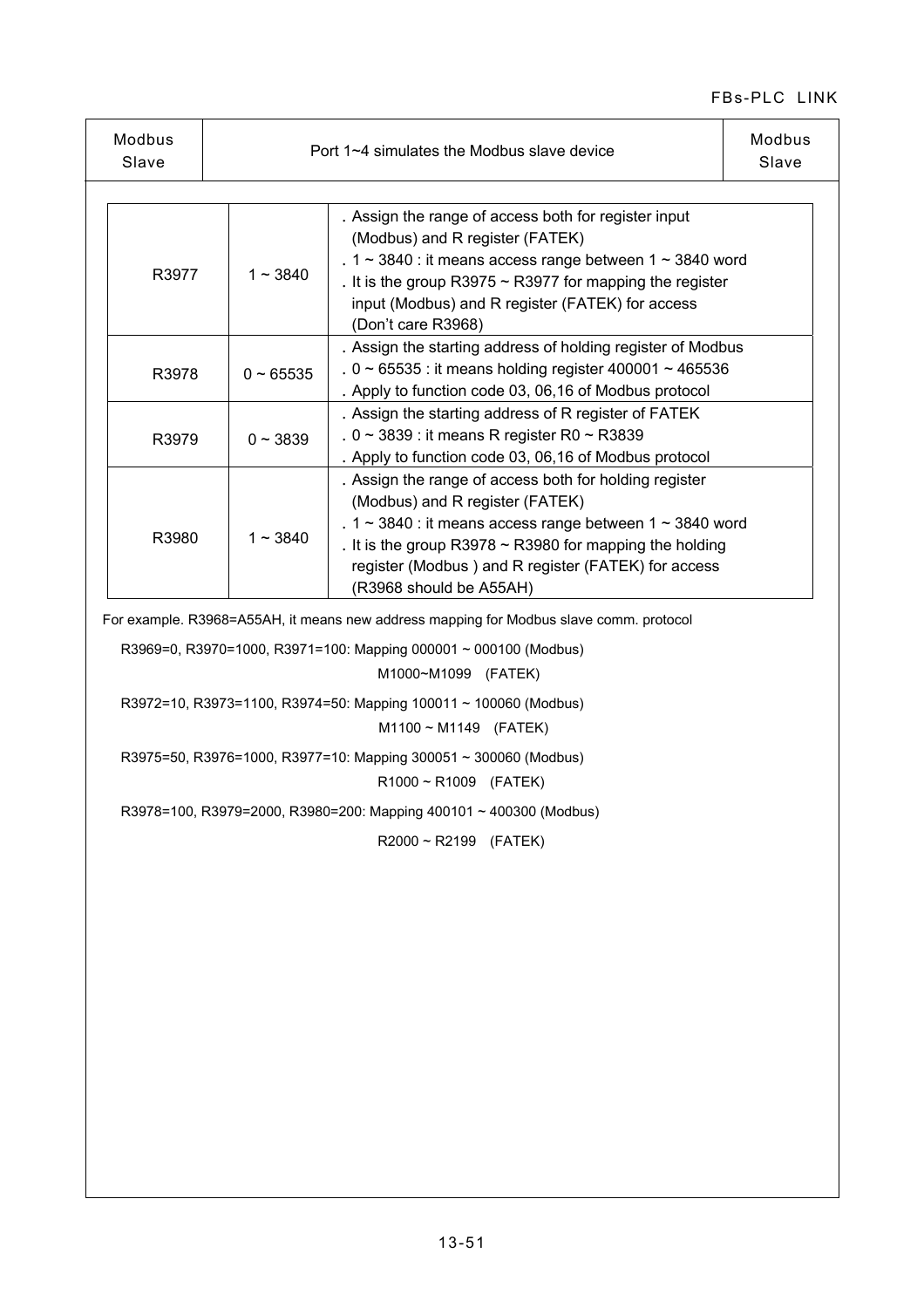| Modbus<br>Slave | Configuration of Port 1~4 for working as the Modbus Protocol                                                             | Modbus<br>Slave |
|-----------------|--------------------------------------------------------------------------------------------------------------------------|-----------------|
|                 | $\bullet$ Port 1 $\sim$ 4 support Modbus RTU/ASCII (Slave) communication protocol                                        |                 |
|                 | . Method 1 (All OS versions of FBs PLC can support this method)                                                          |                 |
|                 | R4047 : Upper Byte = 55H $\cdot$ configure the communication port of Modbus RTU protocol                                 |                 |
|                 | = Other values $\cdot$ Port 1 ~ 4 don't support Modbus RTU protocol (FATEK as the default)                               |                 |
|                 | Lower Byte: Port assignment for Modbus RTU protocol                                                                      |                 |
|                 | Format as below:                                                                                                         |                 |
|                 |                                                                                                                          |                 |
|                 | <b>Upper Byte</b><br>Lower Byte<br>b7<br>b6 b5 b4 b3<br>55<br>$b2 \mid b1$<br>b <sub>0</sub>                             |                 |
|                 | b0, Reserved;                                                                                                            |                 |
|                 | b1=0, Port 1 acts as FATEK protocol                                                                                      |                 |
|                 | =1, Port 1 acts as Modbus RTU protocol                                                                                   |                 |
|                 | b2=0, Port 2 acts as FATEK protocol                                                                                      |                 |
|                 | =1, Port 2 acts as Modbus RTU protocol                                                                                   |                 |
|                 | b3=0, Port 3 acts as FATEK protocol<br>=1, Port 3 acts as Modbus RTU protocol                                            |                 |
|                 | b4=0, Port 4 acts as FATEK protocol<br>=1, Port 4 acts as Modbus RTU protocol                                            |                 |
|                 |                                                                                                                          |                 |
|                 | $b7 \sim b5$ , Reserved                                                                                                  |                 |
| ⋇               | It allows to assign multiple ports for Modbus RTU protocol , where the<br>corresponding bit must be 1 ·                  |                 |
| For example:    |                                                                                                                          |                 |
|                 | R4047=5502H, Assign Port 1 as Modbus RTU protocol;                                                                       |                 |
|                 | R4047=5504H, Assign Port 2 as Modbus RTU protocol;<br>R4047=5506H, Assign both Port 1 & Port 2 as Modbus RTU protocol of |                 |
|                 |                                                                                                                          |                 |
|                 |                                                                                                                          |                 |
|                 |                                                                                                                          |                 |
|                 |                                                                                                                          |                 |
|                 |                                                                                                                          |                 |
|                 |                                                                                                                          |                 |
|                 |                                                                                                                          |                 |
|                 |                                                                                                                          |                 |